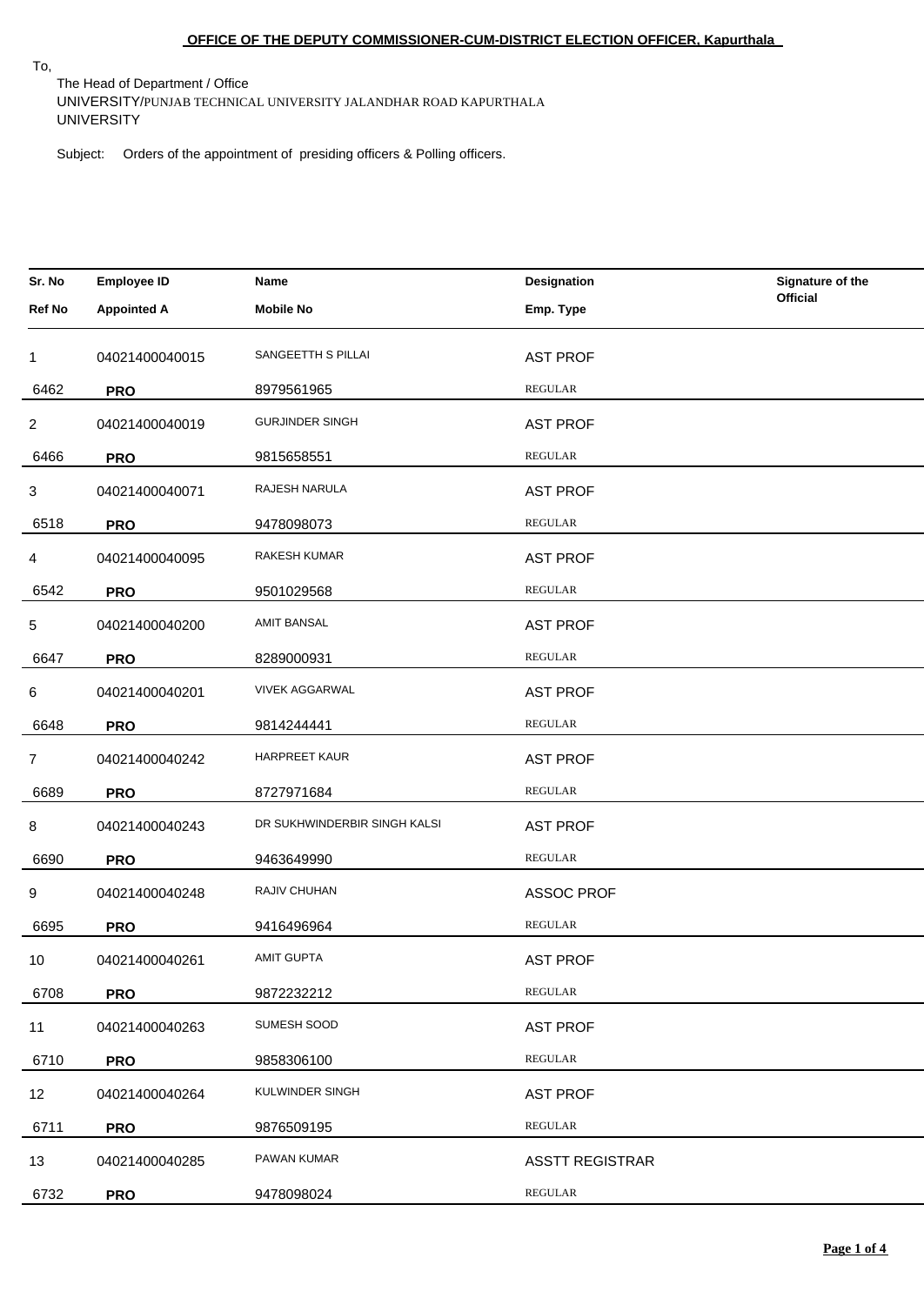| 14   | 04021400040289 | <b>CHANDER PRAKASH</b> | <b>AST PROF</b>        |
|------|----------------|------------------------|------------------------|
| 6736 | <b>PRO</b>     | 9478098059             | <b>REGULAR</b>         |
| 15   | 04021400040290 | HITESH SHARMA          | <b>AST PROF</b>        |
| 6737 | <b>PRO</b>     | 9478098060             | <b>REGULAR</b>         |
| 16   | 04021400040303 | RANBIR SINGH           | <b>AST PROF</b>        |
| 6750 | <b>PRO</b>     | 9478098070             | <b>REGULAR</b>         |
| 17   | 04021400040307 | <b>HARDEEP SINGH</b>   | <b>ASSTT REGISTRAR</b> |
| 6754 | <b>PRO</b>     | 9478098036             | REGULAR                |
| 18   | 04021400040313 | NEEL KANTH GROVER      | <b>AST PROF</b>        |
| 6760 | <b>PRO</b>     | 9855857900             | REGULAR                |
| 19   | 04021400040316 | DINESH GUPTA           | <b>AST PROF</b>        |
| 6763 | <b>PRO</b>     | 9478098045             | <b>REGULAR</b>         |
| 20   | 04021400040357 | DR JUJHAR SINGH        | <b>AST PROF</b>        |
| 6804 | <b>PRO</b>     | 9465884831             | REGULAR                |
| 21   | 04021400040389 | NEERAJ MOHAN           | <b>AST PROF</b>        |
| 6836 | <b>PRO</b>     | 9463383753             | REGULAR                |
| 22   | 04021400040395 | AKHIL GUPTA            | <b>AST PROF</b>        |
| 6842 | <b>PRO</b>     | 9855041124             | REGULAR                |
| 23   | 04021400040286 | SUPRIYA BEHL           | <b>AST PROF</b>        |
| 6733 | <b>APRO</b>    | 9478098055             | REGULAR                |
| 24   | 04021400040356 | <b>NEETIKA</b>         | <b>AST PROF</b>        |
| 6803 | <b>APRO</b>    | 7009838150             | <b>REGULAR</b>         |
| 25   | 04021400040362 | DR ROOPALI BATRA       | <b>AST PROF</b>        |
| 6809 | <b>APRO</b>    | 9815978584             | REGULAR                |
| 26   | 04021400040381 | <b>POOJA</b>           | <b>AST PROF</b>        |
| 6828 | <b>APRO</b>    | 9888947360             | REGULAR                |
| 27   | 04021400040028 | <b>JASWINDER KUMAR</b> | <b>CLERK</b>           |
| 6475 | PO             | 9814972616             | REGULAR                |
| 28   | 04021400040031 | AMANDEEP SINGH         | <b>OTHERS</b>          |
| 6478 | PO             | 9988549025             | REGULAR                |
| 29   | 04021400040046 | <b>BALBIR SINGH</b>    | SA                     |
| 6493 | PO             | 9465327846             | REGULAR                |
| 30   | 04021400040050 | <b>HARJIT SINGH</b>    | <b>OTHERS</b>          |
| 6497 | PO             | 9464642718             | REGULAR                |
| 31   | 04021400040053 | <b>HARJIT SINGH</b>    | <b>SA</b>              |
| 6500 | PO             | 9478098086             | REGULAR                |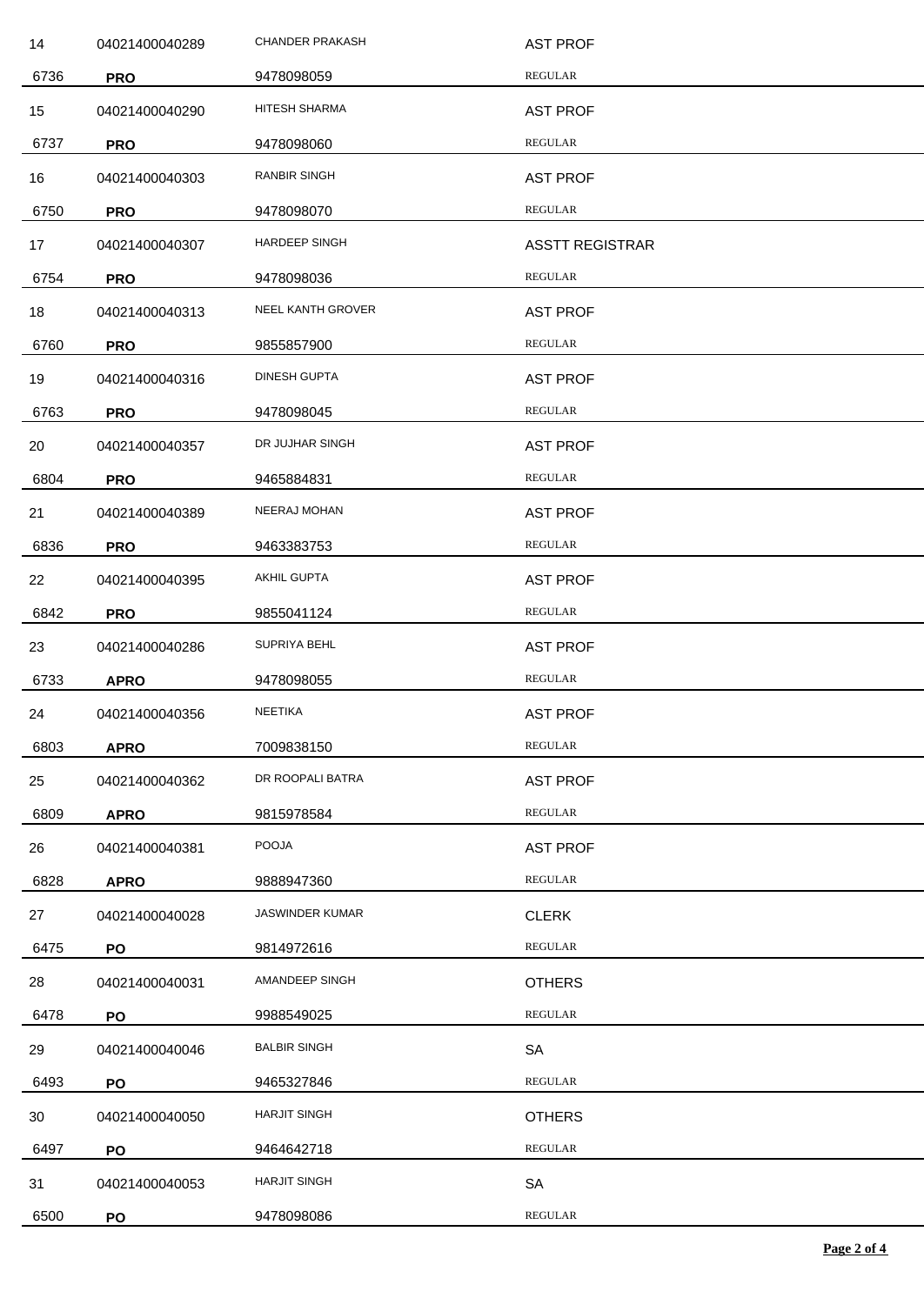| 32   | 04021400040066 | <b>BALJINDER KAUR</b> | <b>OTHERS</b>  |
|------|----------------|-----------------------|----------------|
| 6513 | PO             | 9914564977            | <b>REGULAR</b> |
| 33   | 04021400040067 | SUKHCHAIN SINGH       | <b>OTHERS</b>  |
| 6514 | PO             | 9914343240            | <b>REGULAR</b> |
| 34   | 04021400040072 | SUKHVIR SINGH MANN    | SA             |
| 6519 | PO             | 9478098125            | <b>REGULAR</b> |
| 35   | 04021400040075 | JAGDEV SINGH          | <b>OTHERS</b>  |
| 6522 | PO             | 9463130633            | <b>REGULAR</b> |
| 36   | 04021400040083 | REENA                 | SA             |
| 6530 | PO             | 9478098124            | <b>REGULAR</b> |
| 37   | 04021400040123 | <b>SARWAN SINGH</b>   | <b>SA</b>      |
| 6570 | PO             | 9478098128            | <b>REGULAR</b> |
| 38   | 04021400040133 | <b>SEEMA SHARMA</b>   | SA             |
| 6580 | PO             | 9915349692            | <b>REGULAR</b> |
| 39   | 04021400040149 | <b>SUNESH KUMAR</b>   | <b>OTHERS</b>  |
| 6596 | PO             | 9501431627            | <b>REGULAR</b> |
| 40   | 04021400040151 | PARVEEN KUMAR         | <b>CLERK</b>   |
| 6598 | PO             | 9555421565            | <b>REGULAR</b> |
| 41   | 04021400040161 | AJAY PAL SINGH        | <b>OTHERS</b>  |
| 6608 | PO             | 9417824167            | <b>REGULAR</b> |
| 42   | 04021400040165 | SUNIL SINGH           | <b>SA</b>      |
| 6612 | PO             | 9814722985            | <b>REGULAR</b> |
| 43   | 04021400040171 | <b>NARESH KUMAR</b>   | SA             |
| 6618 | PO             | 9478098145            | <b>REGULAR</b> |
| 44   | 04021400040173 | <b>BHARAT BHUSHAN</b> | SA             |
| 6620 | PO             | 9855800436            | <b>REGULAR</b> |
| 45   | 04021400040174 | ANAND SHARMA          | SA             |
| 6621 | PO             | 9478098105            | <b>REGULAR</b> |
| 46   | 04021400040175 | RAM MOHAN SAILI       | SA             |
| 6622 | PO             | 9815066939            | <b>REGULAR</b> |
| 47   | 04021400040178 | <b>DALJIT KAUR</b>    | SA             |
| 6625 | PO             | 9888510537            | <b>REGULAR</b> |
| 48   | 04021400040180 | ARVINDER KUMAR        | <b>OTHERS</b>  |
| 6627 | PO             | 9781744786            | <b>REGULAR</b> |
| 49   | 04021400040221 | SWARAN KAUR           | <b>SA</b>      |
| 6668 | PO             |                       | REGULAR        |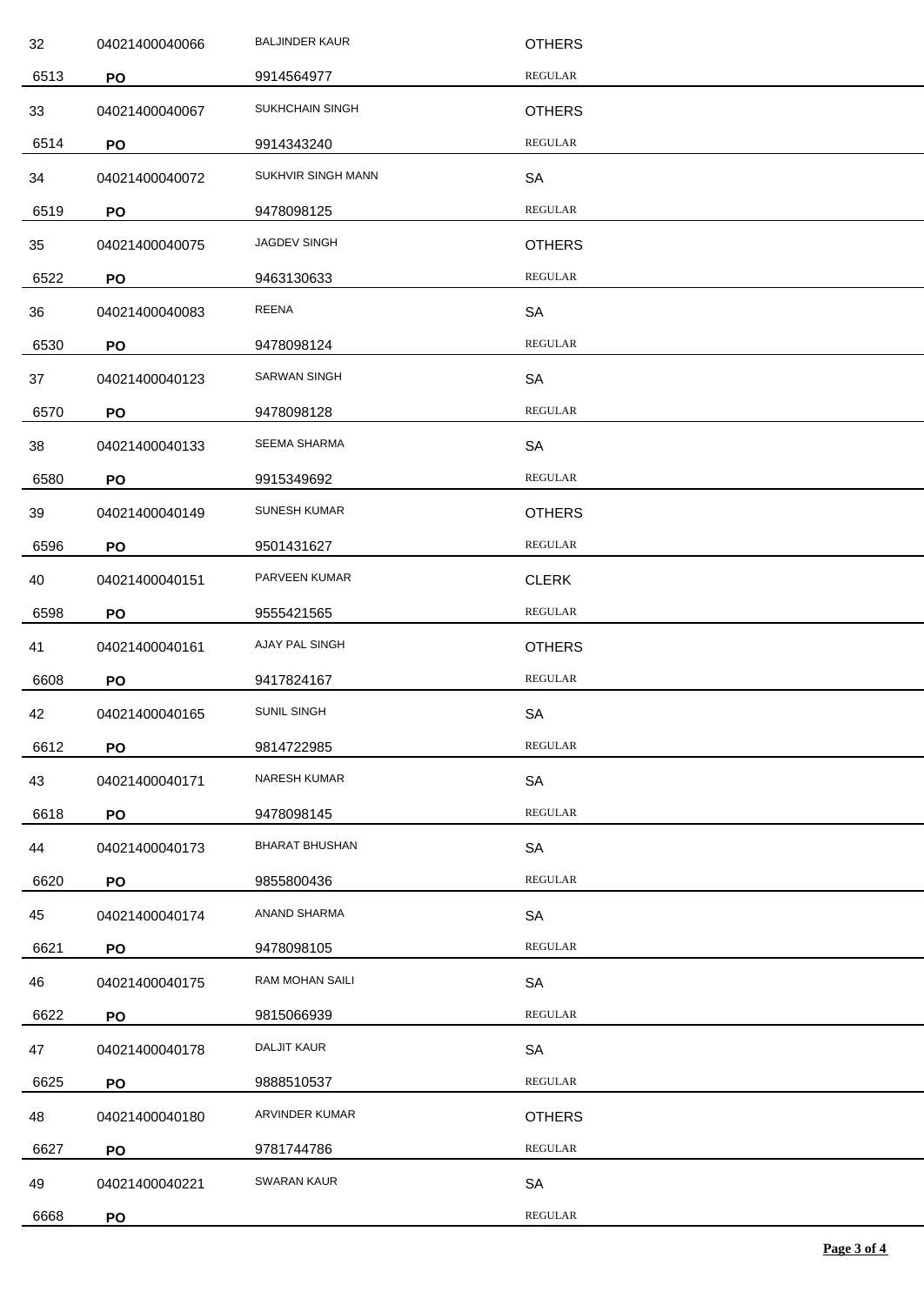| 50   | 04021400040223 | RANJANA                | <b>SA</b>          |
|------|----------------|------------------------|--------------------|
| 6670 | PO             |                        | <b>REGULAR</b>     |
| 51   | 04021400040225 | <b>ARJUN SINGH</b>     | <b>SENIOR ASST</b> |
| 6672 | PO             | 9888542301             | <b>REGULAR</b>     |
| 52   | 04021400040226 | <b>LAKHVIR SINGH</b>   | SA                 |
| 6673 | PO             | 9855448708             | <b>REGULAR</b>     |
| 53   | 04021400040249 | <b>TARSEM LAL</b>      | SA                 |
| 6696 | PO             | 9914469115             | <b>REGULAR</b>     |
| 54   | 04021400040324 | <b>JASWINDER SINGH</b> | <b>CLERK</b>       |
| 6771 | PO             |                        | <b>REGULAR</b>     |
| 55   | 04021400040329 | <b>DEEPAK KUMAR</b>    | <b>OTHERS</b>      |
| 6776 | PO             | 9988091636             | <b>REGULAR</b>     |
| 56   | 04021400040365 | <b>AMARJIT SINGH</b>   | <b>SA</b>          |
| 6812 | PO             | 9478098149             | <b>REGULAR</b>     |
| 57   | 04021400040368 | <b>BALVIR KAUR</b>     | <b>SA</b>          |
| 6815 | PO             | 8283877611             | <b>REGULAR</b>     |
| 58   | 04021400040379 | PARVEEN PAHUJA         | SA                 |
| 6826 | PO             | 9888200716             | <b>REGULAR</b>     |
| 59   | 04021400040386 | <b>HARJOT KAUR</b>     | SA                 |
| 6833 | PO             | 9464346152             | <b>REGULAR</b>     |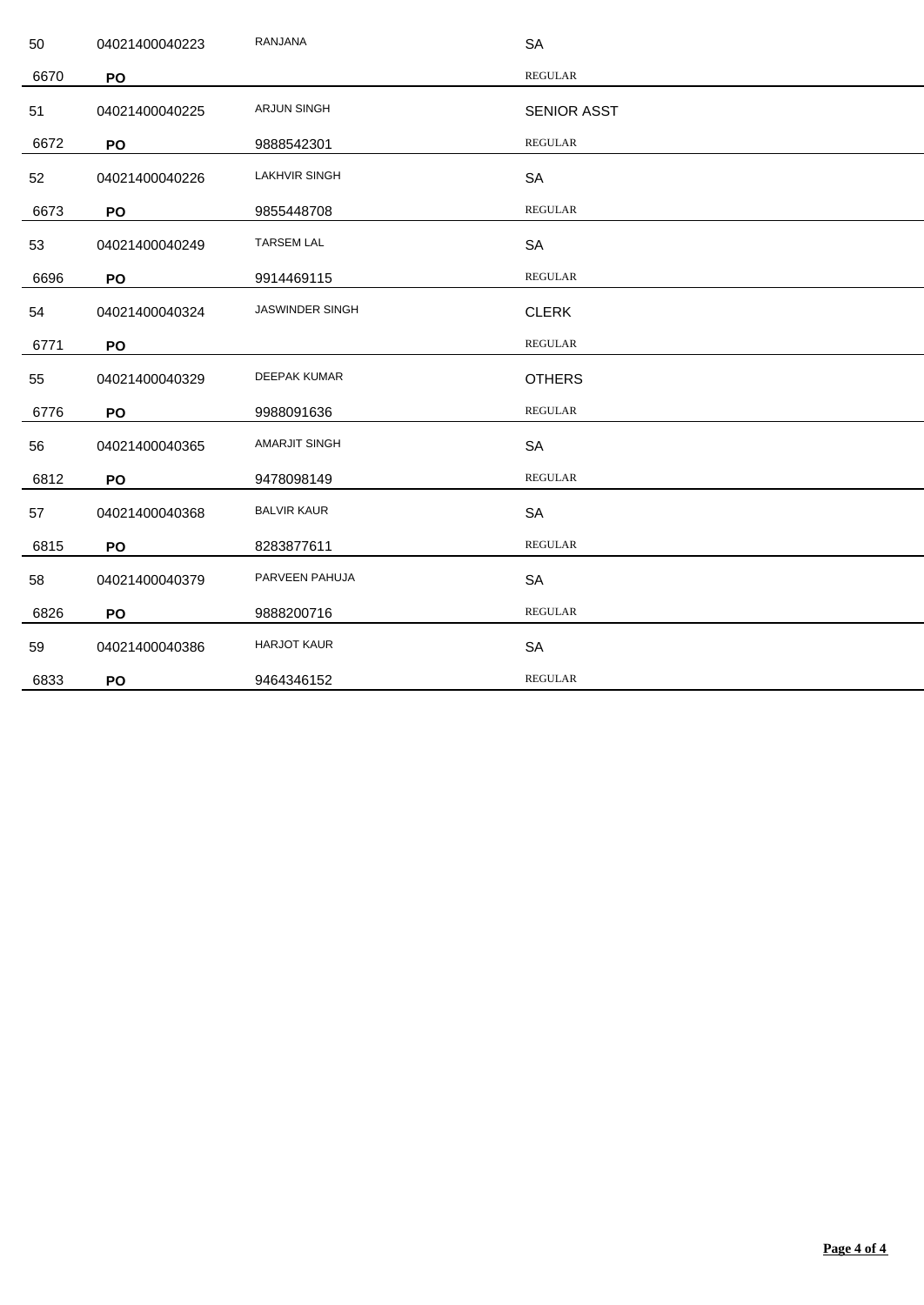In pursuance of sub-section(1) and sub-section(3) of section 26 of Representation of the People's Act 1951. I hereby appoint the officers specified in the Para 1 and 2 of the table below as Presiding Officers/Polling Officers for the Election Duty of By-Election AC Phagwara-29.

I also authorise the polling officer specified in the Para 4 of table against the entry to perform the function of the presiding officer during the unavoidable absence , if any, of the presiding officer.

|                                                                                                           | TABLE                                                                                                               |                                                                                                               |
|-----------------------------------------------------------------------------------------------------------|---------------------------------------------------------------------------------------------------------------------|---------------------------------------------------------------------------------------------------------------|
| 1. Name of the Presiding Officer                                                                          | <b>REGULAR</b><br>04021400040015<br>SANGEETTH S PILLAI - 8979561965<br>S/W/D: M SUDARSAMAN PILAI<br><b>AST PROF</b> | UNIVERSITY, PUNJAB TECHNICAL<br>UNIVERSITY PUNJAB TECHNICAL<br>UNIVERSITY JALANDHAR ROAD<br><b>KAPURTHALA</b> |
| 2. Name of Astt. Presiding Officer                                                                        |                                                                                                                     |                                                                                                               |
| 3. Name of Polling Officers                                                                               |                                                                                                                     |                                                                                                               |
| 4. Polling Officer authorized to perform<br>the functions of presiding officer in the<br>latter's absence |                                                                                                                     |                                                                                                               |
| NOTE:                                                                                                     |                                                                                                                     |                                                                                                               |

**TABLE** 

(1) This appointment order shall bind the aforesaid appointee for rehearsals as well as for poll duty on day of poll .

(2) The Officers named above shall attend following rehearsals on the date, time and venue mentioned below:

| Rehearsals | Date       | Time                | Venue                                        |
|------------|------------|---------------------|----------------------------------------------|
|            | 09/10/2019 | $10:00~\mathrm{AM}$ | Guru Nanak College Sukhchaina Sahib Phagwara |

Failure to report for ANY DUTY given above would attract cognizable penal provisions u/s 134 of RPI Act 1951 & immediate FIR will be 3. registered against the defaulters.

You are entitled for casting your vote by postal ballot for which you may apply in Form 12 which would the available with the Returning 4. Officer who is imparting you training. However it is to be sent to the Returning Officer of the constituency where you are registered as elector

Please be Cautioned that failure to attend any rehearsal or any dereliction of duty would attract strict legal action.

**Note: Allotment of Party No. and constitution of party will be intimated later on.** 5.

Date: 07/10/2019 Kapurthala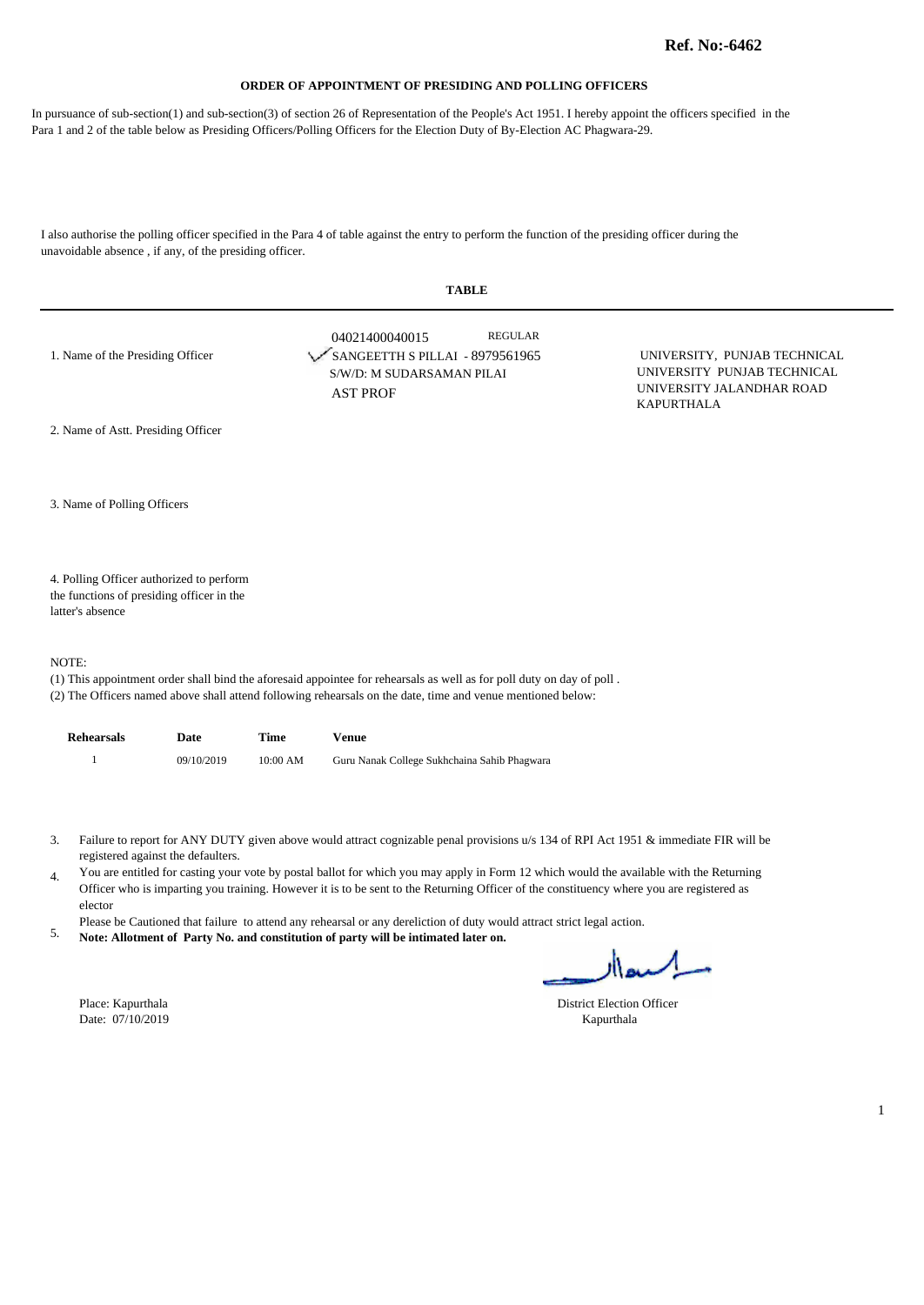In pursuance of sub-section(1) and sub-section(3) of section 26 of Representation of the People's Act 1951. I hereby appoint the officers specified in the Para 1 and 2 of the table below as Presiding Officers/Polling Officers for the Election Duty of By-Election AC Phagwara-29.

I also authorise the polling officer specified in the Para 4 of table against the entry to perform the function of the presiding officer during the unavoidable absence , if any, of the presiding officer.

|                                                                                                                                                                                                                                               | <b>TABLE</b>                                                                                              |                                                                                                               |  |  |  |
|-----------------------------------------------------------------------------------------------------------------------------------------------------------------------------------------------------------------------------------------------|-----------------------------------------------------------------------------------------------------------|---------------------------------------------------------------------------------------------------------------|--|--|--|
| 1. Name of the Presiding Officer                                                                                                                                                                                                              | <b>REGULAR</b><br>04021400040019<br>GURJINDER SINGH - 9815658551<br>S/W/D: PIARA SINGH<br><b>AST PROF</b> | UNIVERSITY, PUNJAB TECHNICAL<br>UNIVERSITY PUNJAB TECHNICAL<br>UNIVERSITY JALANDHAR ROAD<br><b>KAPURTHALA</b> |  |  |  |
| 2. Name of Astt. Presiding Officer                                                                                                                                                                                                            |                                                                                                           |                                                                                                               |  |  |  |
| 3. Name of Polling Officers                                                                                                                                                                                                                   |                                                                                                           |                                                                                                               |  |  |  |
| 4. Polling Officer authorized to perform                                                                                                                                                                                                      |                                                                                                           |                                                                                                               |  |  |  |
| the functions of presiding officer in the                                                                                                                                                                                                     |                                                                                                           |                                                                                                               |  |  |  |
| latter's absence                                                                                                                                                                                                                              |                                                                                                           |                                                                                                               |  |  |  |
| NOTE:<br>(1) This appointment order shall bind the aforesaid appointee for rehearsals as well as for poll duty on day of poll.<br>(2) The Officers named above shall attend following rehearsals on the date, time and venue mentioned below: |                                                                                                           |                                                                                                               |  |  |  |

| <b>Rehearsals</b> | Date       | Time       | Venue                                        |
|-------------------|------------|------------|----------------------------------------------|
|                   | 09/10/2019 | $10:00$ AM | Guru Nanak College Sukhchaina Sahib Phagwara |

- Failure to report for ANY DUTY given above would attract cognizable penal provisions u/s 134 of RPI Act 1951 & immediate FIR will be 3. registered against the defaulters.
- You are entitled for casting your vote by postal ballot for which you may apply in Form 12 which would the available with the Returning 4. Officer who is imparting you training. However it is to be sent to the Returning Officer of the constituency where you are registered as elector
- Please be Cautioned that failure to attend any rehearsal or any dereliction of duty would attract strict legal action.
- **Note: Allotment of Party No. and constitution of party will be intimated later on.** 5.

Date:  $07/10/2019$ 

Place: Kapurthala District Election Officer<br>
Date: 07/10/2019 Kapurthala District Election Officer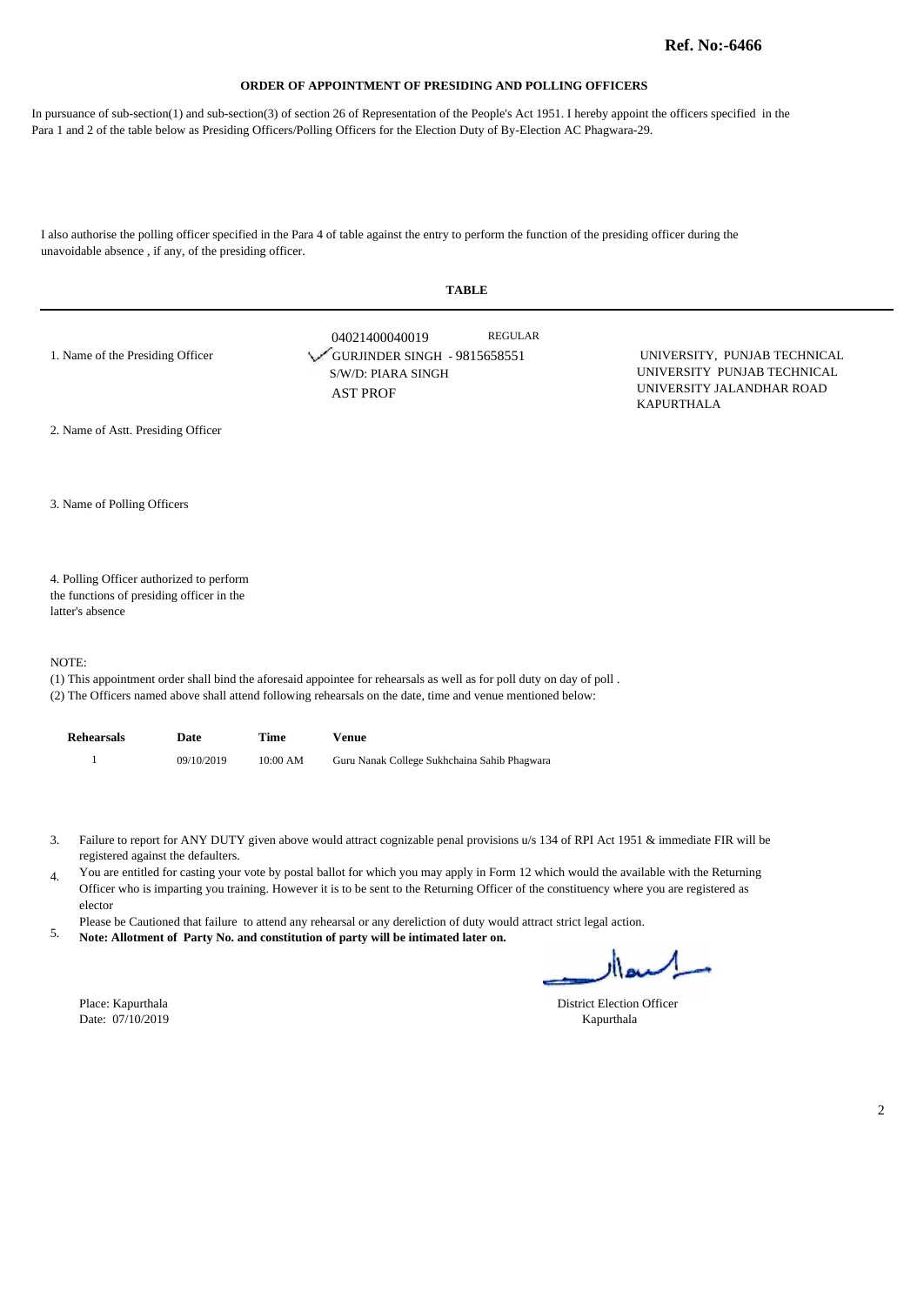In pursuance of sub-section(1) and sub-section(3) of section 26 of Representation of the People's Act 1951. I hereby appoint the officers specified in the Para 1 and 2 of the table below as Presiding Officers/Polling Officers for the Election Duty of By-Election AC Phagwara-29.

I also authorise the polling officer specified in the Para 4 of table against the entry to perform the function of the presiding officer during the unavoidable absence , if any, of the presiding officer.

| <b>TABLE</b>                                                                                                                   |                                                                                     |                |                                                                                                               |  |  |
|--------------------------------------------------------------------------------------------------------------------------------|-------------------------------------------------------------------------------------|----------------|---------------------------------------------------------------------------------------------------------------|--|--|
| 1. Name of the Presiding Officer                                                                                               | 04021400040071<br>RAJESH NARULA - 9478098073<br>S/W/D: MOHAN LAL<br><b>AST PROF</b> | <b>REGULAR</b> | UNIVERSITY, PUNJAB TECHNICAL<br>UNIVERSITY PUNJAB TECHNICAL<br>UNIVERSITY JALANDHAR ROAD<br><b>KAPURTHALA</b> |  |  |
| 2. Name of Astt. Presiding Officer                                                                                             |                                                                                     |                |                                                                                                               |  |  |
| 3. Name of Polling Officers                                                                                                    |                                                                                     |                |                                                                                                               |  |  |
| 4. Polling Officer authorized to perform<br>the functions of presiding officer in the<br>latter's absence                      |                                                                                     |                |                                                                                                               |  |  |
| NOTE:<br>(1) This appointment order shall bind the aforesaid appointee for rehearsals as well as for poll duty on day of poll. |                                                                                     |                |                                                                                                               |  |  |

(2) The Officers named above shall attend following rehearsals on the date, time and venue mentioned below:

| Rehearsals | Date       | Time                | Venue                                        |
|------------|------------|---------------------|----------------------------------------------|
|            | 09/10/2019 | $10:00~\mathrm{AM}$ | Guru Nanak College Sukhchaina Sahib Phagwara |

Failure to report for ANY DUTY given above would attract cognizable penal provisions u/s 134 of RPI Act 1951 & immediate FIR will be 3. registered against the defaulters.

You are entitled for casting your vote by postal ballot for which you may apply in Form 12 which would the available with the Returning 4. Officer who is imparting you training. However it is to be sent to the Returning Officer of the constituency where you are registered as elector

Please be Cautioned that failure to attend any rehearsal or any dereliction of duty would attract strict legal action.

**Note: Allotment of Party No. and constitution of party will be intimated later on.** 5.

Date: 07/10/2019 Kapurthala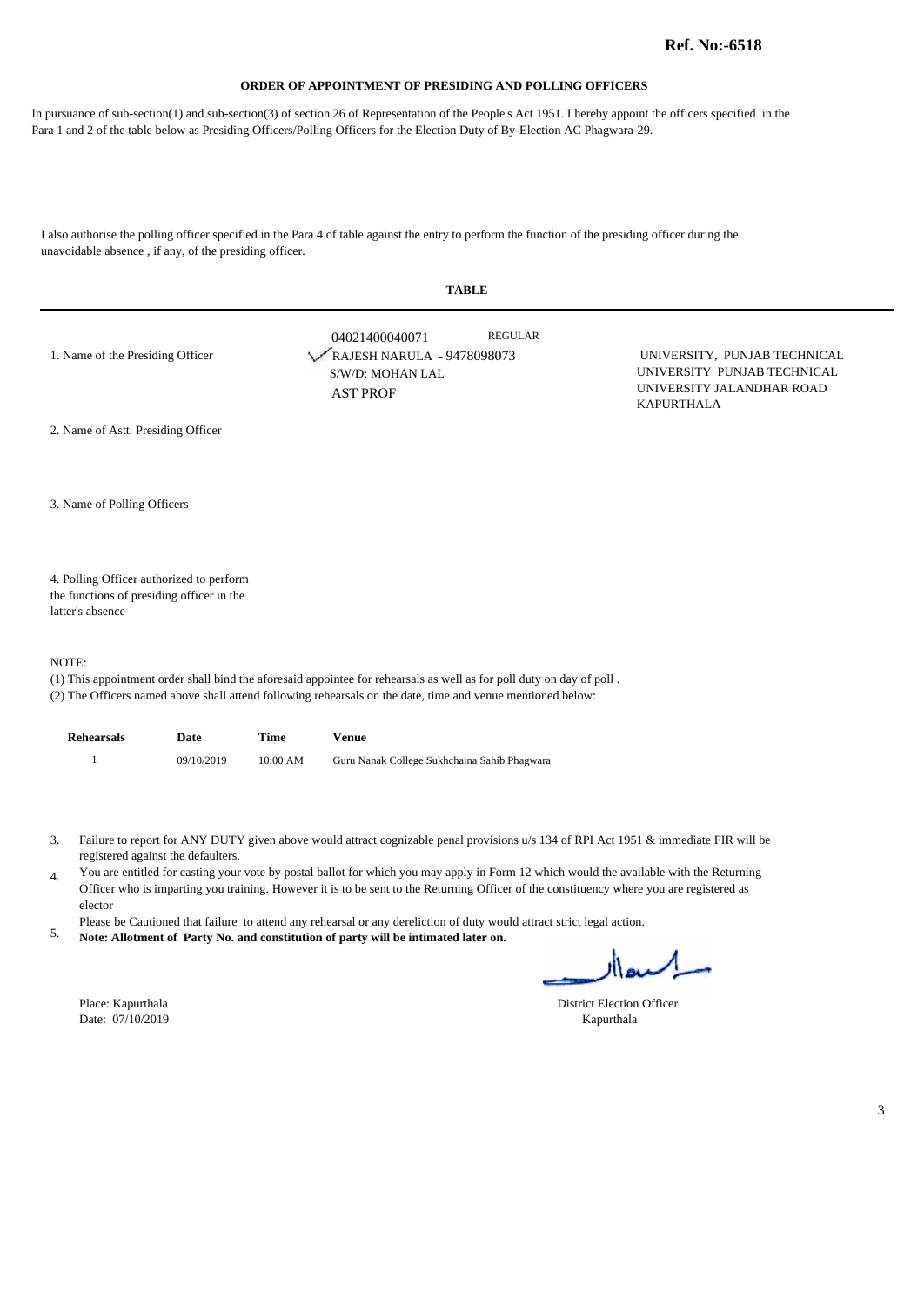In pursuance of sub-section(1) and sub-section(3) of section 26 of Representation of the People's Act 1951. I hereby appoint the officers specified in the Para 1 and 2 of the table below as Presiding Officers/Polling Officers for the Election Duty of By-Election AC Phagwara-29.

I also authorise the polling officer specified in the Para 4 of table against the entry to perform the function of the presiding officer during the unavoidable absence , if any, of the presiding officer.

|                                                                                                           | <b>TABLE</b>                                                                                                                                                                                                                         |                                                                                                               |  |  |  |
|-----------------------------------------------------------------------------------------------------------|--------------------------------------------------------------------------------------------------------------------------------------------------------------------------------------------------------------------------------------|---------------------------------------------------------------------------------------------------------------|--|--|--|
| 1. Name of the Presiding Officer                                                                          | <b>REGULAR</b><br>04021400040095<br>RAKESH KUMAR - 9501029568<br>S/W/D: RAM KISHAN<br><b>AST PROF</b>                                                                                                                                | UNIVERSITY, PUNJAB TECHNICAL<br>UNIVERSITY PUNJAB TECHNICAL<br>UNIVERSITY JALANDHAR ROAD<br><b>KAPURTHALA</b> |  |  |  |
| 2. Name of Astt. Presiding Officer                                                                        |                                                                                                                                                                                                                                      |                                                                                                               |  |  |  |
| 3. Name of Polling Officers                                                                               |                                                                                                                                                                                                                                      |                                                                                                               |  |  |  |
| 4. Polling Officer authorized to perform<br>the functions of presiding officer in the<br>latter's absence |                                                                                                                                                                                                                                      |                                                                                                               |  |  |  |
| NOTE:                                                                                                     | (1) This appointment order shall bind the aforesaid appointee for rehearsals as well as for poll duty on day of poll.<br>(2) The Officers named above shall attend following rehearsals on the date, time and venue mentioned below: |                                                                                                               |  |  |  |

| <b>Rehearsals</b> | Date       | Time       | Venue                                        |
|-------------------|------------|------------|----------------------------------------------|
|                   | 09/10/2019 | $10:00$ AM | Guru Nanak College Sukhchaina Sahib Phagwara |

- Failure to report for ANY DUTY given above would attract cognizable penal provisions u/s 134 of RPI Act 1951 & immediate FIR will be 3. registered against the defaulters.
- You are entitled for casting your vote by postal ballot for which you may apply in Form 12 which would the available with the Returning 4. Officer who is imparting you training. However it is to be sent to the Returning Officer of the constituency where you are registered as elector
- Please be Cautioned that failure to attend any rehearsal or any dereliction of duty would attract strict legal action.
- **Note: Allotment of Party No. and constitution of party will be intimated later on.** 5.

Date:  $07/10/2019$ 

Place: Kapurthala District Election Officer<br>
Date: 07/10/2019 Kapurthala District Election Officer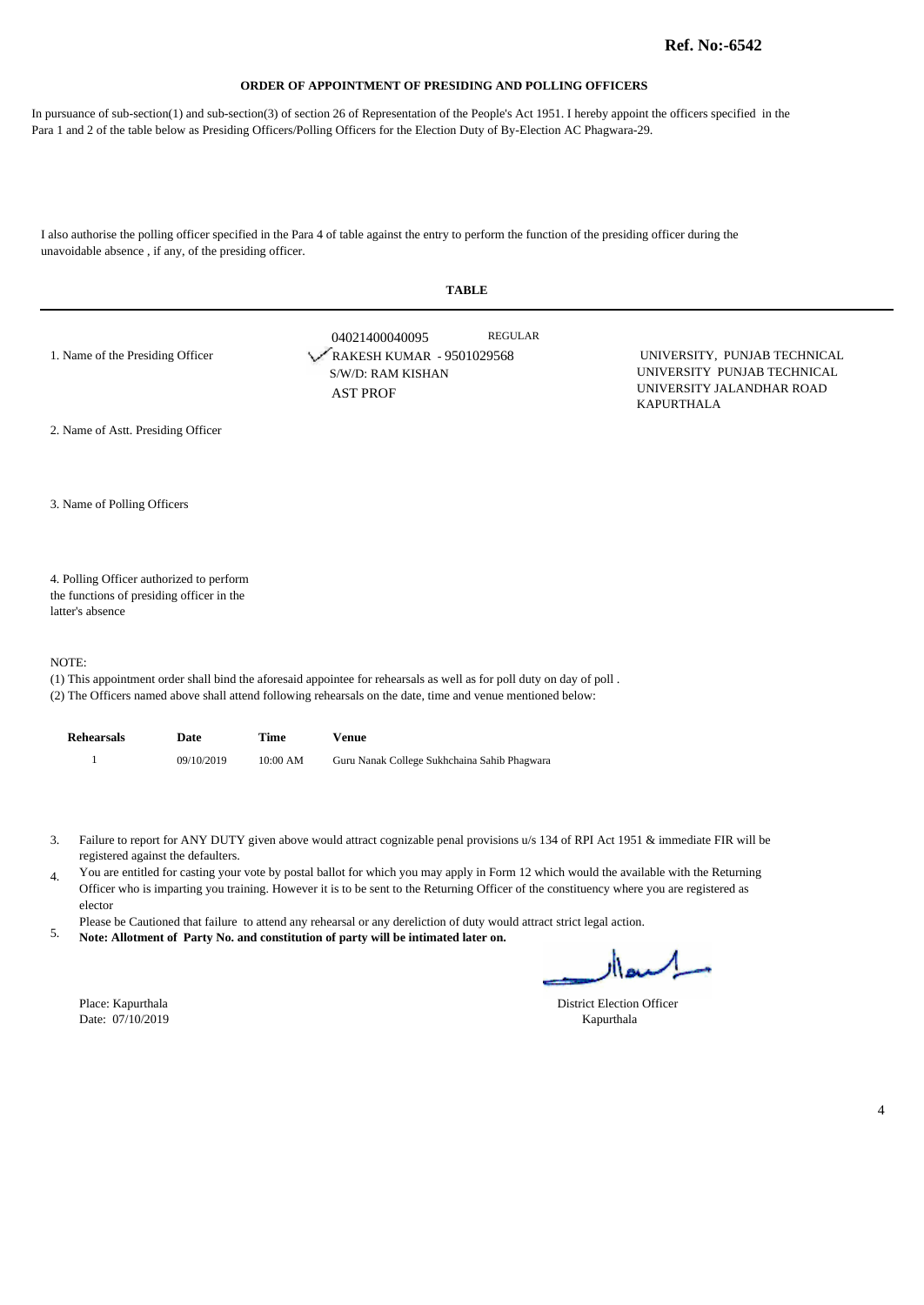In pursuance of sub-section(1) and sub-section(3) of section 26 of Representation of the People's Act 1951. I hereby appoint the officers specified in the Para 1 and 2 of the table below as Presiding Officers/Polling Officers for the Election Duty of By-Election AC Phagwara-29.

I also authorise the polling officer specified in the Para 4 of table against the entry to perform the function of the presiding officer during the unavoidable absence , if any, of the presiding officer.

| <b>TABLE</b>                                                                                                                                                                                                                                  |                                                                                    |                |                                                                                                               |  |
|-----------------------------------------------------------------------------------------------------------------------------------------------------------------------------------------------------------------------------------------------|------------------------------------------------------------------------------------|----------------|---------------------------------------------------------------------------------------------------------------|--|
| 1. Name of the Presiding Officer                                                                                                                                                                                                              | 04021400040200<br>AMIT BANSAL - 8289000931<br>S/W/D: KISHAN LAL<br><b>AST PROF</b> | <b>REGULAR</b> | UNIVERSITY, PUNJAB TECHNICAL<br>UNIVERSITY PUNJAB TECHNICAL<br>UNIVERSITY JALANDHAR ROAD<br><b>KAPURTHALA</b> |  |
| 2. Name of Astt. Presiding Officer                                                                                                                                                                                                            |                                                                                    |                |                                                                                                               |  |
| 3. Name of Polling Officers                                                                                                                                                                                                                   |                                                                                    |                |                                                                                                               |  |
| 4. Polling Officer authorized to perform<br>the functions of presiding officer in the<br>latter's absence                                                                                                                                     |                                                                                    |                |                                                                                                               |  |
| NOTE:<br>(1) This appointment order shall bind the aforesaid appointee for rehearsals as well as for poll duty on day of poll.<br>(2) The Officers named above shall attend following rehearsals on the date, time and venue mentioned below: |                                                                                    |                |                                                                                                               |  |

| <b>Rehearsals</b> | Date       | Time     | Venue                                        |
|-------------------|------------|----------|----------------------------------------------|
|                   | 09/10/2019 | 10:00 AM | Guru Nanak College Sukhchaina Sahib Phagwara |

- Failure to report for ANY DUTY given above would attract cognizable penal provisions u/s 134 of RPI Act 1951 & immediate FIR will be 3. registered against the defaulters.
- You are entitled for casting your vote by postal ballot for which you may apply in Form 12 which would the available with the Returning 4. Officer who is imparting you training. However it is to be sent to the Returning Officer of the constituency where you are registered as elector
- Please be Cautioned that failure to attend any rehearsal or any dereliction of duty would attract strict legal action.
- **Note: Allotment of Party No. and constitution of party will be intimated later on.** 5.

Place: Kapurthala District Election Officer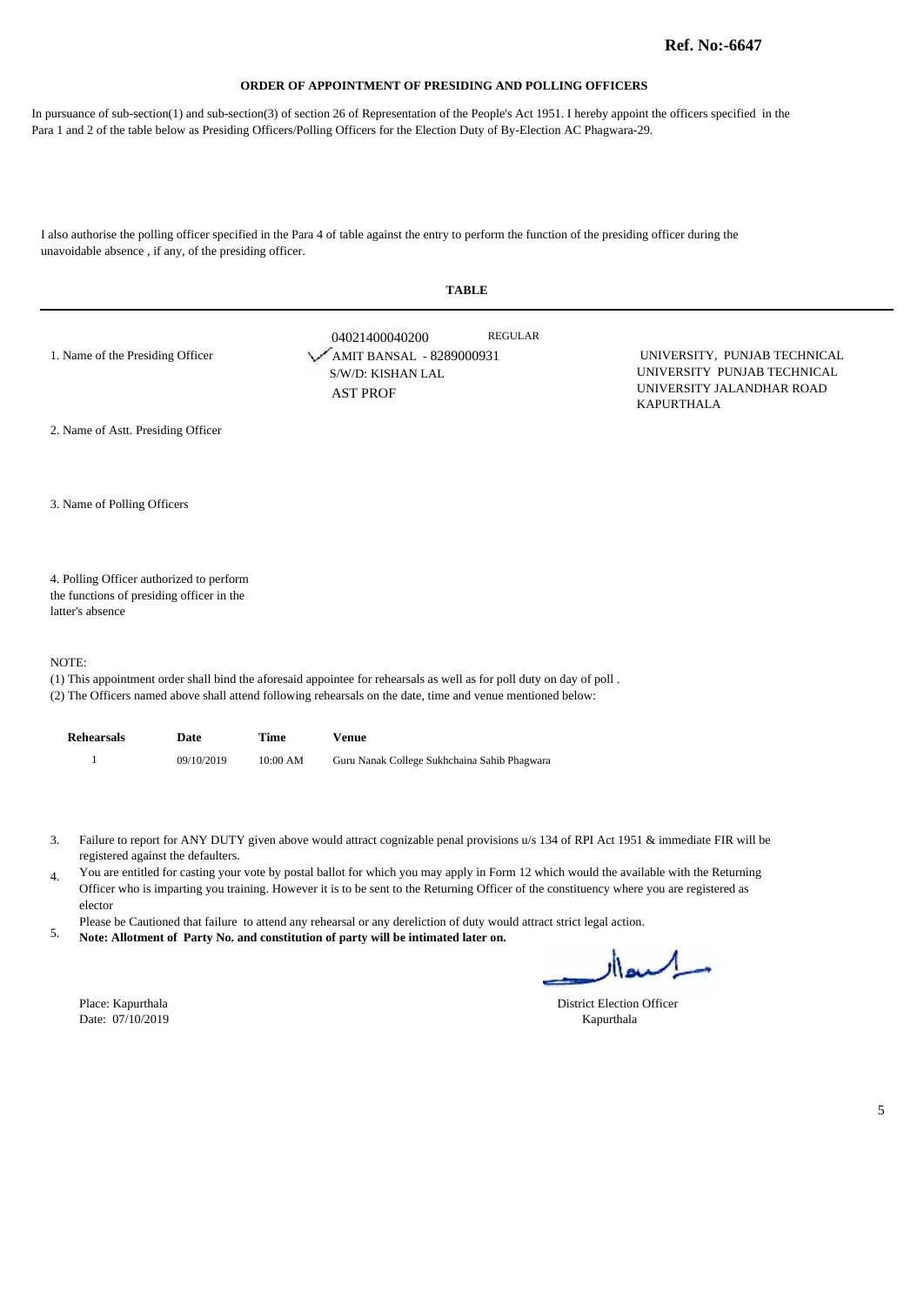In pursuance of sub-section(1) and sub-section(3) of section 26 of Representation of the People's Act 1951. I hereby appoint the officers specified in the Para 1 and 2 of the table below as Presiding Officers/Polling Officers for the Election Duty of By-Election AC Phagwara-29.

I also authorise the polling officer specified in the Para 4 of table against the entry to perform the function of the presiding officer during the unavoidable absence , if any, of the presiding officer.

| <b>TABLE</b>                                                  |                                                                                                                       |                                                                                                               |  |  |  |
|---------------------------------------------------------------|-----------------------------------------------------------------------------------------------------------------------|---------------------------------------------------------------------------------------------------------------|--|--|--|
| 1. Name of the Presiding Officer                              | <b>REGULAR</b><br>04021400040201<br>VIVEK AGGARWAL - 9814244441<br>S/W/D: MANOHAR LAL<br><b>AST PROF</b>              | UNIVERSITY, PUNJAB TECHNICAL<br>UNIVERSITY PUNJAB TECHNICAL<br>UNIVERSITY JALANDHAR ROAD<br><b>KAPURTHALA</b> |  |  |  |
| 2. Name of Astt. Presiding Officer                            |                                                                                                                       |                                                                                                               |  |  |  |
| 3. Name of Polling Officers                                   |                                                                                                                       |                                                                                                               |  |  |  |
| 4. Polling Officer authorized to perform                      |                                                                                                                       |                                                                                                               |  |  |  |
| the functions of presiding officer in the<br>latter's absence |                                                                                                                       |                                                                                                               |  |  |  |
| NOTE:                                                         |                                                                                                                       |                                                                                                               |  |  |  |
|                                                               | (1) This appointment order shall bind the aforesaid appointee for rehearsals as well as for poll duty on day of poll. |                                                                                                               |  |  |  |

(2) The Officers named above shall attend following rehearsals on the date, time and venue mentioned below:

| <b>Rehearsals</b> | Date       | Time       | Venue                                        |
|-------------------|------------|------------|----------------------------------------------|
|                   | 09/10/2019 | $10:00$ AM | Guru Nanak College Sukhchaina Sahib Phagwara |

Failure to report for ANY DUTY given above would attract cognizable penal provisions u/s 134 of RPI Act 1951 & immediate FIR will be 3. registered against the defaulters.

You are entitled for casting your vote by postal ballot for which you may apply in Form 12 which would the available with the Returning 4. Officer who is imparting you training. However it is to be sent to the Returning Officer of the constituency where you are registered as elector

Please be Cautioned that failure to attend any rehearsal or any dereliction of duty would attract strict legal action.

**Note: Allotment of Party No. and constitution of party will be intimated later on.** 5.

Date: 07/10/2019 Kapurthala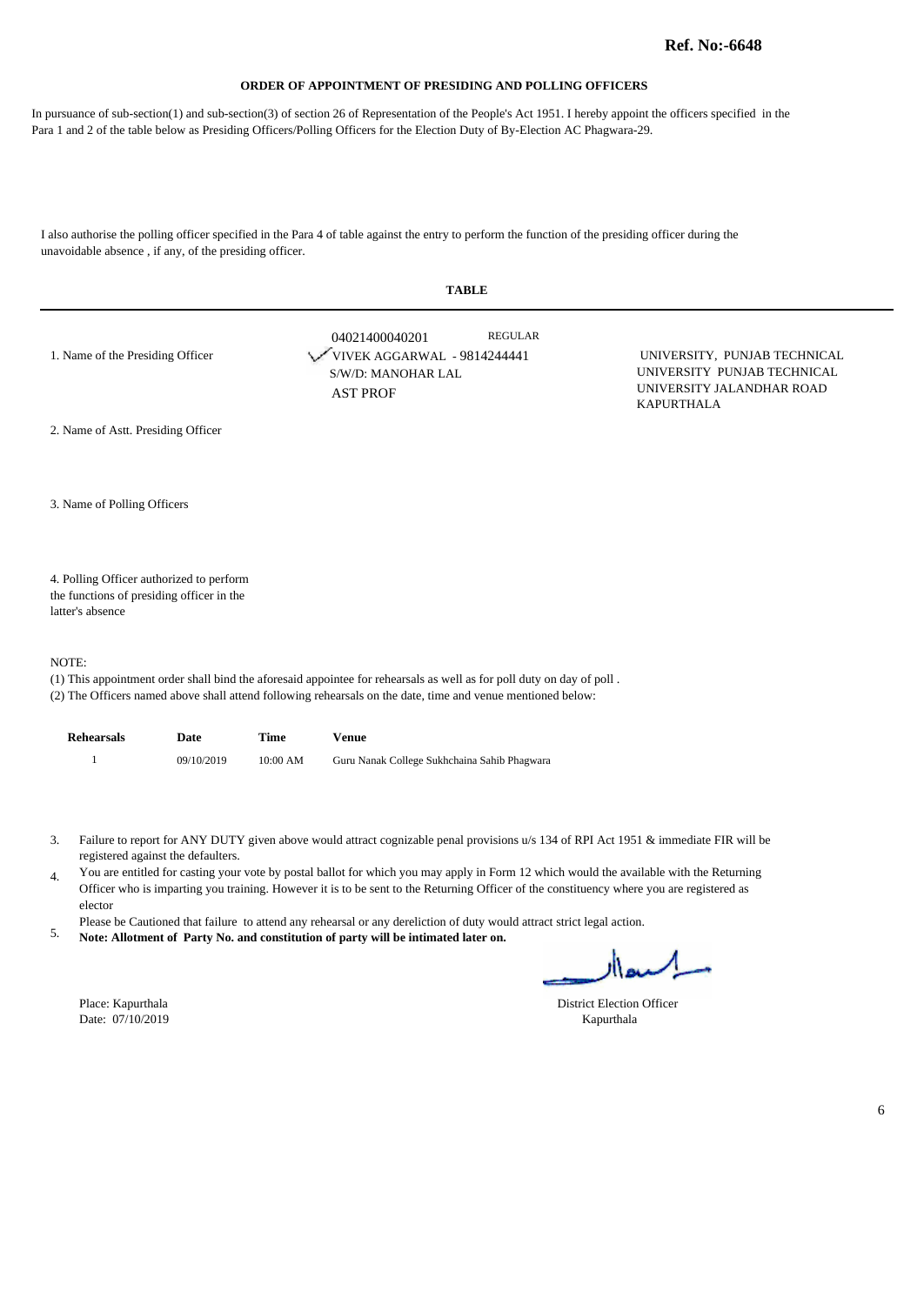In pursuance of sub-section(1) and sub-section(3) of section 26 of Representation of the People's Act 1951. I hereby appoint the officers specified in the Para 1 and 2 of the table below as Presiding Officers/Polling Officers for the Election Duty of By-Election AC Phagwara-29.

I also authorise the polling officer specified in the Para 4 of table against the entry to perform the function of the presiding officer during the unavoidable absence , if any, of the presiding officer.

| <b>TABLE</b>                              |                                                                                                                       |                                                                                                               |  |  |  |
|-------------------------------------------|-----------------------------------------------------------------------------------------------------------------------|---------------------------------------------------------------------------------------------------------------|--|--|--|
| 1. Name of the Presiding Officer          | <b>REGULAR</b><br>04021400040242<br>HARPREET KAUR - 8727971684<br>S/W/D: GURJANT SINGH<br><b>AST PROF</b>             | UNIVERSITY, PUNJAB TECHNICAL<br>UNIVERSITY PUNJAB TECHNICAL<br>UNIVERSITY JALANDHAR ROAD<br><b>KAPURTHALA</b> |  |  |  |
| 2. Name of Astt. Presiding Officer        |                                                                                                                       |                                                                                                               |  |  |  |
| 3. Name of Polling Officers               |                                                                                                                       |                                                                                                               |  |  |  |
| 4. Polling Officer authorized to perform  |                                                                                                                       |                                                                                                               |  |  |  |
| the functions of presiding officer in the |                                                                                                                       |                                                                                                               |  |  |  |
| latter's absence                          |                                                                                                                       |                                                                                                               |  |  |  |
| NOTE:                                     |                                                                                                                       |                                                                                                               |  |  |  |
|                                           | (1) This appointment order shall bind the aforesaid appointee for rehearsals as well as for poll duty on day of poll. |                                                                                                               |  |  |  |

(2) The Officers named above shall attend following rehearsals on the date, time and venue mentioned below:

| <b>Rehearsals</b> | Date       | Time       | Venue                                        |
|-------------------|------------|------------|----------------------------------------------|
|                   | 09/10/2019 | $10:00$ AM | Guru Nanak College Sukhchaina Sahib Phagwara |

- Failure to report for ANY DUTY given above would attract cognizable penal provisions u/s 134 of RPI Act 1951 & immediate FIR will be 3. registered against the defaulters.
- You are entitled for casting your vote by postal ballot for which you may apply in Form 12 which would the available with the Returning 4. Officer who is imparting you training. However it is to be sent to the Returning Officer of the constituency where you are registered as elector
- Please be Cautioned that failure to attend any rehearsal or any dereliction of duty would attract strict legal action.
- **Note: Allotment of Party No. and constitution of party will be intimated later on.** 5.

Place: Kapurthala District Election Officer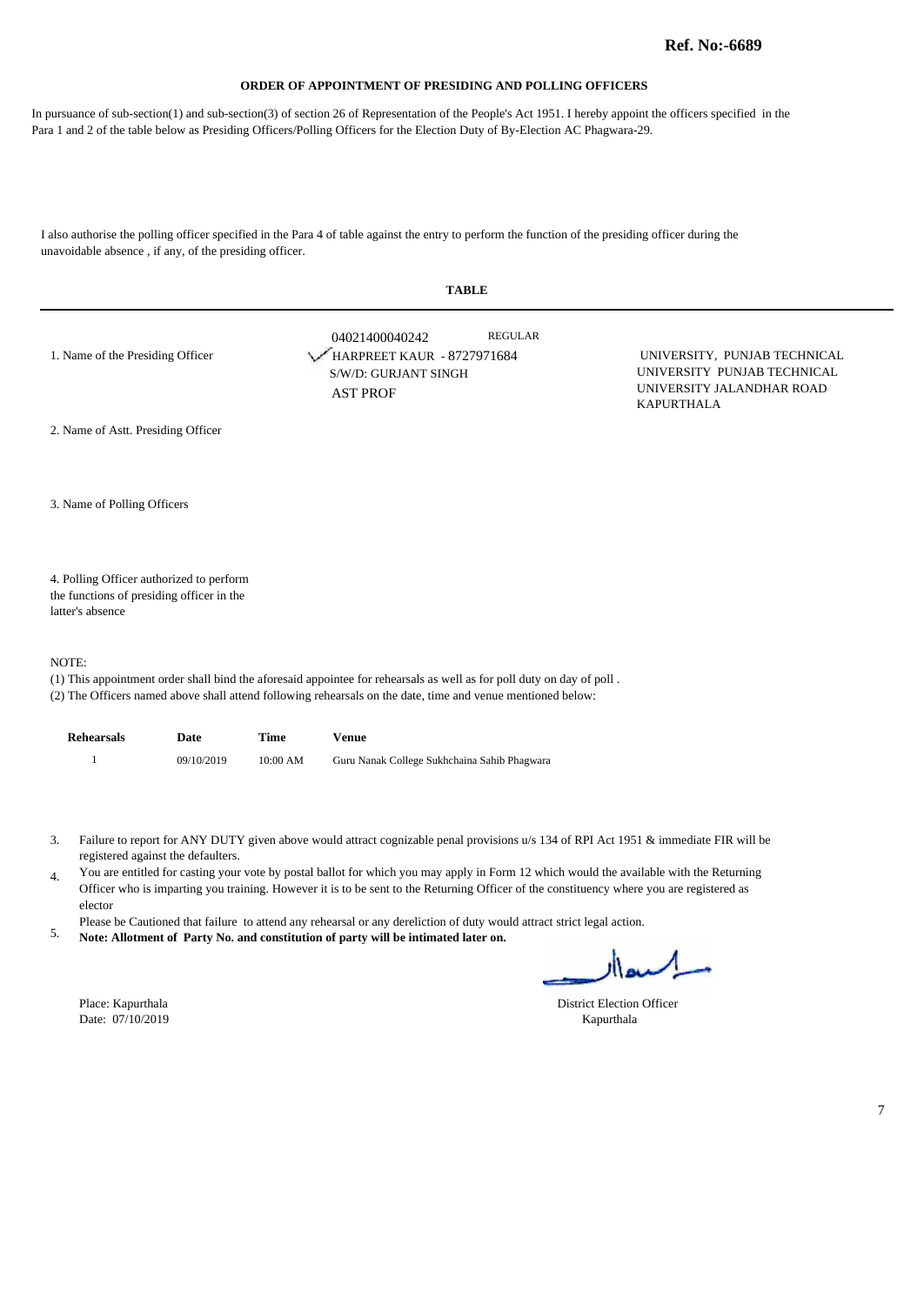In pursuance of sub-section(1) and sub-section(3) of section 26 of Representation of the People's Act 1951. I hereby appoint the officers specified in the Para 1 and 2 of the table below as Presiding Officers/Polling Officers for the Election Duty of By-Election AC Phagwara-29.

I also authorise the polling officer specified in the Para 4 of table against the entry to perform the function of the presiding officer during the unavoidable absence , if any, of the presiding officer.

| <b>TABLE</b>                                                                                              |                                                                                                                                                                                                                                      |                                                                                                               |  |  |  |
|-----------------------------------------------------------------------------------------------------------|--------------------------------------------------------------------------------------------------------------------------------------------------------------------------------------------------------------------------------------|---------------------------------------------------------------------------------------------------------------|--|--|--|
| 1. Name of the Presiding Officer                                                                          | <b>REGULAR</b><br>04021400040243<br>DR SUKHWINDERBIR SINGH KALSI -<br>9463649000HINDER SINGH<br><b>AST PROF</b>                                                                                                                      | UNIVERSITY, PUNJAB TECHNICAL<br>UNIVERSITY PUNJAB TECHNICAL<br>UNIVERSITY JALANDHAR ROAD<br><b>KAPURTHALA</b> |  |  |  |
| 2. Name of Astt. Presiding Officer                                                                        |                                                                                                                                                                                                                                      |                                                                                                               |  |  |  |
| 3. Name of Polling Officers                                                                               |                                                                                                                                                                                                                                      |                                                                                                               |  |  |  |
| 4. Polling Officer authorized to perform<br>the functions of presiding officer in the<br>latter's absence |                                                                                                                                                                                                                                      |                                                                                                               |  |  |  |
| NOTE:                                                                                                     | (1) This appointment order shall bind the aforesaid appointee for rehearsals as well as for poll duty on day of poll.<br>(2) The Officers named above shall attend following rehearsals on the date, time and venue mentioned below: |                                                                                                               |  |  |  |

| <b>Rehearsals</b> | Date       | Time     | Venue                                        |
|-------------------|------------|----------|----------------------------------------------|
|                   | 09/10/2019 | 10:00 AM | Guru Nanak College Sukhchaina Sahib Phagwara |

- Failure to report for ANY DUTY given above would attract cognizable penal provisions u/s 134 of RPI Act 1951 & immediate FIR will be 3. registered against the defaulters.
- You are entitled for casting your vote by postal ballot for which you may apply in Form 12 which would the available with the Returning 4. Officer who is imparting you training. However it is to be sent to the Returning Officer of the constituency where you are registered as elector
- Please be Cautioned that failure to attend any rehearsal or any dereliction of duty would attract strict legal action.
- **Note: Allotment of Party No. and constitution of party will be intimated later on.** 5.

Place: Kapurthala District Election Officer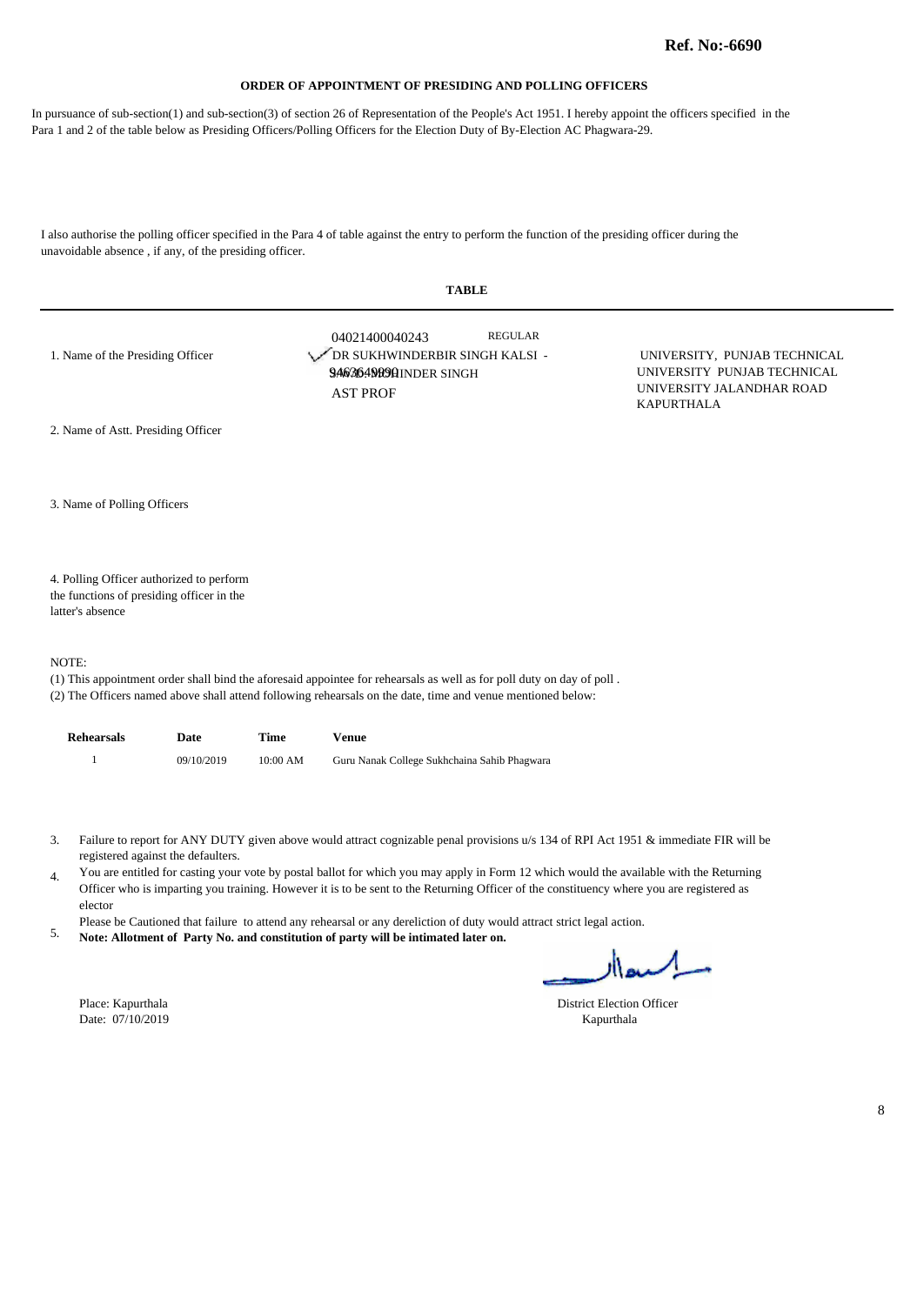In pursuance of sub-section(1) and sub-section(3) of section 26 of Representation of the People's Act 1951. I hereby appoint the officers specified in the Para 1 and 2 of the table below as Presiding Officers/Polling Officers for the Election Duty of By-Election AC Phagwara-29.

I also authorise the polling officer specified in the Para 4 of table against the entry to perform the function of the presiding officer during the unavoidable absence , if any, of the presiding officer.

| <b>TABLE</b>                                                  |                                                                                                                       |                                                                                                               |  |  |  |
|---------------------------------------------------------------|-----------------------------------------------------------------------------------------------------------------------|---------------------------------------------------------------------------------------------------------------|--|--|--|
| 1. Name of the Presiding Officer                              | <b>REGULAR</b><br>04021400040248<br>RAJIV CHUHAN - 9416496964<br>S/W/D: ROSHAN LAL<br><b>ASSOC PROF</b>               | UNIVERSITY, PUNJAB TECHNICAL<br>UNIVERSITY PUNJAB TECHNICAL<br>UNIVERSITY JALANDHAR ROAD<br><b>KAPURTHALA</b> |  |  |  |
| 2. Name of Astt. Presiding Officer                            |                                                                                                                       |                                                                                                               |  |  |  |
| 3. Name of Polling Officers                                   |                                                                                                                       |                                                                                                               |  |  |  |
| 4. Polling Officer authorized to perform                      |                                                                                                                       |                                                                                                               |  |  |  |
| the functions of presiding officer in the<br>latter's absence |                                                                                                                       |                                                                                                               |  |  |  |
| NOTE:                                                         |                                                                                                                       |                                                                                                               |  |  |  |
|                                                               | (1) This appointment order shall bind the aforesaid appointee for rehearsals as well as for poll duty on day of poll. |                                                                                                               |  |  |  |

(2) The Officers named above shall attend following rehearsals on the date, time and venue mentioned below:

| <b>Rehearsals</b> | Date       | Time       | Venue                                        |
|-------------------|------------|------------|----------------------------------------------|
|                   | 09/10/2019 | $10:00$ AM | Guru Nanak College Sukhchaina Sahib Phagwara |

- Failure to report for ANY DUTY given above would attract cognizable penal provisions u/s 134 of RPI Act 1951 & immediate FIR will be 3. registered against the defaulters.
- You are entitled for casting your vote by postal ballot for which you may apply in Form 12 which would the available with the Returning 4. Officer who is imparting you training. However it is to be sent to the Returning Officer of the constituency where you are registered as elector
- Please be Cautioned that failure to attend any rehearsal or any dereliction of duty would attract strict legal action.
- **Note: Allotment of Party No. and constitution of party will be intimated later on.** 5.

Place: Kapurthala District Election Officer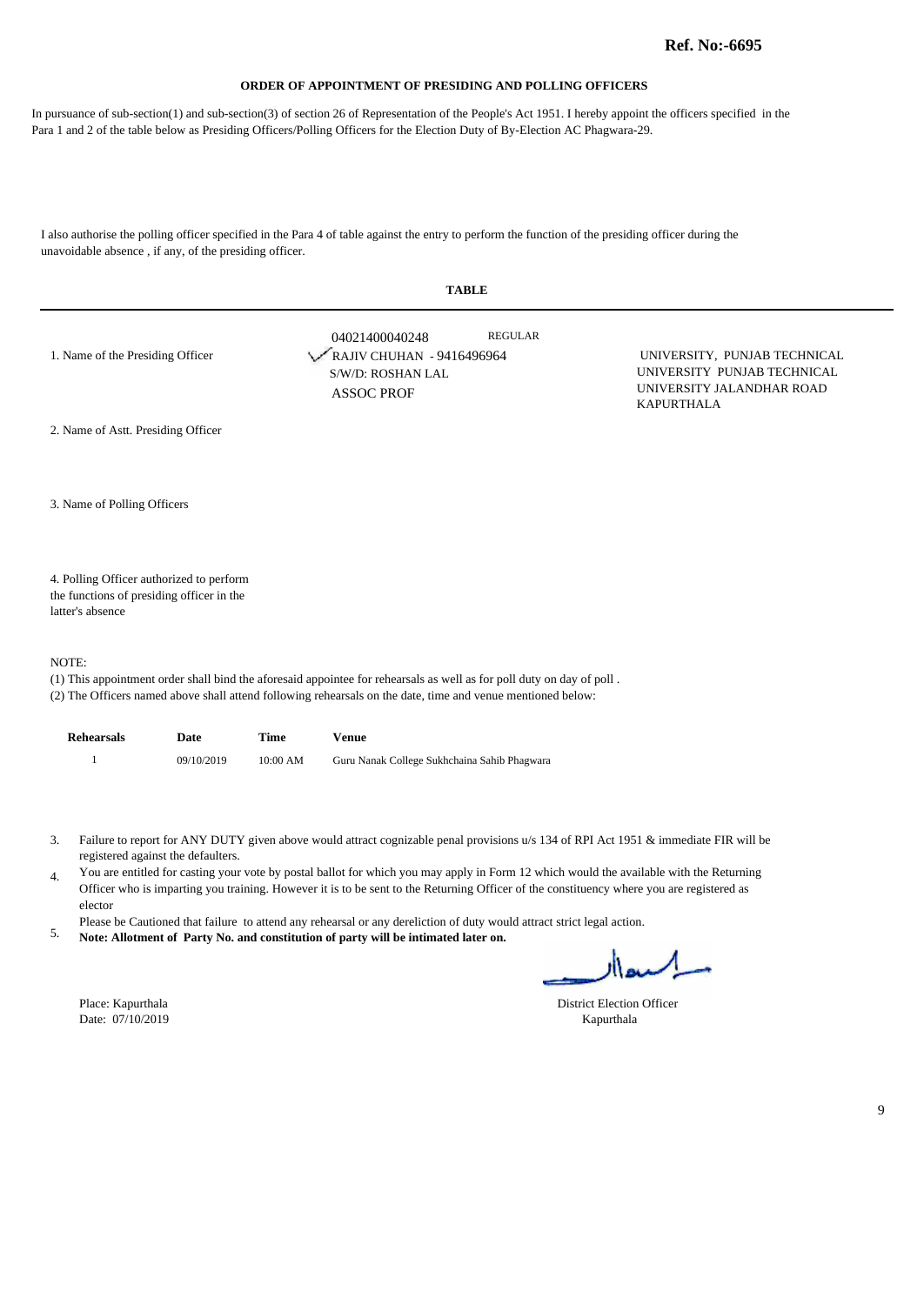In pursuance of sub-section(1) and sub-section(3) of section 26 of Representation of the People's Act 1951. I hereby appoint the officers specified in the Para 1 and 2 of the table below as Presiding Officers/Polling Officers for the Election Duty of By-Election AC Phagwara-29.

I also authorise the polling officer specified in the Para 4 of table against the entry to perform the function of the presiding officer during the unavoidable absence , if any, of the presiding officer.

| <b>TABLE</b>                                                                                                                                                                                                                                  |                                                                                     |                |                                                                                                               |  |  |
|-----------------------------------------------------------------------------------------------------------------------------------------------------------------------------------------------------------------------------------------------|-------------------------------------------------------------------------------------|----------------|---------------------------------------------------------------------------------------------------------------|--|--|
| 1. Name of the Presiding Officer                                                                                                                                                                                                              | 04021400040261<br>AMIT GUPTA - 9872232212<br>S/W/D: NARESH GUPTA<br><b>AST PROF</b> | <b>REGULAR</b> | UNIVERSITY, PUNJAB TECHNICAL<br>UNIVERSITY PUNJAB TECHNICAL<br>UNIVERSITY JALANDHAR ROAD<br><b>KAPURTHALA</b> |  |  |
| 2. Name of Astt. Presiding Officer                                                                                                                                                                                                            |                                                                                     |                |                                                                                                               |  |  |
| 3. Name of Polling Officers                                                                                                                                                                                                                   |                                                                                     |                |                                                                                                               |  |  |
| 4. Polling Officer authorized to perform<br>the functions of presiding officer in the<br>latter's absence                                                                                                                                     |                                                                                     |                |                                                                                                               |  |  |
| NOTE:<br>(1) This appointment order shall bind the aforesaid appointee for rehearsals as well as for poll duty on day of poll.<br>(2) The Officers named above shall attend following rehearsals on the date, time and venue mentioned below: |                                                                                     |                |                                                                                                               |  |  |

| <b>Rehearsals</b> | Date       | Time     | Venue                                        |
|-------------------|------------|----------|----------------------------------------------|
|                   | 09/10/2019 | 10:00 AM | Guru Nanak College Sukhchaina Sahib Phagwara |

- Failure to report for ANY DUTY given above would attract cognizable penal provisions u/s 134 of RPI Act 1951 & immediate FIR will be 3. registered against the defaulters.
- You are entitled for casting your vote by postal ballot for which you may apply in Form 12 which would the available with the Returning 4. Officer who is imparting you training. However it is to be sent to the Returning Officer of the constituency where you are registered as elector
- Please be Cautioned that failure to attend any rehearsal or any dereliction of duty would attract strict legal action.
- **Note: Allotment of Party No. and constitution of party will be intimated later on.** 5.

Date:  $07/10/2019$ 

l,

Place: Kapurthala District Election Officer<br>
Date: 07/10/2019 Kapurthala District Election Officer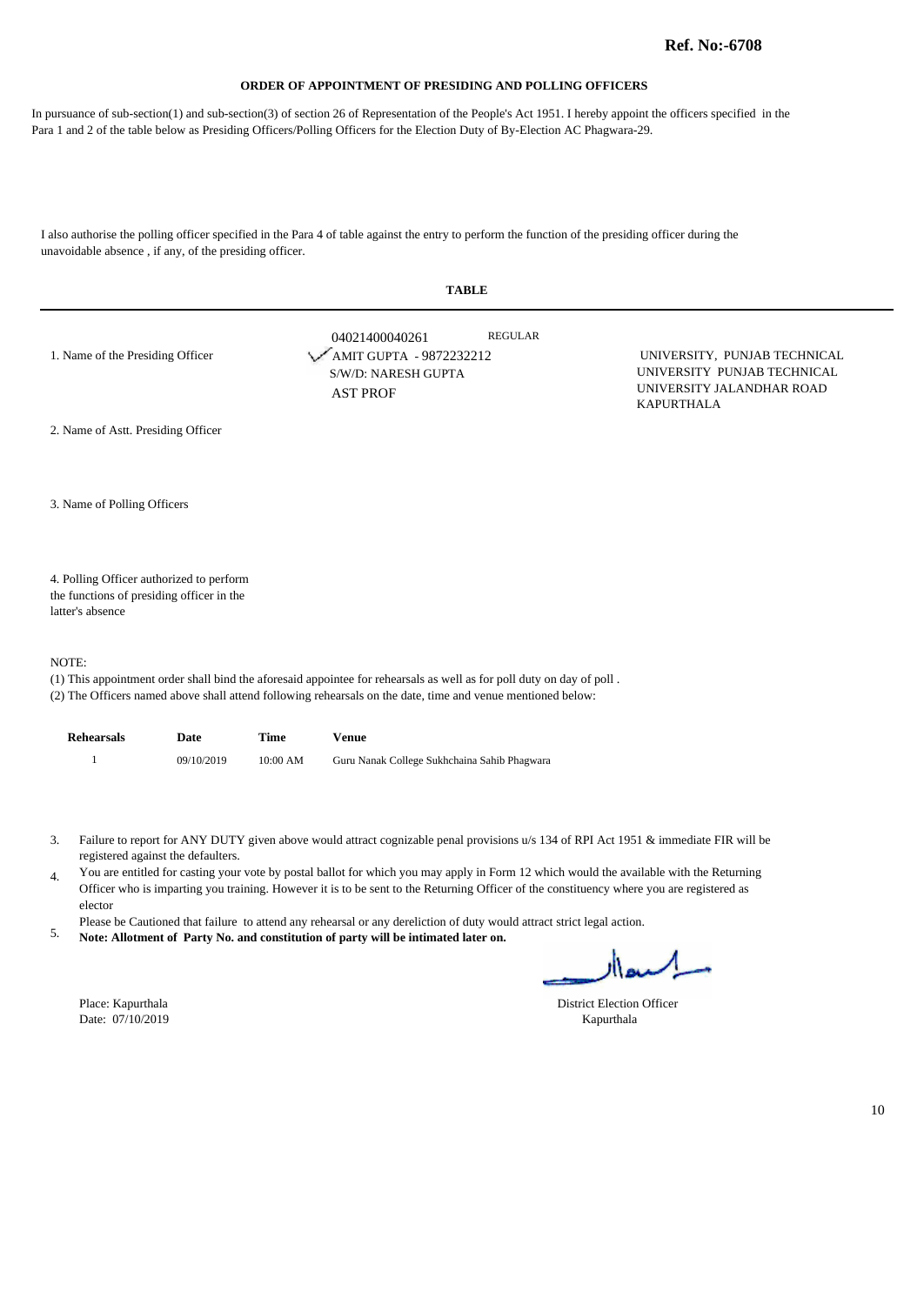In pursuance of sub-section(1) and sub-section(3) of section 26 of Representation of the People's Act 1951. I hereby appoint the officers specified in the Para 1 and 2 of the table below as Presiding Officers/Polling Officers for the Election Duty of By-Election AC Phagwara-29.

I also authorise the polling officer specified in the Para 4 of table against the entry to perform the function of the presiding officer during the unavoidable absence , if any, of the presiding officer.

| <b>TABLE</b>                                                                                              |                                                                                                                                                                                                                                      |                                                                                                               |  |  |
|-----------------------------------------------------------------------------------------------------------|--------------------------------------------------------------------------------------------------------------------------------------------------------------------------------------------------------------------------------------|---------------------------------------------------------------------------------------------------------------|--|--|
| 1. Name of the Presiding Officer                                                                          | <b>REGULAR</b><br>04021400040263<br>SUMESH SOOD - 9858306100<br>S/W/D: SUDESH CHANDER SOOD<br><b>AST PROF</b>                                                                                                                        | UNIVERSITY, PUNJAB TECHNICAL<br>UNIVERSITY PUNJAB TECHNICAL<br>UNIVERSITY JALANDHAR ROAD<br><b>KAPURTHALA</b> |  |  |
| 2. Name of Astt. Presiding Officer                                                                        |                                                                                                                                                                                                                                      |                                                                                                               |  |  |
| 3. Name of Polling Officers                                                                               |                                                                                                                                                                                                                                      |                                                                                                               |  |  |
| 4. Polling Officer authorized to perform<br>the functions of presiding officer in the<br>latter's absence |                                                                                                                                                                                                                                      |                                                                                                               |  |  |
| NOTE:                                                                                                     | (1) This appointment order shall bind the aforesaid appointee for rehearsals as well as for poll duty on day of poll.<br>(2) The Officers named above shall attend following rehearsals on the date, time and venue mentioned below: |                                                                                                               |  |  |

| Rehearsals | Date       | Time       | Venue                                        |
|------------|------------|------------|----------------------------------------------|
|            | 09/10/2019 | $10:00$ AM | Guru Nanak College Sukhchaina Sahib Phagwara |

- Failure to report for ANY DUTY given above would attract cognizable penal provisions u/s 134 of RPI Act 1951 & immediate FIR will be 3. registered against the defaulters.
- You are entitled for casting your vote by postal ballot for which you may apply in Form 12 which would the available with the Returning 4. Officer who is imparting you training. However it is to be sent to the Returning Officer of the constituency where you are registered as elector
- Please be Cautioned that failure to attend any rehearsal or any dereliction of duty would attract strict legal action.
- **Note: Allotment of Party No. and constitution of party will be intimated later on.** 5.

Date:  $07/10/2019$ 

l,

Place: Kapurthala District Election Officer<br>
Date: 07/10/2019 Kapurthala District Election Officer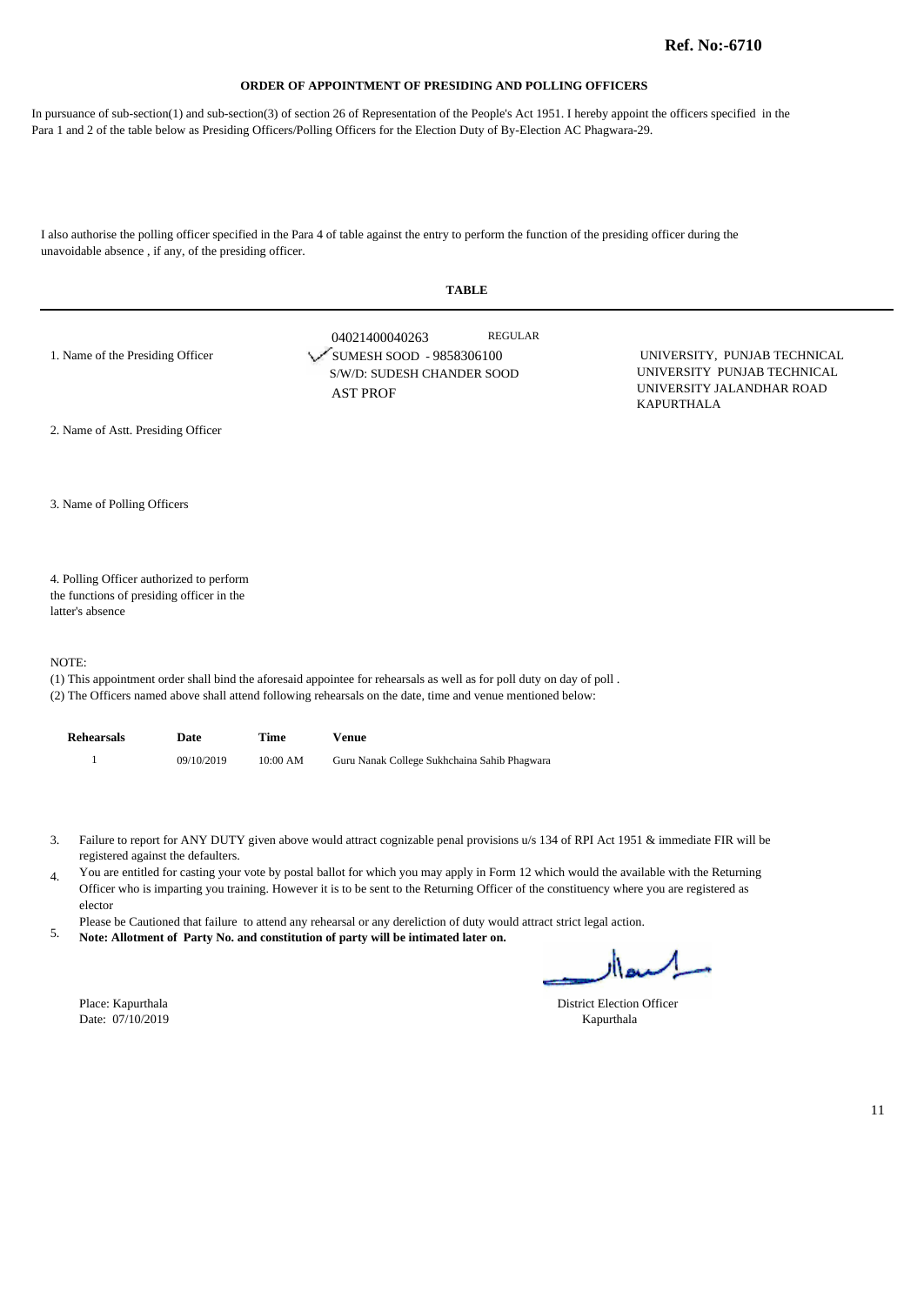In pursuance of sub-section(1) and sub-section(3) of section 26 of Representation of the People's Act 1951. I hereby appoint the officers specified in the Para 1 and 2 of the table below as Presiding Officers/Polling Officers for the Election Duty of By-Election AC Phagwara-29.

I also authorise the polling officer specified in the Para 4 of table against the entry to perform the function of the presiding officer during the unavoidable absence , if any, of the presiding officer.

| <b>TABLE</b>                                                                                              |                                                                                                                                                                                                                                      |                                                                                                               |  |  |
|-----------------------------------------------------------------------------------------------------------|--------------------------------------------------------------------------------------------------------------------------------------------------------------------------------------------------------------------------------------|---------------------------------------------------------------------------------------------------------------|--|--|
| 1. Name of the Presiding Officer                                                                          | <b>REGULAR</b><br>04021400040264<br>KULWINDER SINGH - 9876509195<br>S/W/D: HARBHAJAN SINGH<br><b>AST PROF</b>                                                                                                                        | UNIVERSITY, PUNJAB TECHNICAL<br>UNIVERSITY PUNJAB TECHNICAL<br>UNIVERSITY JALANDHAR ROAD<br><b>KAPURTHALA</b> |  |  |
| 2. Name of Astt. Presiding Officer                                                                        |                                                                                                                                                                                                                                      |                                                                                                               |  |  |
| 3. Name of Polling Officers                                                                               |                                                                                                                                                                                                                                      |                                                                                                               |  |  |
| 4. Polling Officer authorized to perform<br>the functions of presiding officer in the<br>latter's absence |                                                                                                                                                                                                                                      |                                                                                                               |  |  |
| NOTE:                                                                                                     | (1) This appointment order shall bind the aforesaid appointee for rehearsals as well as for poll duty on day of poll.<br>(2) The Officers named above shall attend following rehearsals on the date, time and venue mentioned below: |                                                                                                               |  |  |

| <b>Rehearsals</b> | Date       | Time     | Venue                                        |
|-------------------|------------|----------|----------------------------------------------|
|                   | 09/10/2019 | 10:00 AM | Guru Nanak College Sukhchaina Sahib Phagwara |

- Failure to report for ANY DUTY given above would attract cognizable penal provisions u/s 134 of RPI Act 1951 & immediate FIR will be 3. registered against the defaulters.
- You are entitled for casting your vote by postal ballot for which you may apply in Form 12 which would the available with the Returning 4. Officer who is imparting you training. However it is to be sent to the Returning Officer of the constituency where you are registered as elector
- Please be Cautioned that failure to attend any rehearsal or any dereliction of duty would attract strict legal action.
- **Note: Allotment of Party No. and constitution of party will be intimated later on.** 5.

Place: Kapurthala District Election Officer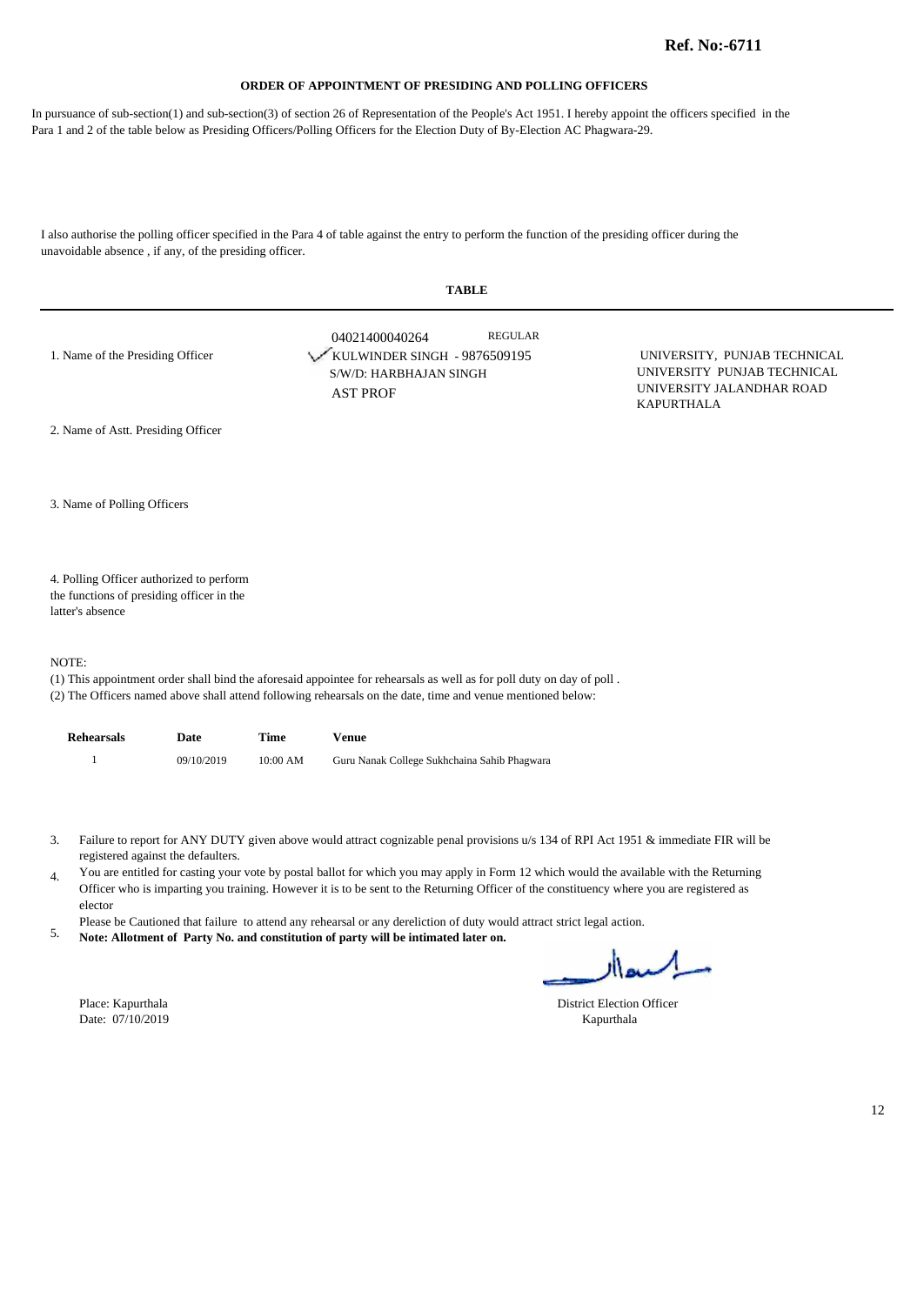In pursuance of sub-section(1) and sub-section(3) of section 26 of Representation of the People's Act 1951. I hereby appoint the officers specified in the Para 1 and 2 of the table below as Presiding Officers/Polling Officers for the Election Duty of By-Election AC Phagwara-29.

I also authorise the polling officer specified in the Para 4 of table against the entry to perform the function of the presiding officer during the unavoidable absence , if any, of the presiding officer.

| <b>TABLE</b>                                                                                                                                                                                                               |  |
|----------------------------------------------------------------------------------------------------------------------------------------------------------------------------------------------------------------------------|--|
| <b>REGULAR</b><br>04021400040285<br>PAWAN KUMAR - 9478098024<br>UNIVERSITY, PUNJAB TECHNICAL<br>UNIVERSITY PUNJAB TECHNICAL<br>S/W/D: MEGH RAJ<br>UNIVERSITY JALANDHAR ROAD<br><b>ASSTT REGISTRAR</b><br><b>KAPURTHALA</b> |  |
|                                                                                                                                                                                                                            |  |
|                                                                                                                                                                                                                            |  |
|                                                                                                                                                                                                                            |  |
|                                                                                                                                                                                                                            |  |

4. Polling Officer authorized to perform the functions of presiding officer in the latter's absence

#### NOTE:

(1) This appointment order shall bind the aforesaid appointee for rehearsals as well as for poll duty on day of poll .

(2) The Officers named above shall attend following rehearsals on the date, time and venue mentioned below:

| <b>Rehearsals</b> | Date       | Time       | Venue                                        |
|-------------------|------------|------------|----------------------------------------------|
|                   | 09/10/2019 | $10:00$ AM | Guru Nanak College Sukhchaina Sahib Phagwara |

- Failure to report for ANY DUTY given above would attract cognizable penal provisions u/s 134 of RPI Act 1951 & immediate FIR will be 3. registered against the defaulters.
- You are entitled for casting your vote by postal ballot for which you may apply in Form 12 which would the available with the Returning 4. Officer who is imparting you training. However it is to be sent to the Returning Officer of the constituency where you are registered as elector
- Please be Cautioned that failure to attend any rehearsal or any dereliction of duty would attract strict legal action.
- **Note: Allotment of Party No. and constitution of party will be intimated later on.** 5.

Date: 07/10/2019 Kapurthala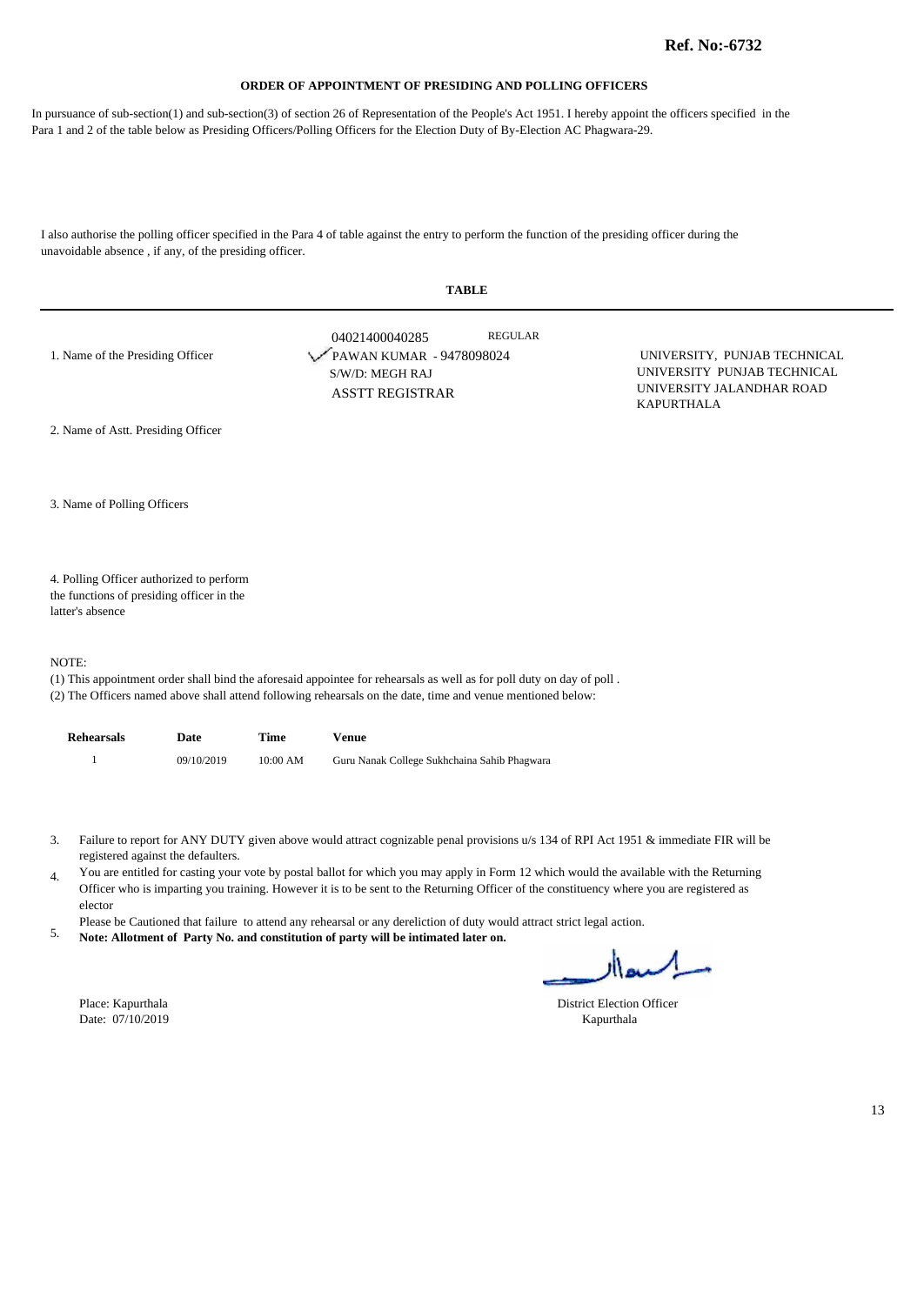In pursuance of sub-section(1) and sub-section(3) of section 26 of Representation of the People's Act 1951. I hereby appoint the officers specified in the Para 1 and 2 of the table below as Presiding Officers/Polling Officers for the Election Duty of By-Election AC Phagwara-29.

I also authorise the polling officer specified in the Para 4 of table against the entry to perform the function of the presiding officer during the unavoidable absence , if any, of the presiding officer.

| <b>TABLE</b>                                                  |                                                                                                                       |                                                                                                               |  |  |
|---------------------------------------------------------------|-----------------------------------------------------------------------------------------------------------------------|---------------------------------------------------------------------------------------------------------------|--|--|
| 1. Name of the Presiding Officer                              | <b>REGULAR</b><br>04021400040289<br>CHANDER PRAKASH - 9478098059<br>S/W/D: DES RAJ<br><b>AST PROF</b>                 | UNIVERSITY, PUNJAB TECHNICAL<br>UNIVERSITY PUNJAB TECHNICAL<br>UNIVERSITY JALANDHAR ROAD<br><b>KAPURTHALA</b> |  |  |
| 2. Name of Astt. Presiding Officer                            |                                                                                                                       |                                                                                                               |  |  |
| 3. Name of Polling Officers                                   |                                                                                                                       |                                                                                                               |  |  |
| 4. Polling Officer authorized to perform                      |                                                                                                                       |                                                                                                               |  |  |
| the functions of presiding officer in the<br>latter's absence |                                                                                                                       |                                                                                                               |  |  |
| NOTE:                                                         | (1) This appointment order shall bind the aforesaid appointee for rehearsals as well as for poll duty on day of poll. |                                                                                                               |  |  |

(2) The Officers named above shall attend following rehearsals on the date, time and venue mentioned below:

| <b>Rehearsals</b> | Date       | Time       | Venue                                        |
|-------------------|------------|------------|----------------------------------------------|
|                   | 09/10/2019 | $10:00$ AM | Guru Nanak College Sukhchaina Sahib Phagwara |

- Failure to report for ANY DUTY given above would attract cognizable penal provisions u/s 134 of RPI Act 1951 & immediate FIR will be 3. registered against the defaulters.
- You are entitled for casting your vote by postal ballot for which you may apply in Form 12 which would the available with the Returning 4. Officer who is imparting you training. However it is to be sent to the Returning Officer of the constituency where you are registered as elector
- Please be Cautioned that failure to attend any rehearsal or any dereliction of duty would attract strict legal action.
- **Note: Allotment of Party No. and constitution of party will be intimated later on.** 5.

Place: Kapurthala District Election Officer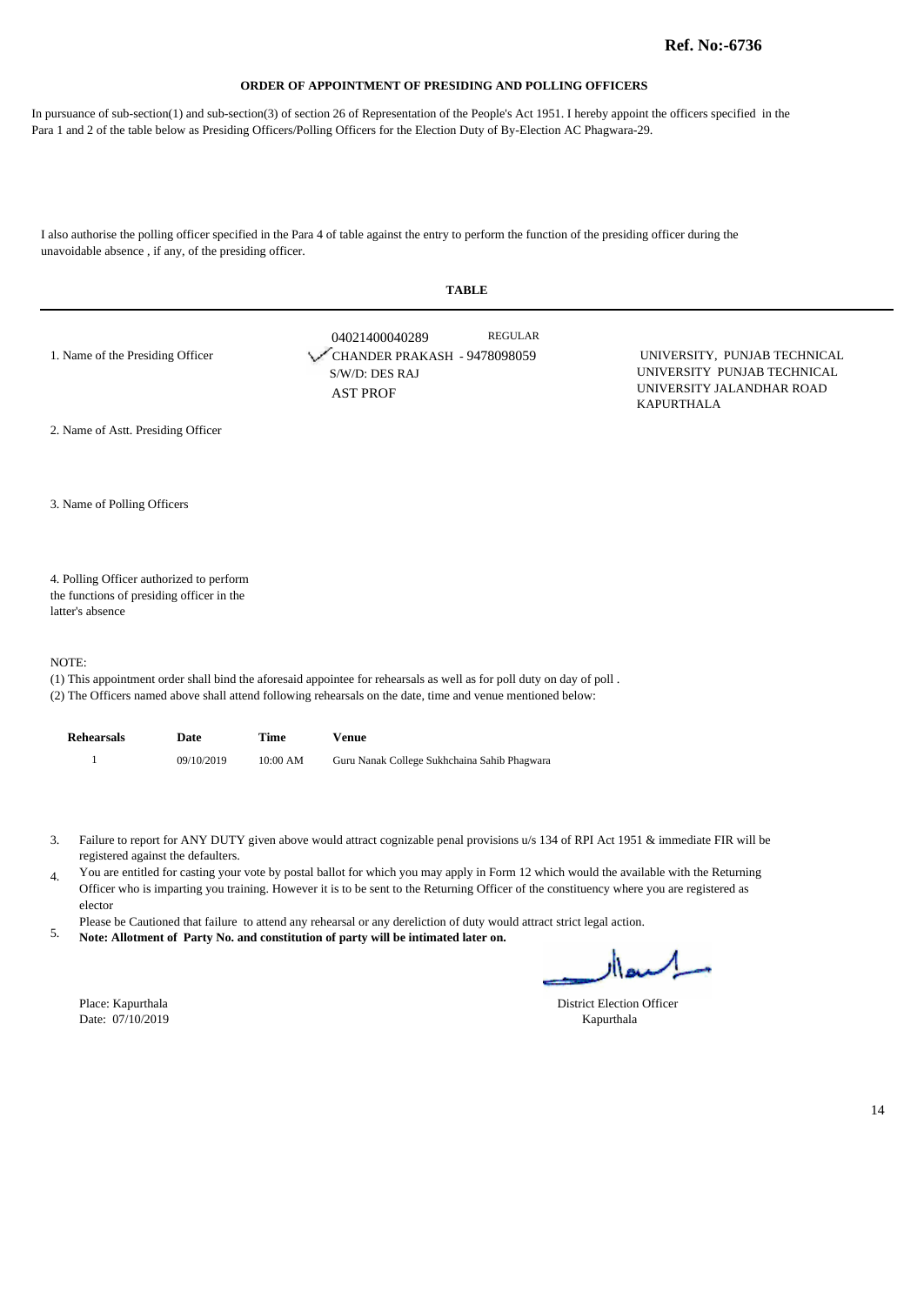In pursuance of sub-section(1) and sub-section(3) of section 26 of Representation of the People's Act 1951. I hereby appoint the officers specified in the Para 1 and 2 of the table below as Presiding Officers/Polling Officers for the Election Duty of By-Election AC Phagwara-29.

I also authorise the polling officer specified in the Para 4 of table against the entry to perform the function of the presiding officer during the unavoidable absence , if any, of the presiding officer.

|                                                                                                           | <b>TABLE</b>                                                                                                                                                                                                                         |                                                                                                               |
|-----------------------------------------------------------------------------------------------------------|--------------------------------------------------------------------------------------------------------------------------------------------------------------------------------------------------------------------------------------|---------------------------------------------------------------------------------------------------------------|
| 1. Name of the Presiding Officer                                                                          | <b>REGULAR</b><br>04021400040290<br>HITESH SHARMA - 9478098060<br>S/W/D: DUNI CHAND<br><b>AST PROF</b>                                                                                                                               | UNIVERSITY, PUNJAB TECHNICAL<br>UNIVERSITY PUNJAB TECHNICAL<br>UNIVERSITY JALANDHAR ROAD<br><b>KAPURTHALA</b> |
| 2. Name of Astt. Presiding Officer                                                                        |                                                                                                                                                                                                                                      |                                                                                                               |
| 3. Name of Polling Officers                                                                               |                                                                                                                                                                                                                                      |                                                                                                               |
| 4. Polling Officer authorized to perform<br>the functions of presiding officer in the<br>latter's absence |                                                                                                                                                                                                                                      |                                                                                                               |
| NOTE:                                                                                                     | (1) This appointment order shall bind the aforesaid appointee for rehearsals as well as for poll duty on day of poll.<br>(2) The Officers named above shall attend following rehearsals on the date, time and venue mentioned below: |                                                                                                               |

| <b>Rehearsals</b> | Date       | Time       | Venue                                        |
|-------------------|------------|------------|----------------------------------------------|
|                   | 09/10/2019 | $10:00$ AM | Guru Nanak College Sukhchaina Sahib Phagwara |

- Failure to report for ANY DUTY given above would attract cognizable penal provisions u/s 134 of RPI Act 1951 & immediate FIR will be 3. registered against the defaulters.
- You are entitled for casting your vote by postal ballot for which you may apply in Form 12 which would the available with the Returning 4. Officer who is imparting you training. However it is to be sent to the Returning Officer of the constituency where you are registered as elector
- Please be Cautioned that failure to attend any rehearsal or any dereliction of duty would attract strict legal action.
- **Note: Allotment of Party No. and constitution of party will be intimated later on.** 5.

Date:  $07/10/2019$ 

Place: Kapurthala District Election Officer<br>
Date: 07/10/2019 Kapurthala District Election Officer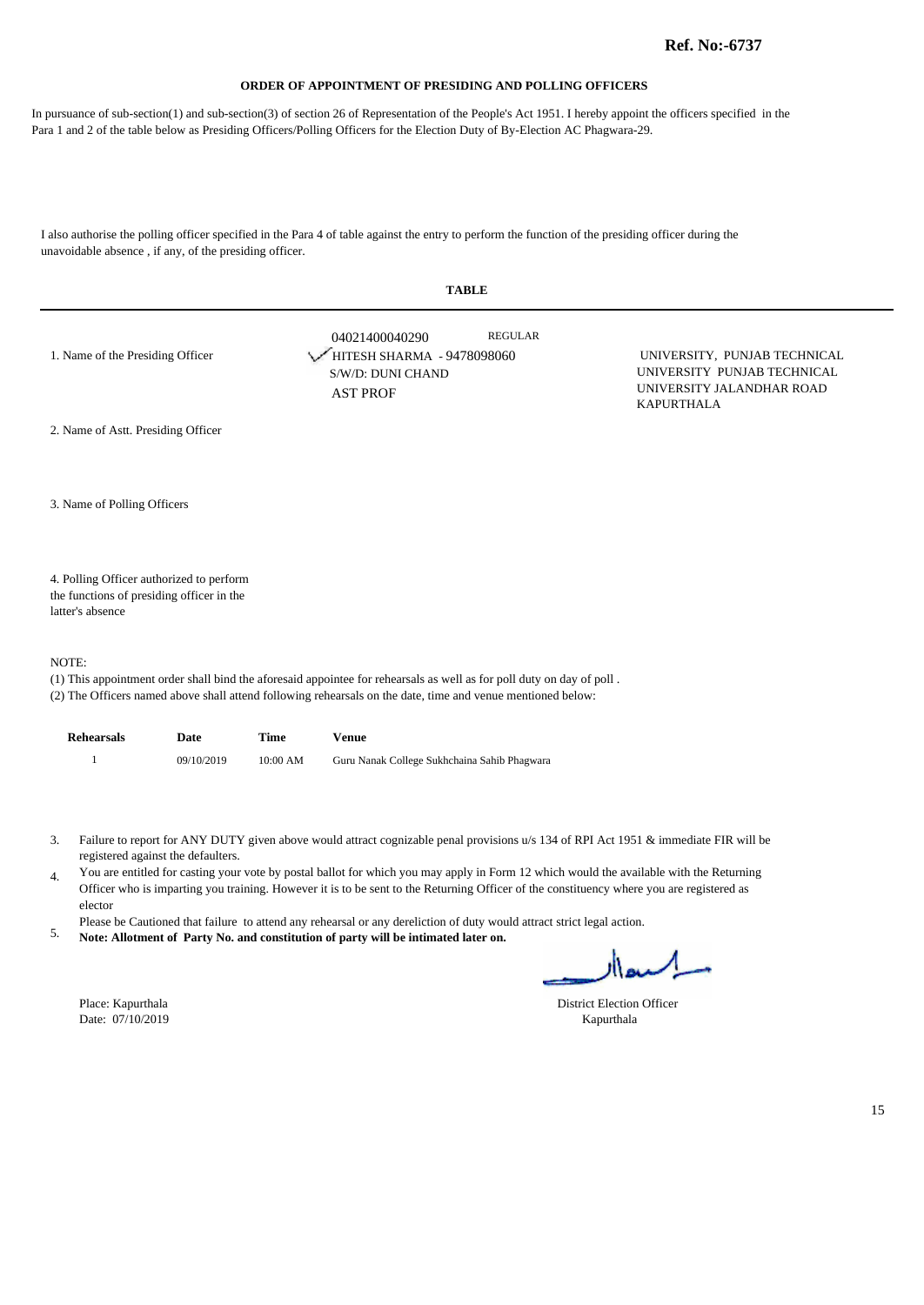In pursuance of sub-section(1) and sub-section(3) of section 26 of Representation of the People's Act 1951. I hereby appoint the officers specified in the Para 1 and 2 of the table below as Presiding Officers/Polling Officers for the Election Duty of By-Election AC Phagwara-29.

I also authorise the polling officer specified in the Para 4 of table against the entry to perform the function of the presiding officer during the unavoidable absence , if any, of the presiding officer.

| <b>TABLE</b>                                                                                                                   |                                                                                     |                |                                                                                                               |  |  |
|--------------------------------------------------------------------------------------------------------------------------------|-------------------------------------------------------------------------------------|----------------|---------------------------------------------------------------------------------------------------------------|--|--|
| 1. Name of the Presiding Officer                                                                                               | 04021400040303<br>RANBIR SINGH - 9478098070<br>S/W/D: SURATA RAM<br><b>AST PROF</b> | <b>REGULAR</b> | UNIVERSITY, PUNJAB TECHNICAL<br>UNIVERSITY PUNJAB TECHNICAL<br>UNIVERSITY JALANDHAR ROAD<br><b>KAPURTHALA</b> |  |  |
| 2. Name of Astt. Presiding Officer                                                                                             |                                                                                     |                |                                                                                                               |  |  |
| 3. Name of Polling Officers                                                                                                    |                                                                                     |                |                                                                                                               |  |  |
| 4. Polling Officer authorized to perform<br>the functions of presiding officer in the<br>latter's absence                      |                                                                                     |                |                                                                                                               |  |  |
| NOTE:<br>(1) This appointment order shall bind the aforesaid appointee for rehearsals as well as for poll duty on day of poll. |                                                                                     |                |                                                                                                               |  |  |

(2) The Officers named above shall attend following rehearsals on the date, time and venue mentioned below:

| <b>Rehearsals</b> | Date       | Time       | Venue                                        |
|-------------------|------------|------------|----------------------------------------------|
|                   | 09/10/2019 | $10:00$ AM | Guru Nanak College Sukhchaina Sahib Phagwara |

Failure to report for ANY DUTY given above would attract cognizable penal provisions u/s 134 of RPI Act 1951 & immediate FIR will be 3. registered against the defaulters.

You are entitled for casting your vote by postal ballot for which you may apply in Form 12 which would the available with the Returning 4. Officer who is imparting you training. However it is to be sent to the Returning Officer of the constituency where you are registered as elector

Please be Cautioned that failure to attend any rehearsal or any dereliction of duty would attract strict legal action.

**Note: Allotment of Party No. and constitution of party will be intimated later on.** 5.

Date: 07/10/2019 Kapurthala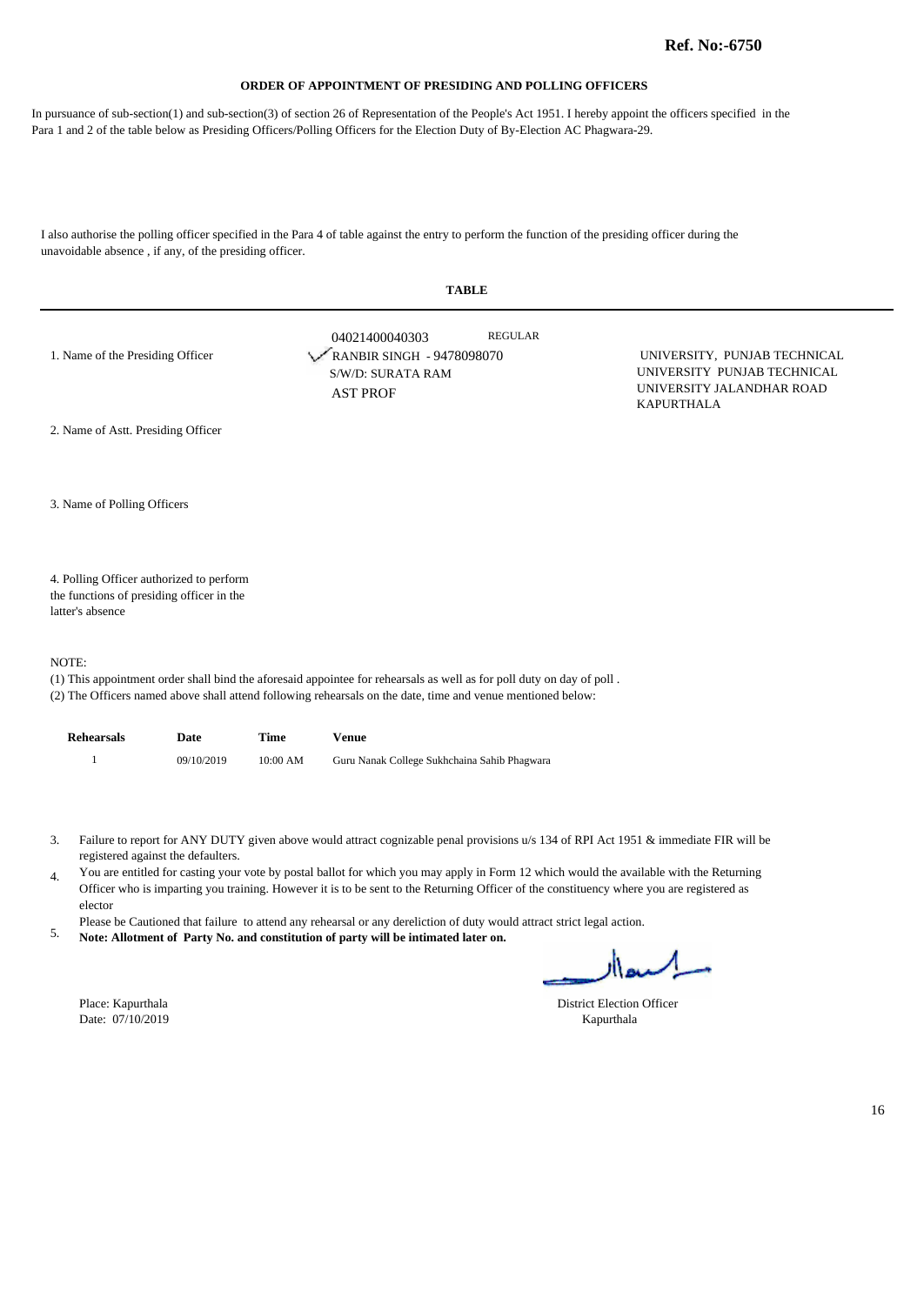In pursuance of sub-section(1) and sub-section(3) of section 26 of Representation of the People's Act 1951. I hereby appoint the officers specified in the Para 1 and 2 of the table below as Presiding Officers/Polling Officers for the Election Duty of By-Election AC Phagwara-29.

I also authorise the polling officer specified in the Para 4 of table against the entry to perform the function of the presiding officer during the unavoidable absence , if any, of the presiding officer.

| <b>TABLE</b>                                                                                              |                                                                                                                       |                                                                                                               |  |  |  |
|-----------------------------------------------------------------------------------------------------------|-----------------------------------------------------------------------------------------------------------------------|---------------------------------------------------------------------------------------------------------------|--|--|--|
| 1. Name of the Presiding Officer                                                                          | <b>REGULAR</b><br>04021400040307<br>HARDEEP SINGH - 9478098036<br>S/W/D: SUDARSHAN SINGH<br><b>ASSTT REGISTRAR</b>    | UNIVERSITY, PUNJAB TECHNICAL<br>UNIVERSITY PUNJAB TECHNICAL<br>UNIVERSITY JALANDHAR ROAD<br><b>KAPURTHALA</b> |  |  |  |
| 2. Name of Astt. Presiding Officer                                                                        |                                                                                                                       |                                                                                                               |  |  |  |
| 3. Name of Polling Officers                                                                               |                                                                                                                       |                                                                                                               |  |  |  |
| 4. Polling Officer authorized to perform<br>the functions of presiding officer in the<br>latter's absence |                                                                                                                       |                                                                                                               |  |  |  |
| NOTE:                                                                                                     | (1) This appointment order shall bind the aforesaid appointee for rehearsals as well as for poll duty on day of poll. |                                                                                                               |  |  |  |

(2) The Officers named above shall attend following rehearsals on the date, time and venue mentioned below:

| <b>Rehearsals</b> | Date       | Time       | Venue                                        |
|-------------------|------------|------------|----------------------------------------------|
|                   | 09/10/2019 | $10:00$ AM | Guru Nanak College Sukhchaina Sahib Phagwara |

- Failure to report for ANY DUTY given above would attract cognizable penal provisions u/s 134 of RPI Act 1951 & immediate FIR will be 3. registered against the defaulters.
- You are entitled for casting your vote by postal ballot for which you may apply in Form 12 which would the available with the Returning 4. Officer who is imparting you training. However it is to be sent to the Returning Officer of the constituency where you are registered as elector
- Please be Cautioned that failure to attend any rehearsal or any dereliction of duty would attract strict legal action.
- **Note: Allotment of Party No. and constitution of party will be intimated later on.** 5.

Place: Kapurthala District Election Officer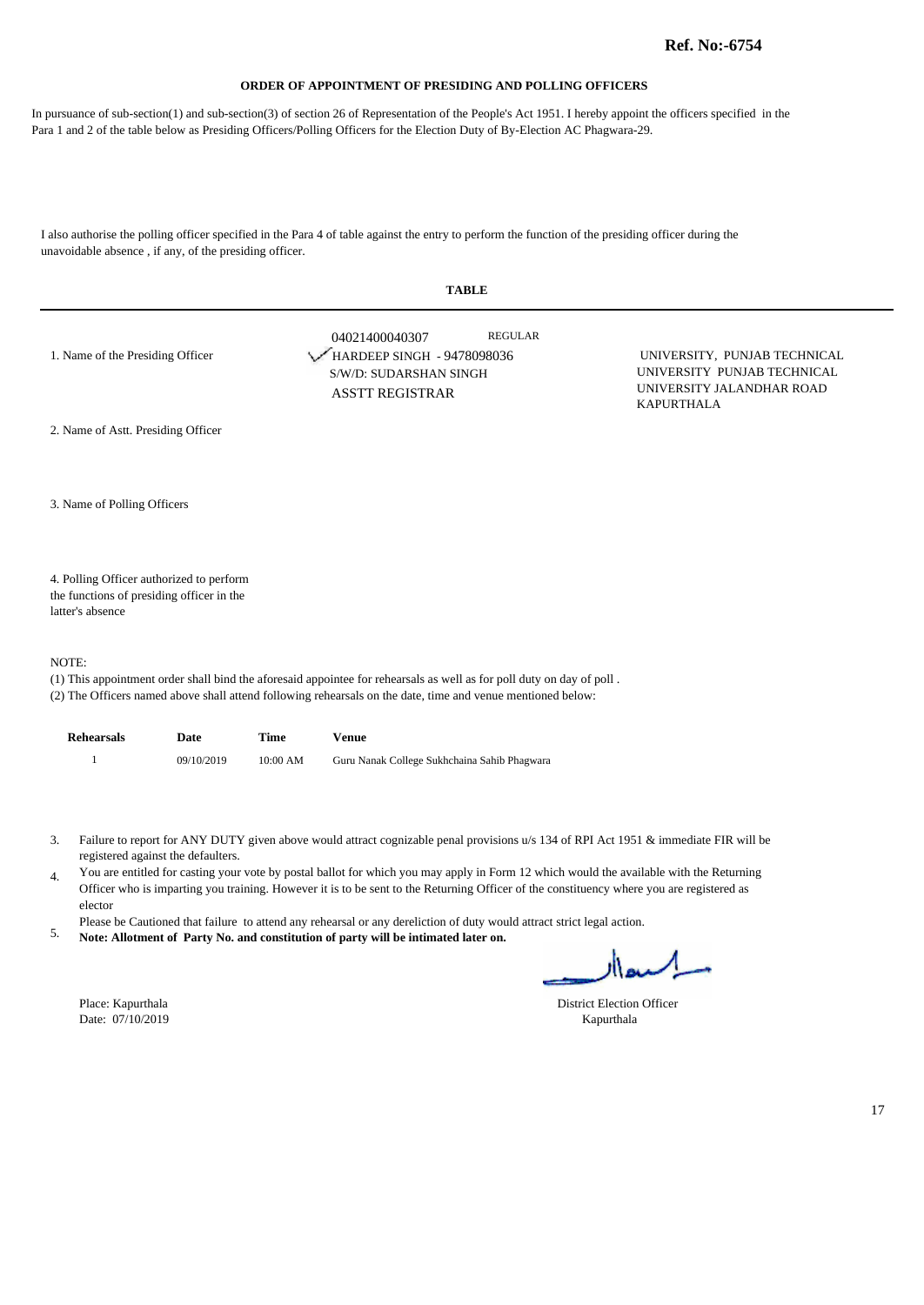In pursuance of sub-section(1) and sub-section(3) of section 26 of Representation of the People's Act 1951. I hereby appoint the officers specified in the Para 1 and 2 of the table below as Presiding Officers/Polling Officers for the Election Duty of By-Election AC Phagwara-29.

I also authorise the polling officer specified in the Para 4 of table against the entry to perform the function of the presiding officer during the unavoidable absence , if any, of the presiding officer.

| <b>TABLE</b>                                                                                              |                                                                                                                      |                                                                                                               |  |  |  |
|-----------------------------------------------------------------------------------------------------------|----------------------------------------------------------------------------------------------------------------------|---------------------------------------------------------------------------------------------------------------|--|--|--|
| 1. Name of the Presiding Officer                                                                          | REGULAR<br>04021400040313<br>NEEL KANTH GROVER - 9855857900<br>S/W/D: SHYAM LA GROVER<br><b>AST PROF</b>             | UNIVERSITY, PUNJAB TECHNICAL<br>UNIVERSITY PUNJAB TECHNICAL<br>UNIVERSITY JALANDHAR ROAD<br><b>KAPURTHALA</b> |  |  |  |
| 2. Name of Astt. Presiding Officer                                                                        |                                                                                                                      |                                                                                                               |  |  |  |
| 3. Name of Polling Officers                                                                               |                                                                                                                      |                                                                                                               |  |  |  |
| 4. Polling Officer authorized to perform<br>the functions of presiding officer in the<br>latter's absence |                                                                                                                      |                                                                                                               |  |  |  |
| NOTE:                                                                                                     |                                                                                                                      |                                                                                                               |  |  |  |
|                                                                                                           | (1) This appointment order shall hind the aforesaid appointed for rehearcals as well as for poll duty on day of poll |                                                                                                               |  |  |  |

(1) This appointment order shall bind the aforesaid appointee for rehearsals as well as for poll duty on day of poll .

(2) The Officers named above shall attend following rehearsals on the date, time and venue mentioned below:

| <b>Rehearsals</b> | Date       | Time       | Venue                                        |
|-------------------|------------|------------|----------------------------------------------|
|                   | 09/10/2019 | $10:00$ AM | Guru Nanak College Sukhchaina Sahib Phagwara |

Failure to report for ANY DUTY given above would attract cognizable penal provisions u/s 134 of RPI Act 1951 & immediate FIR will be 3. registered against the defaulters.

You are entitled for casting your vote by postal ballot for which you may apply in Form 12 which would the available with the Returning 4. Officer who is imparting you training. However it is to be sent to the Returning Officer of the constituency where you are registered as elector

Please be Cautioned that failure to attend any rehearsal or any dereliction of duty would attract strict legal action.

**Note: Allotment of Party No. and constitution of party will be intimated later on.** 5.

Date: 07/10/2019 Kapurthala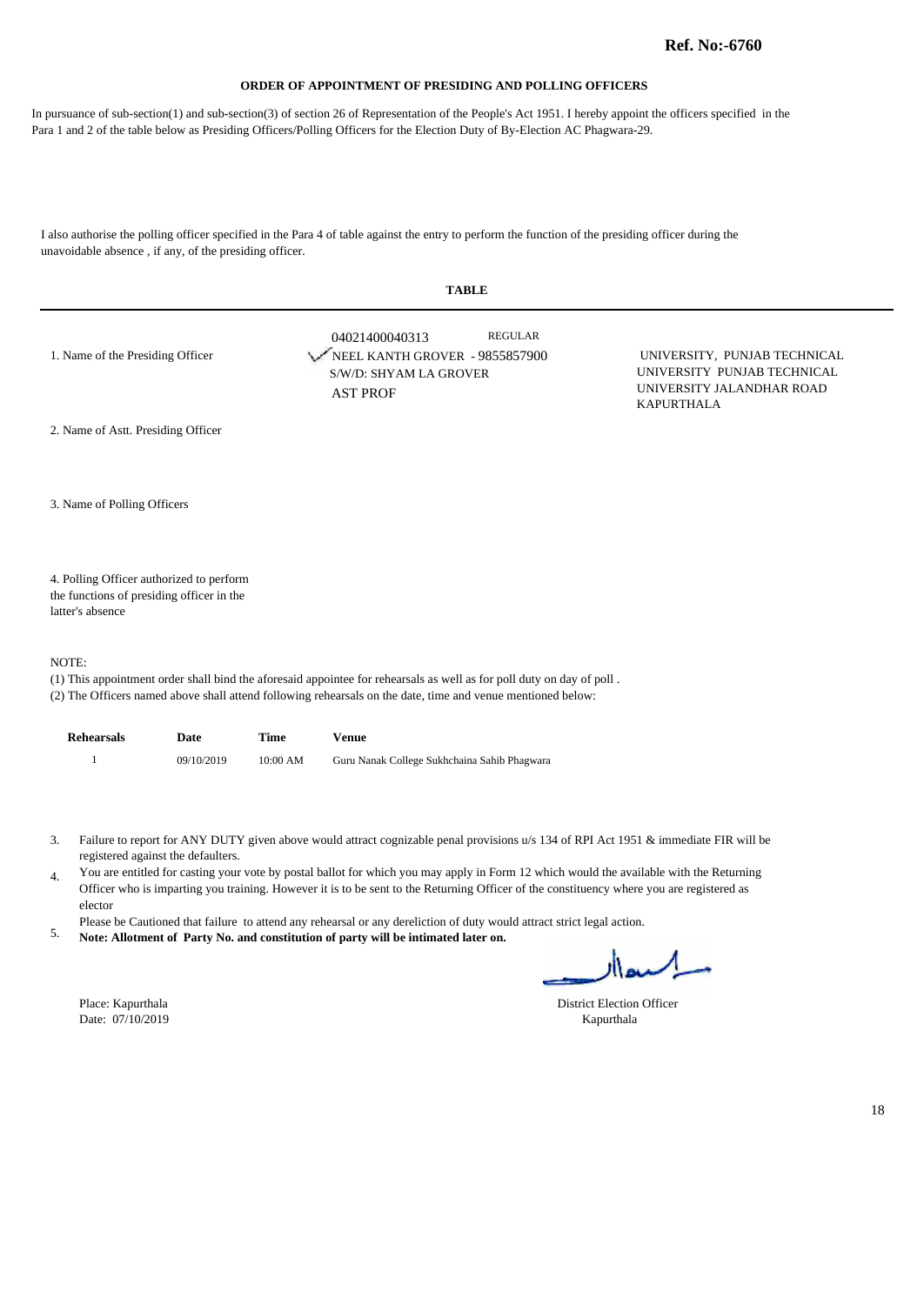In pursuance of sub-section(1) and sub-section(3) of section 26 of Representation of the People's Act 1951. I hereby appoint the officers specified in the Para 1 and 2 of the table below as Presiding Officers/Polling Officers for the Election Duty of By-Election AC Phagwara-29.

I also authorise the polling officer specified in the Para 4 of table against the entry to perform the function of the presiding officer during the unavoidable absence , if any, of the presiding officer.

| <b>TABLE</b>                                                                                              |                                                                                                                                                                                                                                      |                                                                                                               |  |  |
|-----------------------------------------------------------------------------------------------------------|--------------------------------------------------------------------------------------------------------------------------------------------------------------------------------------------------------------------------------------|---------------------------------------------------------------------------------------------------------------|--|--|
| 1. Name of the Presiding Officer                                                                          | <b>REGULAR</b><br>04021400040316<br>DINESH GUPTA - 9478098045<br>S/W/D: ASHOK GUPTA<br><b>AST PROF</b>                                                                                                                               | UNIVERSITY, PUNJAB TECHNICAL<br>UNIVERSITY PUNJAB TECHNICAL<br>UNIVERSITY JALANDHAR ROAD<br><b>KAPURTHALA</b> |  |  |
| 2. Name of Astt. Presiding Officer                                                                        |                                                                                                                                                                                                                                      |                                                                                                               |  |  |
| 3. Name of Polling Officers                                                                               |                                                                                                                                                                                                                                      |                                                                                                               |  |  |
| 4. Polling Officer authorized to perform<br>the functions of presiding officer in the<br>latter's absence |                                                                                                                                                                                                                                      |                                                                                                               |  |  |
| NOTE:                                                                                                     | (1) This appointment order shall bind the aforesaid appointee for rehearsals as well as for poll duty on day of poll.<br>(2) The Officers named above shall attend following rehearsals on the date, time and venue mentioned below: |                                                                                                               |  |  |

| Rehearsals | Date       | Time       | Venue                                        |
|------------|------------|------------|----------------------------------------------|
|            | 09/10/2019 | $10:00$ AM | Guru Nanak College Sukhchaina Sahib Phagwara |

- Failure to report for ANY DUTY given above would attract cognizable penal provisions u/s 134 of RPI Act 1951 & immediate FIR will be 3. registered against the defaulters.
- You are entitled for casting your vote by postal ballot for which you may apply in Form 12 which would the available with the Returning 4. Officer who is imparting you training. However it is to be sent to the Returning Officer of the constituency where you are registered as elector
- Please be Cautioned that failure to attend any rehearsal or any dereliction of duty would attract strict legal action.
- **Note: Allotment of Party No. and constitution of party will be intimated later on.** 5.

Date:  $07/10/2019$ 

l,

Place: Kapurthala District Election Officer<br>
Date: 07/10/2019 Kapurthala District Election Officer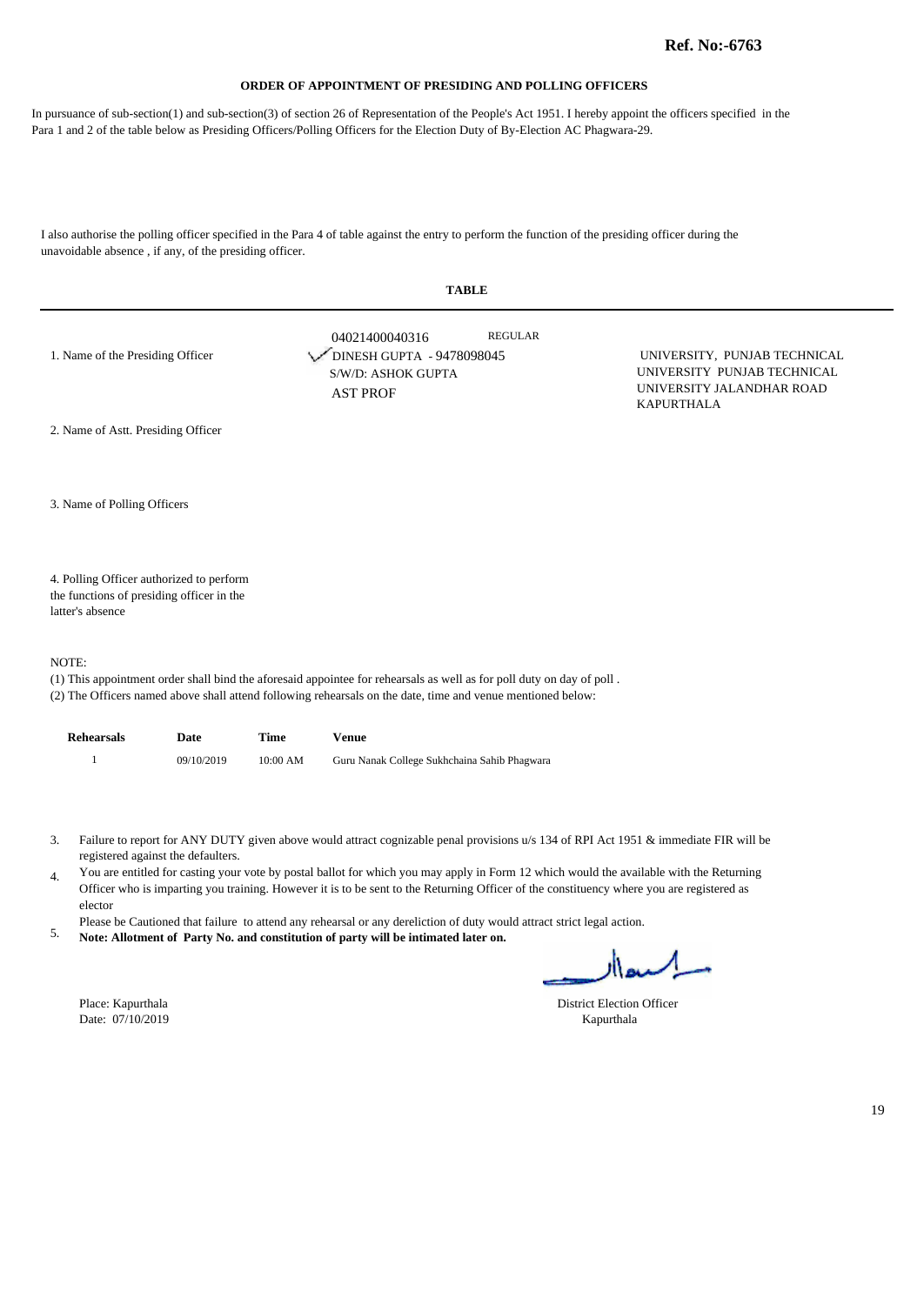In pursuance of sub-section(1) and sub-section(3) of section 26 of Representation of the People's Act 1951. I hereby appoint the officers specified in the Para 1 and 2 of the table below as Presiding Officers/Polling Officers for the Election Duty of By-Election AC Phagwara-29.

I also authorise the polling officer specified in the Para 4 of table against the entry to perform the function of the presiding officer during the unavoidable absence , if any, of the presiding officer.

| <b>TABLE</b>                                                                                              |                                                                                                                                                                                                                                      |                                                                                                               |  |  |  |
|-----------------------------------------------------------------------------------------------------------|--------------------------------------------------------------------------------------------------------------------------------------------------------------------------------------------------------------------------------------|---------------------------------------------------------------------------------------------------------------|--|--|--|
| 1. Name of the Presiding Officer                                                                          | <b>REGULAR</b><br>04021400040357<br>DR JUJHAR SINGH - 9465884831<br>S/W/D: BHARPUR SINGH<br><b>AST PROF</b>                                                                                                                          | UNIVERSITY, PUNJAB TECHNICAL<br>UNIVERSITY PUNJAB TECHNICAL<br>UNIVERSITY JALANDHAR ROAD<br><b>KAPURTHALA</b> |  |  |  |
| 2. Name of Astt. Presiding Officer                                                                        |                                                                                                                                                                                                                                      |                                                                                                               |  |  |  |
| 3. Name of Polling Officers                                                                               |                                                                                                                                                                                                                                      |                                                                                                               |  |  |  |
| 4. Polling Officer authorized to perform<br>the functions of presiding officer in the<br>latter's absence |                                                                                                                                                                                                                                      |                                                                                                               |  |  |  |
| NOTE:                                                                                                     | (1) This appointment order shall bind the aforesaid appointee for rehearsals as well as for poll duty on day of poll.<br>(2) The Officers named above shall attend following rehearsals on the date, time and venue mentioned below: |                                                                                                               |  |  |  |

| <b>Rehearsals</b> | Date       | Time     | Venue                                        |
|-------------------|------------|----------|----------------------------------------------|
|                   | 09/10/2019 | 10:00 AM | Guru Nanak College Sukhchaina Sahib Phagwara |

- Failure to report for ANY DUTY given above would attract cognizable penal provisions u/s 134 of RPI Act 1951 & immediate FIR will be 3. registered against the defaulters.
- You are entitled for casting your vote by postal ballot for which you may apply in Form 12 which would the available with the Returning 4. Officer who is imparting you training. However it is to be sent to the Returning Officer of the constituency where you are registered as elector
- Please be Cautioned that failure to attend any rehearsal or any dereliction of duty would attract strict legal action.
- **Note: Allotment of Party No. and constitution of party will be intimated later on.** 5.

Place: Kapurthala District Election Officer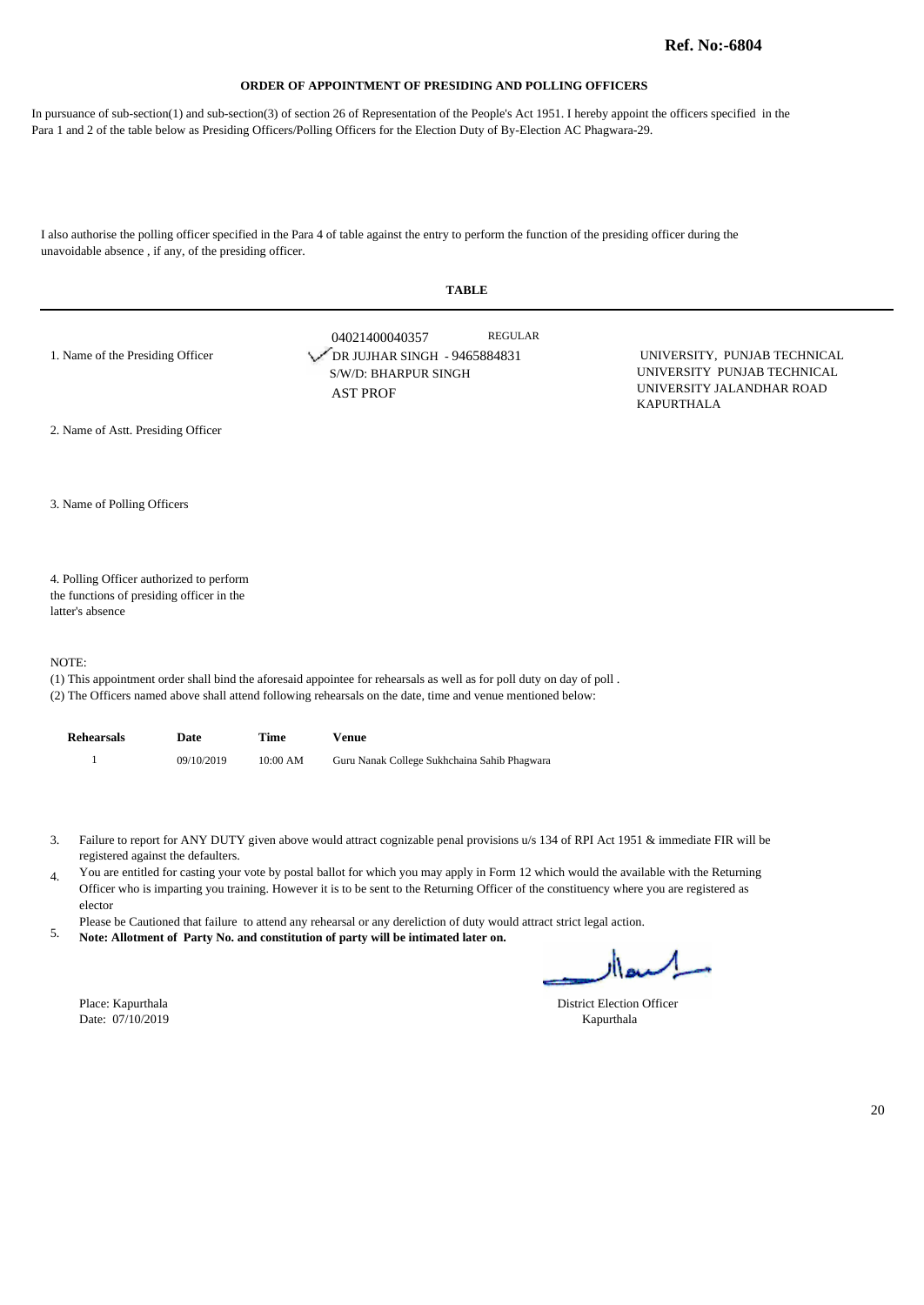In pursuance of sub-section(1) and sub-section(3) of section 26 of Representation of the People's Act 1951. I hereby appoint the officers specified in the Para 1 and 2 of the table below as Presiding Officers/Polling Officers for the Election Duty of By-Election AC Phagwara-29.

I also authorise the polling officer specified in the Para 4 of table against the entry to perform the function of the presiding officer during the unavoidable absence , if any, of the presiding officer.

| <b>TABLE</b>                                                                                              |                                                                                                                                                                                                                                      |                                                                                                               |  |  |
|-----------------------------------------------------------------------------------------------------------|--------------------------------------------------------------------------------------------------------------------------------------------------------------------------------------------------------------------------------------|---------------------------------------------------------------------------------------------------------------|--|--|
| 1. Name of the Presiding Officer                                                                          | <b>REGULAR</b><br>04021400040389<br>NEERAJ MOHAN - 9463383753<br>S/W/D: HANS RAJ<br><b>AST PROF</b>                                                                                                                                  | UNIVERSITY, PUNJAB TECHNICAL<br>UNIVERSITY PUNJAB TECHNICAL<br>UNIVERSITY JALANDHAR ROAD<br><b>KAPURTHALA</b> |  |  |
| 2. Name of Astt. Presiding Officer                                                                        |                                                                                                                                                                                                                                      |                                                                                                               |  |  |
| 3. Name of Polling Officers                                                                               |                                                                                                                                                                                                                                      |                                                                                                               |  |  |
| 4. Polling Officer authorized to perform<br>the functions of presiding officer in the<br>latter's absence |                                                                                                                                                                                                                                      |                                                                                                               |  |  |
| NOTE:                                                                                                     | (1) This appointment order shall bind the aforesaid appointee for rehearsals as well as for poll duty on day of poll.<br>(2) The Officers named above shall attend following rehearsals on the date, time and venue mentioned below: |                                                                                                               |  |  |

| <b>Rehearsals</b> | Date       | Time     | Venue                                        |
|-------------------|------------|----------|----------------------------------------------|
|                   | 09/10/2019 | 10:00 AM | Guru Nanak College Sukhchaina Sahib Phagwara |

- Failure to report for ANY DUTY given above would attract cognizable penal provisions u/s 134 of RPI Act 1951 & immediate FIR will be 3. registered against the defaulters.
- You are entitled for casting your vote by postal ballot for which you may apply in Form 12 which would the available with the Returning 4. Officer who is imparting you training. However it is to be sent to the Returning Officer of the constituency where you are registered as elector
- Please be Cautioned that failure to attend any rehearsal or any dereliction of duty would attract strict legal action.
- **Note: Allotment of Party No. and constitution of party will be intimated later on.** 5.

Place: Kapurthala District Election Officer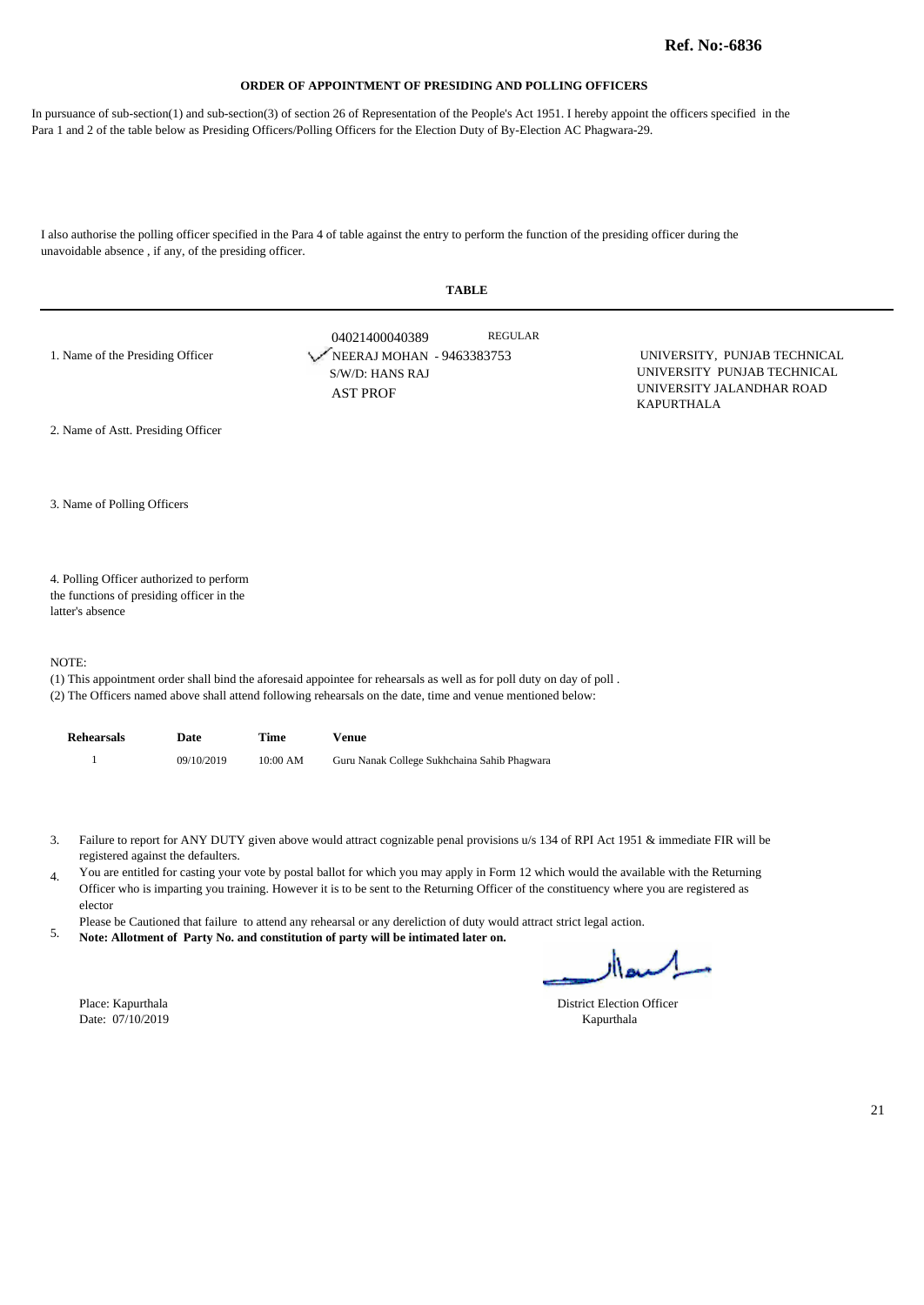In pursuance of sub-section(1) and sub-section(3) of section 26 of Representation of the People's Act 1951. I hereby appoint the officers specified in the Para 1 and 2 of the table below as Presiding Officers/Polling Officers for the Election Duty of By-Election AC Phagwara-29.

I also authorise the polling officer specified in the Para 4 of table against the entry to perform the function of the presiding officer during the unavoidable absence , if any, of the presiding officer.

| <b>TABLE</b>                              |                                                                                                                                                                                                                                      |                                                                                                               |  |  |  |
|-------------------------------------------|--------------------------------------------------------------------------------------------------------------------------------------------------------------------------------------------------------------------------------------|---------------------------------------------------------------------------------------------------------------|--|--|--|
| 1. Name of the Presiding Officer          | <b>REGULAR</b><br>04021400040395<br>AKHIL GUPTA - 9855041124<br>S/W/D: SHER JANG GUPTA<br><b>AST PROF</b>                                                                                                                            | UNIVERSITY, PUNJAB TECHNICAL<br>UNIVERSITY PUNJAB TECHNICAL<br>UNIVERSITY JALANDHAR ROAD<br><b>KAPURTHALA</b> |  |  |  |
| 2. Name of Astt. Presiding Officer        |                                                                                                                                                                                                                                      |                                                                                                               |  |  |  |
| 3. Name of Polling Officers               |                                                                                                                                                                                                                                      |                                                                                                               |  |  |  |
| 4. Polling Officer authorized to perform  |                                                                                                                                                                                                                                      |                                                                                                               |  |  |  |
| the functions of presiding officer in the |                                                                                                                                                                                                                                      |                                                                                                               |  |  |  |
| latter's absence                          |                                                                                                                                                                                                                                      |                                                                                                               |  |  |  |
| NOTE:                                     | (1) This appointment order shall bind the aforesaid appointee for rehearsals as well as for poll duty on day of poll.<br>(2) The Officers named above shall attend following rehearsals on the date, time and venue mentioned below: |                                                                                                               |  |  |  |

| Rehearsals | Date       | Time       | Venue                                        |
|------------|------------|------------|----------------------------------------------|
|            | 09/10/2019 | $10:00$ AM | Guru Nanak College Sukhchaina Sahib Phagwara |

- Failure to report for ANY DUTY given above would attract cognizable penal provisions u/s 134 of RPI Act 1951 & immediate FIR will be 3. registered against the defaulters.
- You are entitled for casting your vote by postal ballot for which you may apply in Form 12 which would the available with the Returning 4. Officer who is imparting you training. However it is to be sent to the Returning Officer of the constituency where you are registered as elector
- Please be Cautioned that failure to attend any rehearsal or any dereliction of duty would attract strict legal action.
- **Note: Allotment of Party No. and constitution of party will be intimated later on.** 5.

Date:  $07/10/2019$ 

Place: Kapurthala District Election Officer<br>
Date: 07/10/2019 Kapurthala District Election Officer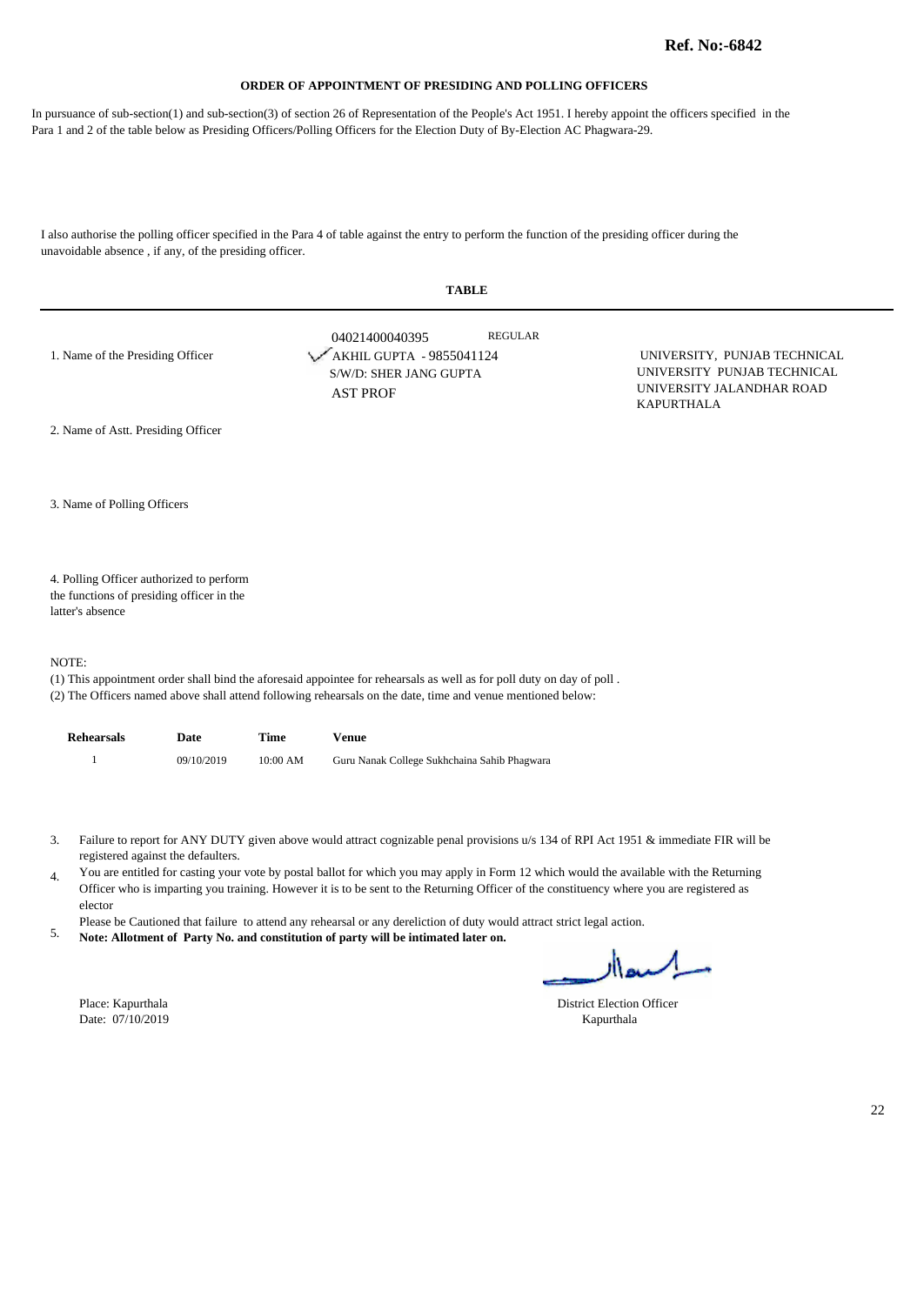In pursuance of sub-section(1) and sub-section(3) of section 26 of Representation of the People's Act 1951. I hereby appoint the officers specified in the Para 1 and 2 of the table below as Presiding Officers/Polling Officers for the Election Duty of By-Election AC Phagwara-29.

I also authorise the polling officer specified in the Para 4 of table against the entry to perform the function of the presiding officer during the unavoidable absence , if any, of the presiding officer.

|                                                                                                           | <b>TABLE</b>                                                                                                |                                                                                                               |
|-----------------------------------------------------------------------------------------------------------|-------------------------------------------------------------------------------------------------------------|---------------------------------------------------------------------------------------------------------------|
| 1. Name of the Presiding Officer                                                                          |                                                                                                             |                                                                                                               |
| 2. Name of Astt. Presiding Officer                                                                        | <b>REGULAR</b><br>04021400040286<br>SUPRIYA BEHL - 9478098055<br>S/W/D: ASHOK KUMAR BEHL<br><b>AST PROF</b> | UNIVERSITY, PUNJAB TECHNICAL<br>UNIVERSITY PUNJAB TECHNICAL<br>UNIVERSITY JALANDHAR ROAD<br><b>KAPURTHALA</b> |
| 3. Name of Polling Officers                                                                               |                                                                                                             |                                                                                                               |
| 4. Polling Officer authorized to perform<br>the functions of presiding officer in the<br>latter's absence | SUPRIYA BEHL - 9478098055<br>S/W/D: ASHOK KUMAR BEHL<br><b>AST PROF</b>                                     | UNIVERSITY, PUNJAB TECHNICAL<br>UNIVERSITY PUNJAB TECHNICAL<br>UNIVERSITY JALANDHAR ROAD<br><b>KAPURTHALA</b> |
| NOTE:                                                                                                     |                                                                                                             |                                                                                                               |

(1) This appointment order shall bind the aforesaid appointee for rehearsals as well as for poll duty on day of poll . (2) The Officers named above shall attend following rehearsals on the date, time and venue mentioned below:

**Rehearsals Date Time Venue**

|  | 09/10/2019 | $10:00$ AM | Guru Nanak College Sukhchaina Sahib Phagwara |
|--|------------|------------|----------------------------------------------|
|--|------------|------------|----------------------------------------------|

Failure to report for ANY DUTY given above would attract cognizable penal provisions u/s 134 of RPI Act 1951 & immediate FIR will be 3. registered against the defaulters.

You are entitled for casting your vote by postal ballot for which you may apply in Form 12 which would the available with the Returning 4. Officer who is imparting you training. However it is to be sent to the Returning Officer of the constituency where you are registered as elector

Please be Cautioned that failure to attend any rehearsal or any dereliction of duty would attract strict legal action.

**Note: Allotment of Party No. and constitution of party will be intimated later on.** 5.

Date: 07/10/2019 Kapurthala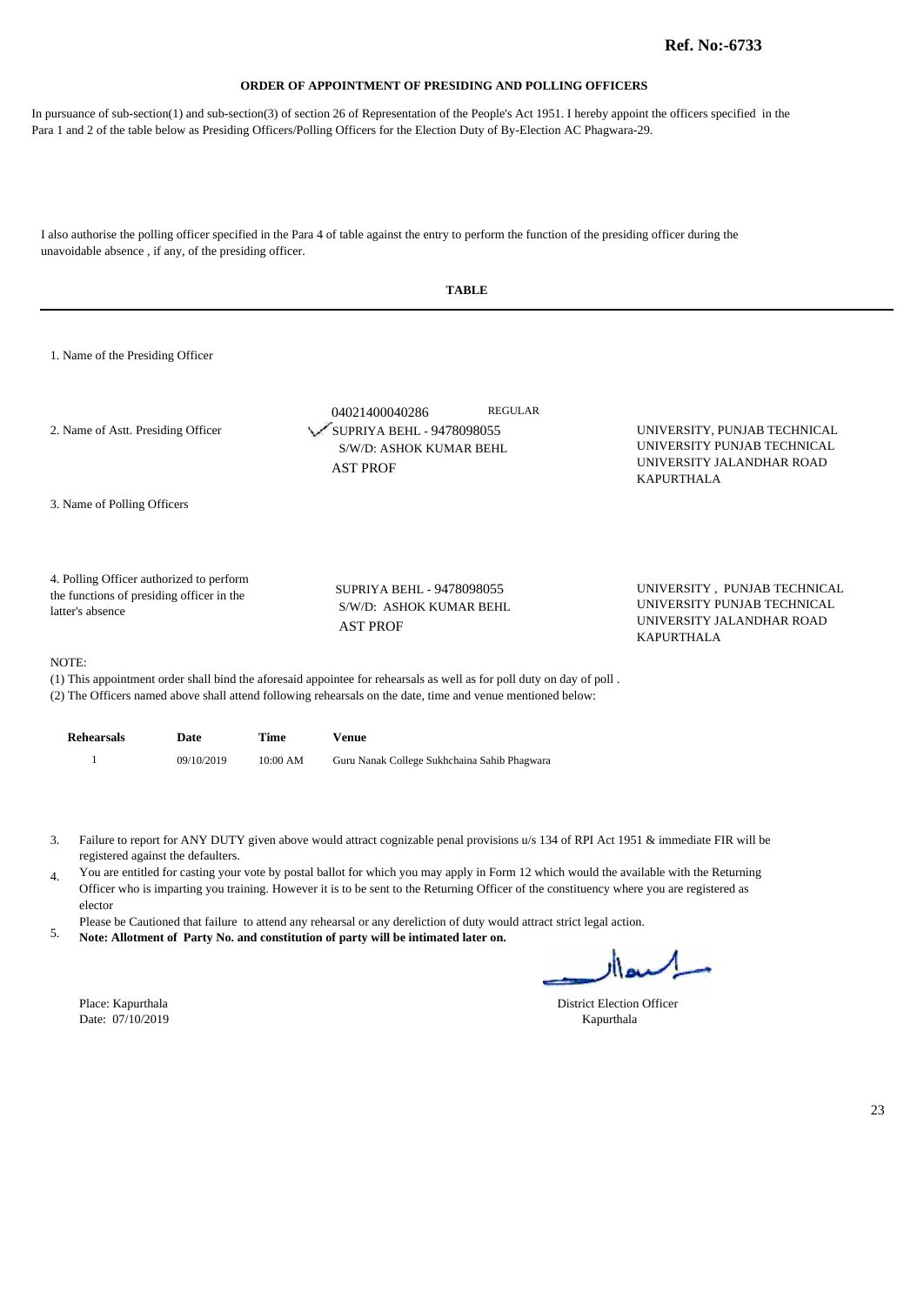In pursuance of sub-section(1) and sub-section(3) of section 26 of Representation of the People's Act 1951. I hereby appoint the officers specified in the Para 1 and 2 of the table below as Presiding Officers/Polling Officers for the Election Duty of By-Election AC Phagwara-29.

I also authorise the polling officer specified in the Para 4 of table against the entry to perform the function of the presiding officer during the unavoidable absence , if any, of the presiding officer.

|                                                                                                                               | <b>TABLE</b>                                                                     |                |                                                                                                               |
|-------------------------------------------------------------------------------------------------------------------------------|----------------------------------------------------------------------------------|----------------|---------------------------------------------------------------------------------------------------------------|
| 1. Name of the Presiding Officer                                                                                              |                                                                                  |                |                                                                                                               |
| 2. Name of Astt. Presiding Officer                                                                                            | 04021400040356<br>NEETIKA - 7009838150<br>S/W/D: NAND KISHORE<br><b>AST PROF</b> | <b>REGULAR</b> | UNIVERSITY, PUNJAB TECHNICAL<br>UNIVERSITY PUNJAB TECHNICAL<br>UNIVERSITY JALANDHAR ROAD<br><b>KAPURTHALA</b> |
| 3. Name of Polling Officers                                                                                                   |                                                                                  |                |                                                                                                               |
| 4. Polling Officer authorized to perform<br>the functions of presiding officer in the<br>latter's absence                     | NEETIKA - 7009838150<br>S/W/D: NAND KISHORE<br><b>AST PROF</b>                   |                | UNIVERSITY, PUNJAB TECHNICAL<br>UNIVERSITY PUNJAB TECHNICAL<br>UNIVERSITY JALANDHAR ROAD<br><b>KAPURTHALA</b> |
| NOTE:<br>(1) This appointment order shall hind the aforesaid appointed for rehearcels as well as for pall duty on day of pall |                                                                                  |                |                                                                                                               |

(1) This appointment order shall bind the aforesaid appointee for rehearsals as well as for poll duty on day of poll . (2) The Officers named above shall attend following rehearsals on the date, time and venue mentioned below:

| <b>Rehearsals</b> | Date       | Time     | Venue                                        |
|-------------------|------------|----------|----------------------------------------------|
|                   | 09/10/2019 | 10:00 AM | Guru Nanak College Sukhchaina Sahib Phagwara |

Failure to report for ANY DUTY given above would attract cognizable penal provisions u/s 134 of RPI Act 1951 & immediate FIR will be 3. registered against the defaulters.

You are entitled for casting your vote by postal ballot for which you may apply in Form 12 which would the available with the Returning 4. Officer who is imparting you training. However it is to be sent to the Returning Officer of the constituency where you are registered as elector

Please be Cautioned that failure to attend any rehearsal or any dereliction of duty would attract strict legal action.

**Note: Allotment of Party No. and constitution of party will be intimated later on.** 5.

Date: 07/10/2019 Kapurthala

l,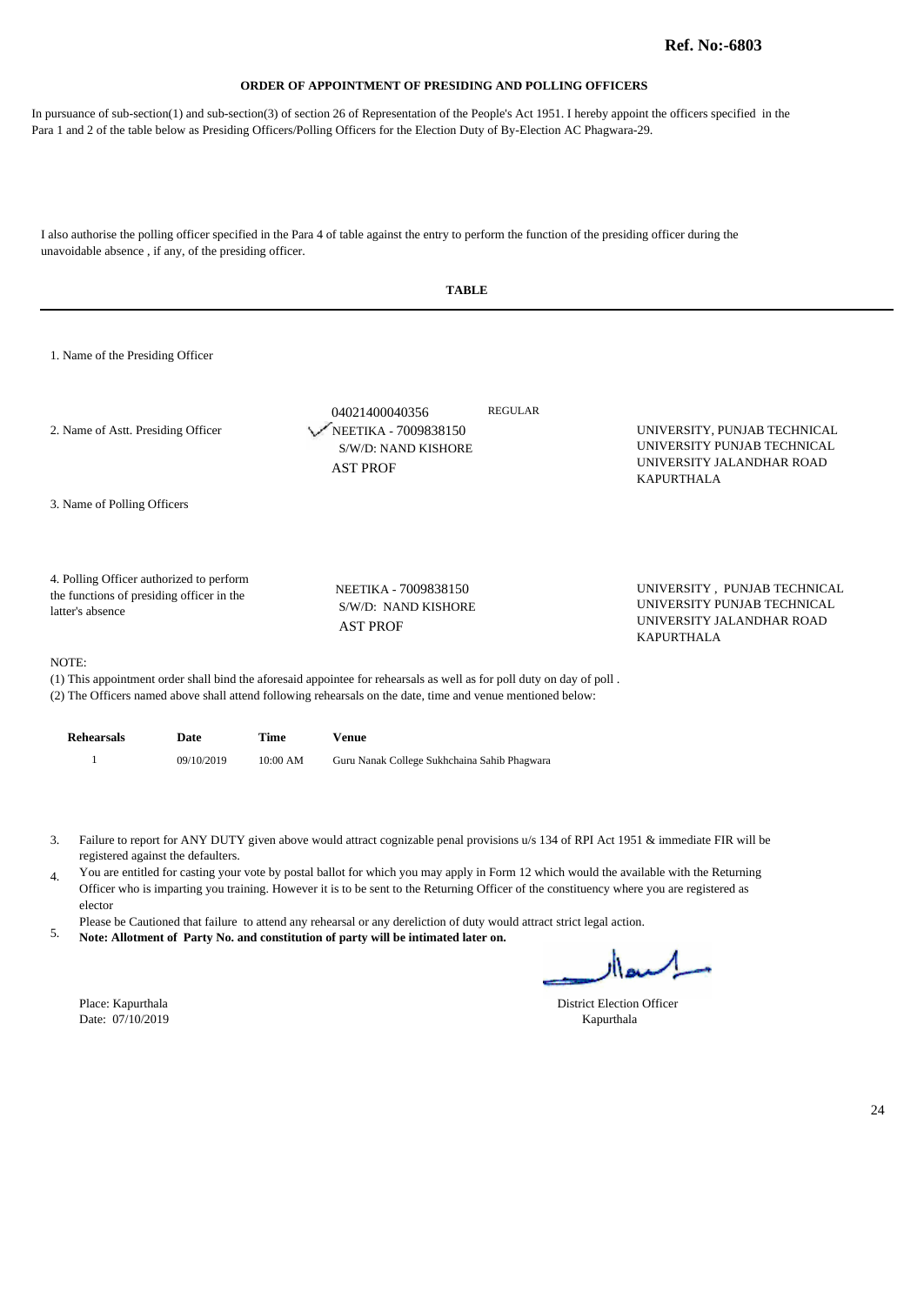In pursuance of sub-section(1) and sub-section(3) of section 26 of Representation of the People's Act 1951. I hereby appoint the officers specified in the Para 1 and 2 of the table below as Presiding Officers/Polling Officers for the Election Duty of By-Election AC Phagwara-29.

I also authorise the polling officer specified in the Para 4 of table against the entry to perform the function of the presiding officer during the unavoidable absence , if any, of the presiding officer.

| TABLE |  |
|-------|--|
|-------|--|

1. Name of the Presiding Officer

| 2. Name of Astt. Presiding Officer                                                                        | <b>REGULAR</b><br>04021400040362<br>DR ROOPALI BATRA - 9815978584<br>$S/W/D$ : B R BATRA<br><b>AST PROF</b> | UNIVERSITY, PUNJAB TECHNICAL<br>UNIVERSITY PUNJAB TECHNICAL<br>UNIVERSITY JALANDHAR ROAD<br><b>KAPURTHALA</b> |
|-----------------------------------------------------------------------------------------------------------|-------------------------------------------------------------------------------------------------------------|---------------------------------------------------------------------------------------------------------------|
| 3. Name of Polling Officers                                                                               |                                                                                                             |                                                                                                               |
| 4. Polling Officer authorized to perform<br>the functions of presiding officer in the<br>latter's absence | DR ROOPALI BATRA - 9815978584<br>$S/W/D$ : B R BATRA<br><b>AST PROF</b>                                     | UNIVERSITY, PUNJAB TECHNICAL<br>UNIVERSITY PUNJAB TECHNICAL<br>UNIVERSITY JALANDHAR ROAD<br><b>KAPURTHALA</b> |

#### NOTE:

(1) This appointment order shall bind the aforesaid appointee for rehearsals as well as for poll duty on day of poll .

(2) The Officers named above shall attend following rehearsals on the date, time and venue mentioned below:

| <b>Rehearsals</b> | Date       | Time     | Venue                                        |
|-------------------|------------|----------|----------------------------------------------|
|                   | 09/10/2019 | 10:00 AM | Guru Nanak College Sukhchaina Sahib Phagwara |

Failure to report for ANY DUTY given above would attract cognizable penal provisions u/s 134 of RPI Act 1951 & immediate FIR will be 3. registered against the defaulters.

You are entitled for casting your vote by postal ballot for which you may apply in Form 12 which would the available with the Returning 4. Officer who is imparting you training. However it is to be sent to the Returning Officer of the constituency where you are registered as elector

Please be Cautioned that failure to attend any rehearsal or any dereliction of duty would attract strict legal action.

**Note: Allotment of Party No. and constitution of party will be intimated later on.** 5.

Date: 07/10/2019 Kapurthala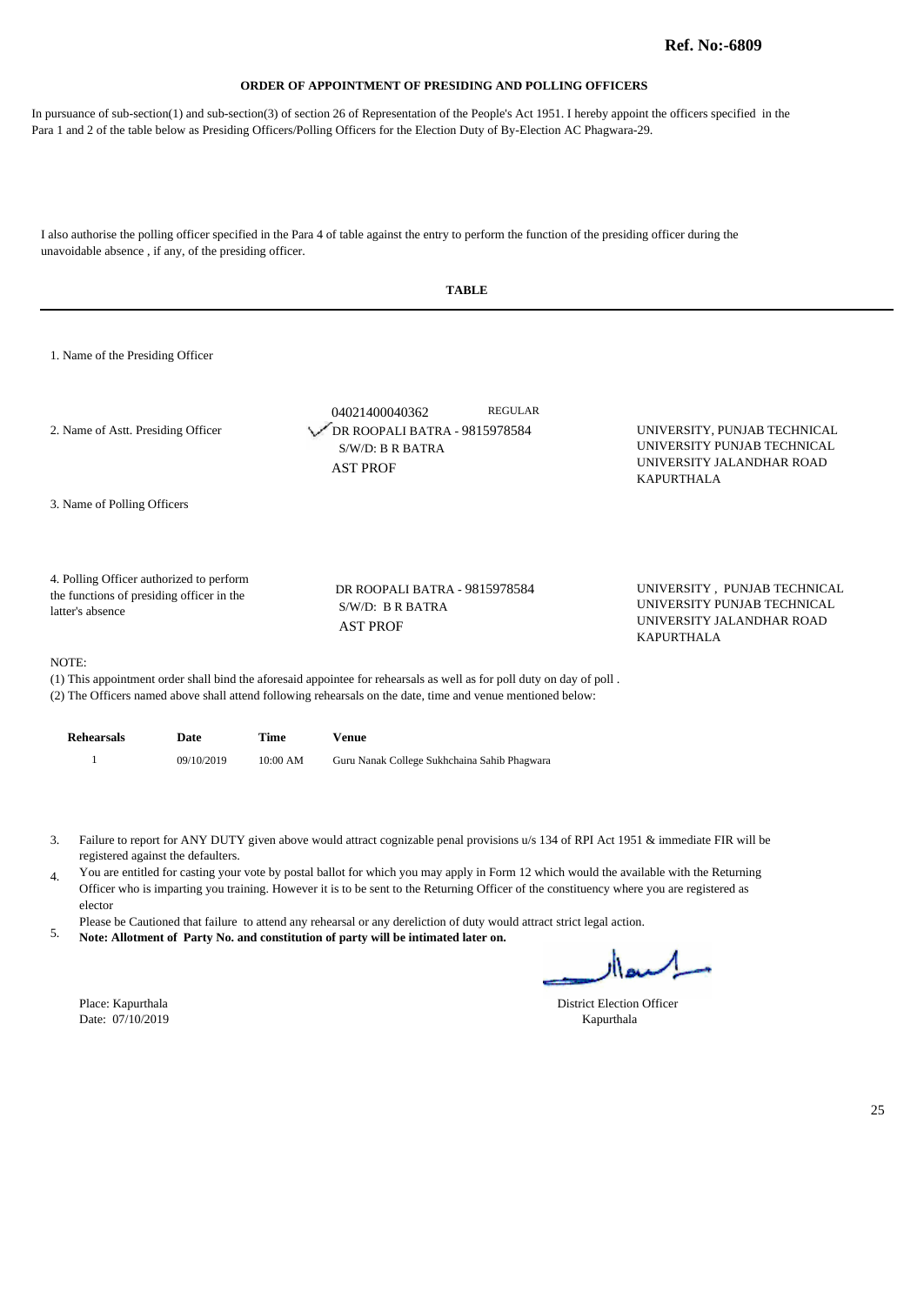In pursuance of sub-section(1) and sub-section(3) of section 26 of Representation of the People's Act 1951. I hereby appoint the officers specified in the Para 1 and 2 of the table below as Presiding Officers/Polling Officers for the Election Duty of By-Election AC Phagwara-29.

I also authorise the polling officer specified in the Para 4 of table against the entry to perform the function of the presiding officer during the unavoidable absence , if any, of the presiding officer.

|                                                                                                           | <b>TABLE</b>                                                                                                         |                                                                                                               |
|-----------------------------------------------------------------------------------------------------------|----------------------------------------------------------------------------------------------------------------------|---------------------------------------------------------------------------------------------------------------|
| 1. Name of the Presiding Officer                                                                          |                                                                                                                      |                                                                                                               |
| 2. Name of Astt. Presiding Officer                                                                        | <b>REGULAR</b><br>04021400040381<br>POOJA - 9888947360<br>S/W/D: JAGDEEP KUMAR<br><b>AST PROF</b>                    | UNIVERSITY, PUNJAB TECHNICAL<br>UNIVERSITY PUNJAB TECHNICAL<br>UNIVERSITY JALANDHAR ROAD<br><b>KAPURTHALA</b> |
| 3. Name of Polling Officers                                                                               |                                                                                                                      |                                                                                                               |
| 4. Polling Officer authorized to perform<br>the functions of presiding officer in the<br>latter's absence | POOJA - 9888947360<br>S/W/D: JAGDEEP KUMAR<br><b>AST PROF</b>                                                        | UNIVERSITY, PUNJAB TECHNICAL<br>UNIVERSITY PUNJAB TECHNICAL<br>UNIVERSITY JALANDHAR ROAD<br><b>KAPURTHALA</b> |
| NOTE:                                                                                                     | (1) This appointment order shall hind the aforesaid appointed for rehearcels as well as for pall duty on day of pall |                                                                                                               |

(1) This appointment order shall bind the aforesaid appointee for rehearsals as well as for poll duty on day of poll . (2) The Officers named above shall attend following rehearsals on the date, time and venue mentioned below:

| <b>Rehearsals</b> | Date       | Time     | Venue                                        |
|-------------------|------------|----------|----------------------------------------------|
|                   | 09/10/2019 | 10:00 AM | Guru Nanak College Sukhchaina Sahib Phagwara |

Failure to report for ANY DUTY given above would attract cognizable penal provisions u/s 134 of RPI Act 1951 & immediate FIR will be 3. registered against the defaulters.

You are entitled for casting your vote by postal ballot for which you may apply in Form 12 which would the available with the Returning 4. Officer who is imparting you training. However it is to be sent to the Returning Officer of the constituency where you are registered as elector

Please be Cautioned that failure to attend any rehearsal or any dereliction of duty would attract strict legal action.

**Note: Allotment of Party No. and constitution of party will be intimated later on.** 5.

Date: 07/10/2019 Kapurthala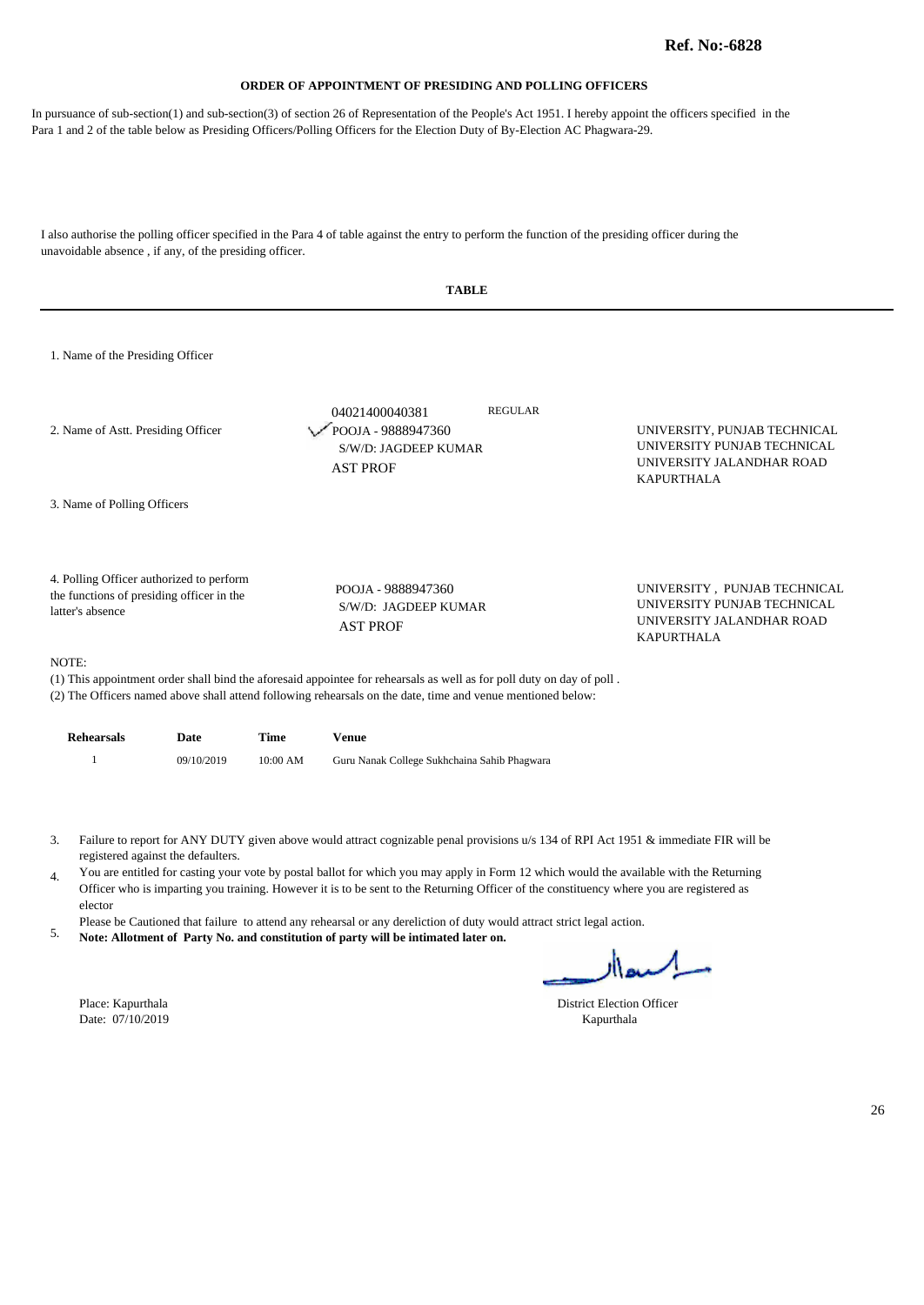In pursuance of sub-section(1) and sub-section(3) of section 26 of Representation of the People's Act 1951. I hereby appoint the officers specified in the Para 1 and 2 of the table below as Presiding Officers/Polling Officers for the Election Duty of By-Election AC Phagwara-29.

I also authorise the polling officer specified in the Para 4 of table against the entry to perform the function of the presiding officer during the

**TABLE**  1. Name of the Presiding Officer 2. Name of Astt. Presiding Officer 4. Polling Officer authorized to perform JASWINDER KUMAR - 9814972616 UNIVERSITY, PUNJAB TECHNICAL UNIVERSITY PUNJAB TECHNICAL UNIVERSITY JALANDHAR ROAD KAPURTHALA 04021400040028 S/W/D: KRISHAN CHAND **CLERK** REGULAR 3. Name of Polling Officers

the functions of presiding officer in the latter's absence

unavoidable absence , if any, of the presiding officer.

NOTE:

(1) This appointment order shall bind the aforesaid appointee for rehearsals as well as for poll duty on day of poll .

(2) The Officers named above shall attend following rehearsals on the date, time and venue mentioned below:

| <b>Rehearsals</b> | Date       | Time     | Venue                                        |
|-------------------|------------|----------|----------------------------------------------|
|                   | 09/10/2019 | 10:00 AM | Guru Nanak College Sukhchaina Sahib Phagwara |

Failure to report for ANY DUTY given above would attract cognizable penal provisions u/s 134 of RPI Act 1951 & immediate FIR will be 3. registered against the defaulters.

You are entitled for casting your vote by postal ballot for which you may apply in Form 12 which would the available with the Returning 4. Officer who is imparting you training. However it is to be sent to the Returning Officer of the constituency where you are registered as elector

Please be Cautioned that failure to attend any rehearsal or any dereliction of duty would attract strict legal action.

**Note: Allotment of Party No. and constitution of party will be intimated later on.** 5.

Date: 07/10/2019 Kapurthala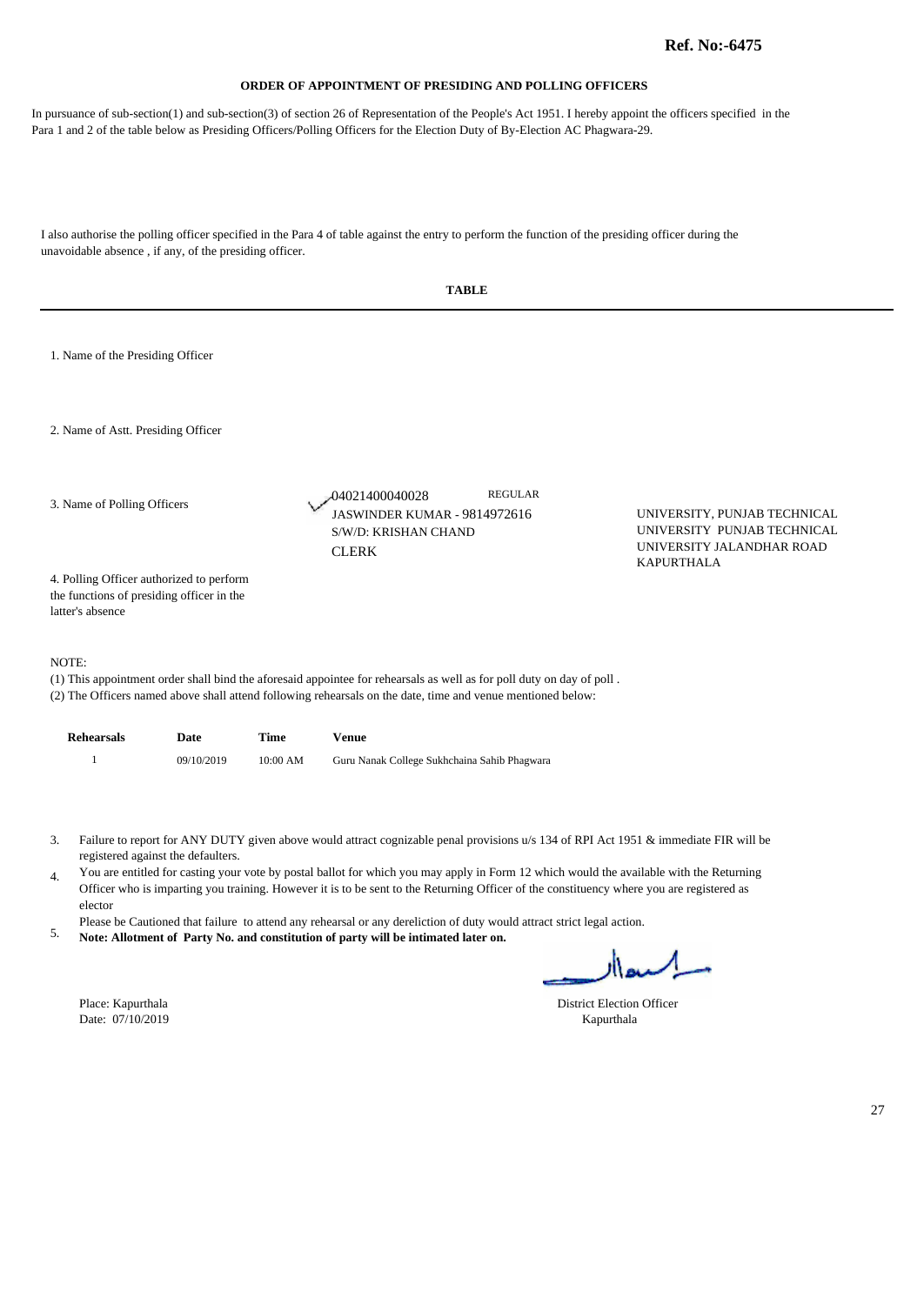In pursuance of sub-section(1) and sub-section(3) of section 26 of Representation of the People's Act 1951. I hereby appoint the officers specified in the Para 1 and 2 of the table below as Presiding Officers/Polling Officers for the Election Duty of By-Election AC Phagwara-29.

|                |                                                                                                           |            |            | <b>TABLE</b>                                                                                                                                                                                                                                                                                                                                                                                                                                                                                                                                                                                                                                |                                                |                                                                                          |
|----------------|-----------------------------------------------------------------------------------------------------------|------------|------------|---------------------------------------------------------------------------------------------------------------------------------------------------------------------------------------------------------------------------------------------------------------------------------------------------------------------------------------------------------------------------------------------------------------------------------------------------------------------------------------------------------------------------------------------------------------------------------------------------------------------------------------------|------------------------------------------------|------------------------------------------------------------------------------------------|
|                | 1. Name of the Presiding Officer                                                                          |            |            |                                                                                                                                                                                                                                                                                                                                                                                                                                                                                                                                                                                                                                             |                                                |                                                                                          |
|                | 2. Name of Astt. Presiding Officer                                                                        |            |            |                                                                                                                                                                                                                                                                                                                                                                                                                                                                                                                                                                                                                                             |                                                |                                                                                          |
|                | 3. Name of Polling Officers                                                                               |            |            | <b>REGULAR</b><br>-04021400040031<br>AMANDEEP SINGH - 9988549025<br>S/W/D: PARSHAN SINGH<br><b>OTHERS</b>                                                                                                                                                                                                                                                                                                                                                                                                                                                                                                                                   |                                                | UNIVERSITY, PUNJAB TECHNICAL<br>UNIVERSITY PUNJAB TECHNICAL<br>UNIVERSITY JALANDHAR ROAD |
|                | 4. Polling Officer authorized to perform<br>the functions of presiding officer in the<br>latter's absence |            |            |                                                                                                                                                                                                                                                                                                                                                                                                                                                                                                                                                                                                                                             |                                                | <b>KAPURTHALA</b>                                                                        |
|                | NOTE:                                                                                                     |            |            | (1) This appointment order shall bind the aforesaid appointee for rehearsals as well as for poll duty on day of poll.<br>(2) The Officers named above shall attend following rehearsals on the date, time and venue mentioned below:                                                                                                                                                                                                                                                                                                                                                                                                        |                                                |                                                                                          |
|                | <b>Rehearsals</b>                                                                                         | Date       | Time       | <b>Venue</b>                                                                                                                                                                                                                                                                                                                                                                                                                                                                                                                                                                                                                                |                                                |                                                                                          |
|                | $\mathbf{1}$                                                                                              | 09/10/2019 | $10:00$ AM | Guru Nanak College Sukhchaina Sahib Phagwara                                                                                                                                                                                                                                                                                                                                                                                                                                                                                                                                                                                                |                                                |                                                                                          |
| 3.<br>4.<br>5. | registered against the defaulters.<br>elector<br>Place: Kapurthala<br>Date: 07/10/2019                    |            |            | Failure to report for ANY DUTY given above would attract cognizable penal provisions u/s 134 of RPI Act 1951 & immediate FIR will be<br>You are entitled for casting your vote by postal ballot for which you may apply in Form 12 which would the available with the Returning<br>Officer who is imparting you training. However it is to be sent to the Returning Officer of the constituency where you are registered as<br>Please be Cautioned that failure to attend any rehearsal or any dereliction of duty would attract strict legal action.<br>Note: Allotment of Party No. and constitution of party will be intimated later on. | <b>District Election Officer</b><br>Kapurthala | مسامعال                                                                                  |
|                |                                                                                                           |            |            |                                                                                                                                                                                                                                                                                                                                                                                                                                                                                                                                                                                                                                             |                                                |                                                                                          |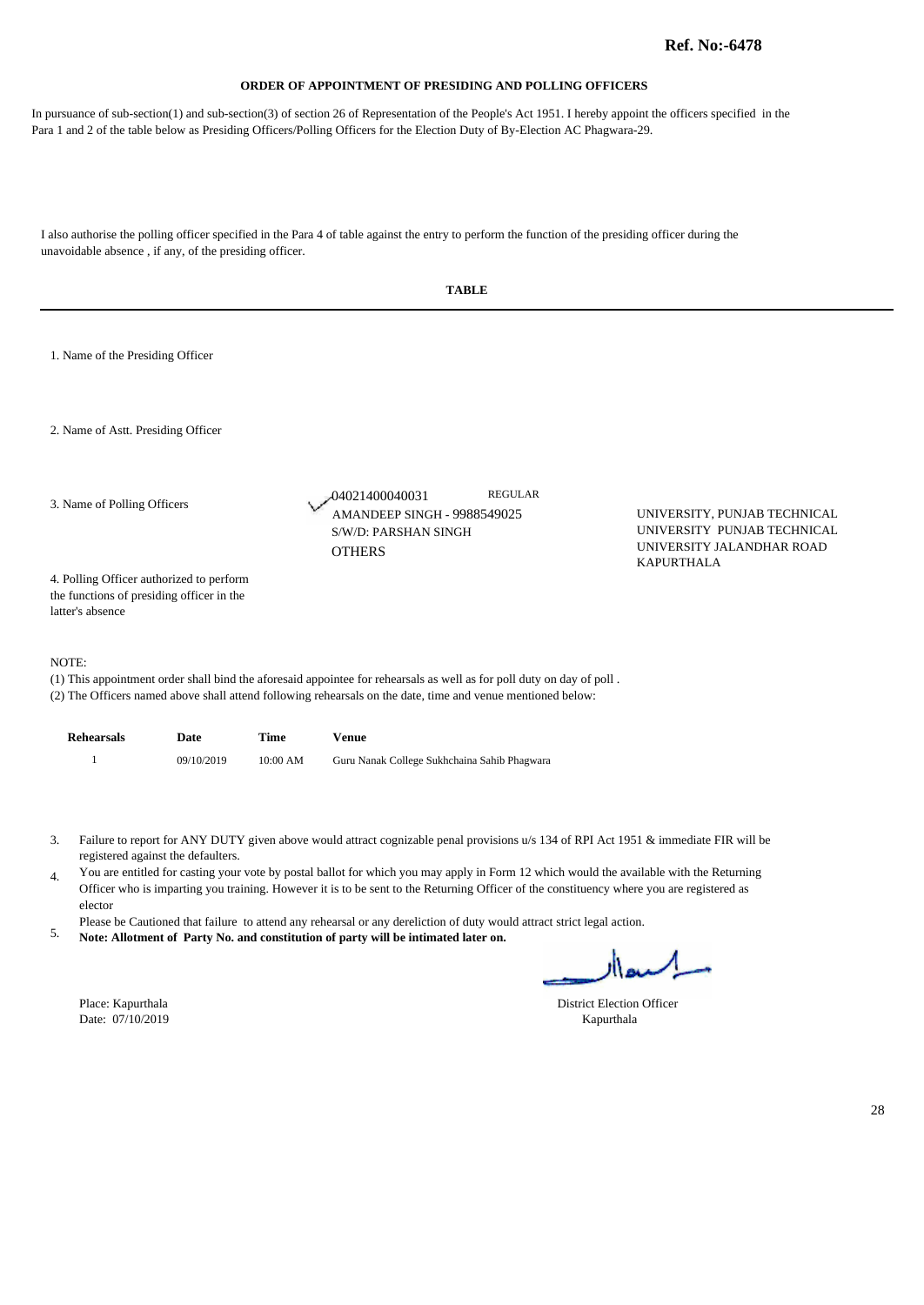In pursuance of sub-section(1) and sub-section(3) of section 26 of Representation of the People's Act 1951. I hereby appoint the officers specified in the Para 1 and 2 of the table below as Presiding Officers/Polling Officers for the Election Duty of By-Election AC Phagwara-29.

|                                                                                                           |                                    |          | <b>TABLE</b>                                                                                                                                                                                                                                                                                                                                                                                                                                                                                                                                                                                                                                |                                                |                                                                                          |    |
|-----------------------------------------------------------------------------------------------------------|------------------------------------|----------|---------------------------------------------------------------------------------------------------------------------------------------------------------------------------------------------------------------------------------------------------------------------------------------------------------------------------------------------------------------------------------------------------------------------------------------------------------------------------------------------------------------------------------------------------------------------------------------------------------------------------------------------|------------------------------------------------|------------------------------------------------------------------------------------------|----|
| 1. Name of the Presiding Officer                                                                          |                                    |          |                                                                                                                                                                                                                                                                                                                                                                                                                                                                                                                                                                                                                                             |                                                |                                                                                          |    |
| 2. Name of Astt. Presiding Officer                                                                        |                                    |          |                                                                                                                                                                                                                                                                                                                                                                                                                                                                                                                                                                                                                                             |                                                |                                                                                          |    |
| 3. Name of Polling Officers                                                                               |                                    |          | -04021400040046<br><b>BALBIR SINGH - 9465327846</b><br>S/W/D: GURDEV SINGH<br><b>SA</b>                                                                                                                                                                                                                                                                                                                                                                                                                                                                                                                                                     | <b>REGULAR</b>                                 | UNIVERSITY, PUNJAB TECHNICAL<br>UNIVERSITY PUNJAB TECHNICAL<br>UNIVERSITY JALANDHAR ROAD |    |
| 4. Polling Officer authorized to perform<br>the functions of presiding officer in the<br>latter's absence |                                    |          |                                                                                                                                                                                                                                                                                                                                                                                                                                                                                                                                                                                                                                             |                                                | KAPURTHALA                                                                               |    |
| NOTE:                                                                                                     |                                    |          | (1) This appointment order shall bind the aforesaid appointee for rehearsals as well as for poll duty on day of poll.<br>(2) The Officers named above shall attend following rehearsals on the date, time and venue mentioned below:                                                                                                                                                                                                                                                                                                                                                                                                        |                                                |                                                                                          |    |
| <b>Rehearsals</b>                                                                                         | Date                               | Time     | <b>Venue</b>                                                                                                                                                                                                                                                                                                                                                                                                                                                                                                                                                                                                                                |                                                |                                                                                          |    |
| $\mathbf{1}$                                                                                              | 09/10/2019                         | 10:00 AM | Guru Nanak College Sukhchaina Sahib Phagwara                                                                                                                                                                                                                                                                                                                                                                                                                                                                                                                                                                                                |                                                |                                                                                          |    |
| 3.<br>4.<br>elector<br>5.<br>Place: Kapurthala<br>Date: 07/10/2019                                        | registered against the defaulters. |          | Failure to report for ANY DUTY given above would attract cognizable penal provisions u/s 134 of RPI Act 1951 & immediate FIR will be<br>You are entitled for casting your vote by postal ballot for which you may apply in Form 12 which would the available with the Returning<br>Officer who is imparting you training. However it is to be sent to the Returning Officer of the constituency where you are registered as<br>Please be Cautioned that failure to attend any rehearsal or any dereliction of duty would attract strict legal action.<br>Note: Allotment of Party No. and constitution of party will be intimated later on. | <b>District Election Officer</b><br>Kapurthala | السعاار                                                                                  |    |
|                                                                                                           |                                    |          |                                                                                                                                                                                                                                                                                                                                                                                                                                                                                                                                                                                                                                             |                                                |                                                                                          | 29 |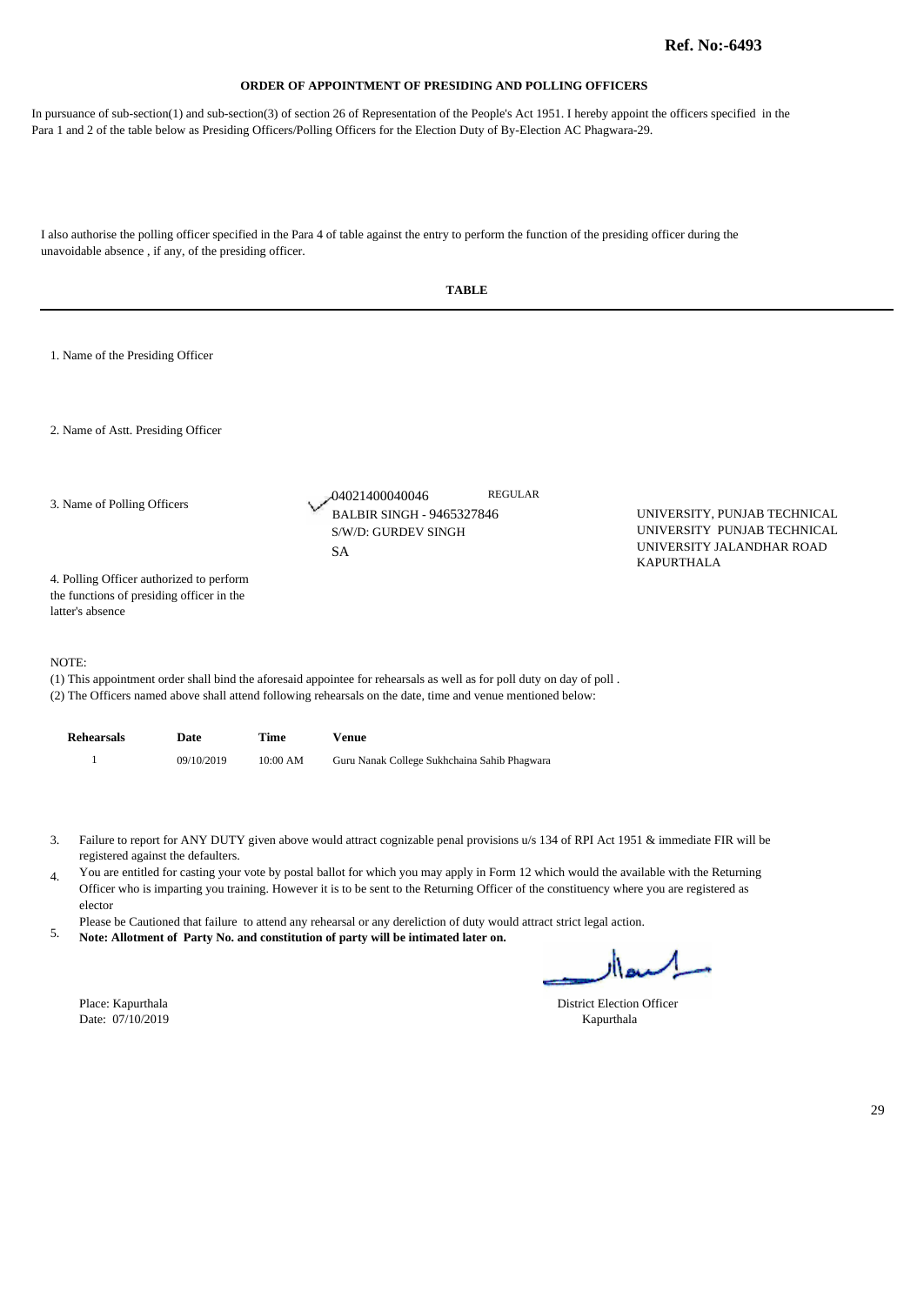In pursuance of sub-section(1) and sub-section(3) of section 26 of Representation of the People's Act 1951. I hereby appoint the officers specified in the Para 1 and 2 of the table below as Presiding Officers/Polling Officers for the Election Duty of By-Election AC Phagwara-29.

|                                                                                                                                                                                                                                                                                                                                                                                                                                                                                                                                                                                                                                                                                                                                                                                     | <b>TABLE</b>                                                                                                                   |            |             |                                                                                                                                                                                                                                      |                                                                                          |  |  |  |
|-------------------------------------------------------------------------------------------------------------------------------------------------------------------------------------------------------------------------------------------------------------------------------------------------------------------------------------------------------------------------------------------------------------------------------------------------------------------------------------------------------------------------------------------------------------------------------------------------------------------------------------------------------------------------------------------------------------------------------------------------------------------------------------|--------------------------------------------------------------------------------------------------------------------------------|------------|-------------|--------------------------------------------------------------------------------------------------------------------------------------------------------------------------------------------------------------------------------------|------------------------------------------------------------------------------------------|--|--|--|
|                                                                                                                                                                                                                                                                                                                                                                                                                                                                                                                                                                                                                                                                                                                                                                                     | 1. Name of the Presiding Officer                                                                                               |            |             |                                                                                                                                                                                                                                      |                                                                                          |  |  |  |
|                                                                                                                                                                                                                                                                                                                                                                                                                                                                                                                                                                                                                                                                                                                                                                                     | 2. Name of Astt. Presiding Officer                                                                                             |            |             |                                                                                                                                                                                                                                      |                                                                                          |  |  |  |
| 3. Name of Polling Officers                                                                                                                                                                                                                                                                                                                                                                                                                                                                                                                                                                                                                                                                                                                                                         |                                                                                                                                |            |             | <b>REGULAR</b><br>-04021400040050<br><b>HARJIT SINGH - 9464642718</b><br>S/W/D: MOHINDER SINGH<br><b>OTHERS</b>                                                                                                                      | UNIVERSITY, PUNJAB TECHNICAL<br>UNIVERSITY PUNJAB TECHNICAL<br>UNIVERSITY JALANDHAR ROAD |  |  |  |
|                                                                                                                                                                                                                                                                                                                                                                                                                                                                                                                                                                                                                                                                                                                                                                                     | <b>KAPURTHALA</b><br>4. Polling Officer authorized to perform<br>the functions of presiding officer in the<br>latter's absence |            |             |                                                                                                                                                                                                                                      |                                                                                          |  |  |  |
|                                                                                                                                                                                                                                                                                                                                                                                                                                                                                                                                                                                                                                                                                                                                                                                     | NOTE:                                                                                                                          |            |             | (1) This appointment order shall bind the aforesaid appointee for rehearsals as well as for poll duty on day of poll.<br>(2) The Officers named above shall attend following rehearsals on the date, time and venue mentioned below: |                                                                                          |  |  |  |
|                                                                                                                                                                                                                                                                                                                                                                                                                                                                                                                                                                                                                                                                                                                                                                                     | <b>Rehearsals</b>                                                                                                              | Date       | <b>Time</b> | <b>Venue</b>                                                                                                                                                                                                                         |                                                                                          |  |  |  |
|                                                                                                                                                                                                                                                                                                                                                                                                                                                                                                                                                                                                                                                                                                                                                                                     | $\mathbf{1}$                                                                                                                   | 09/10/2019 | $10:00$ AM  | Guru Nanak College Sukhchaina Sahib Phagwara                                                                                                                                                                                         |                                                                                          |  |  |  |
| Failure to report for ANY DUTY given above would attract cognizable penal provisions u/s 134 of RPI Act 1951 & immediate FIR will be<br>3.<br>registered against the defaulters.<br>You are entitled for casting your vote by postal ballot for which you may apply in Form 12 which would the available with the Returning<br>4.<br>Officer who is imparting you training. However it is to be sent to the Returning Officer of the constituency where you are registered as<br>elector<br>Please be Cautioned that failure to attend any rehearsal or any dereliction of duty would attract strict legal action.<br>5.<br>Note: Allotment of Party No. and constitution of party will be intimated later on.<br>ساكسعاار<br>Place: Kapurthala<br><b>District Election Officer</b> |                                                                                                                                |            |             |                                                                                                                                                                                                                                      |                                                                                          |  |  |  |
|                                                                                                                                                                                                                                                                                                                                                                                                                                                                                                                                                                                                                                                                                                                                                                                     | Date: 07/10/2019                                                                                                               |            |             | Kapurthala                                                                                                                                                                                                                           |                                                                                          |  |  |  |
|                                                                                                                                                                                                                                                                                                                                                                                                                                                                                                                                                                                                                                                                                                                                                                                     |                                                                                                                                |            |             |                                                                                                                                                                                                                                      |                                                                                          |  |  |  |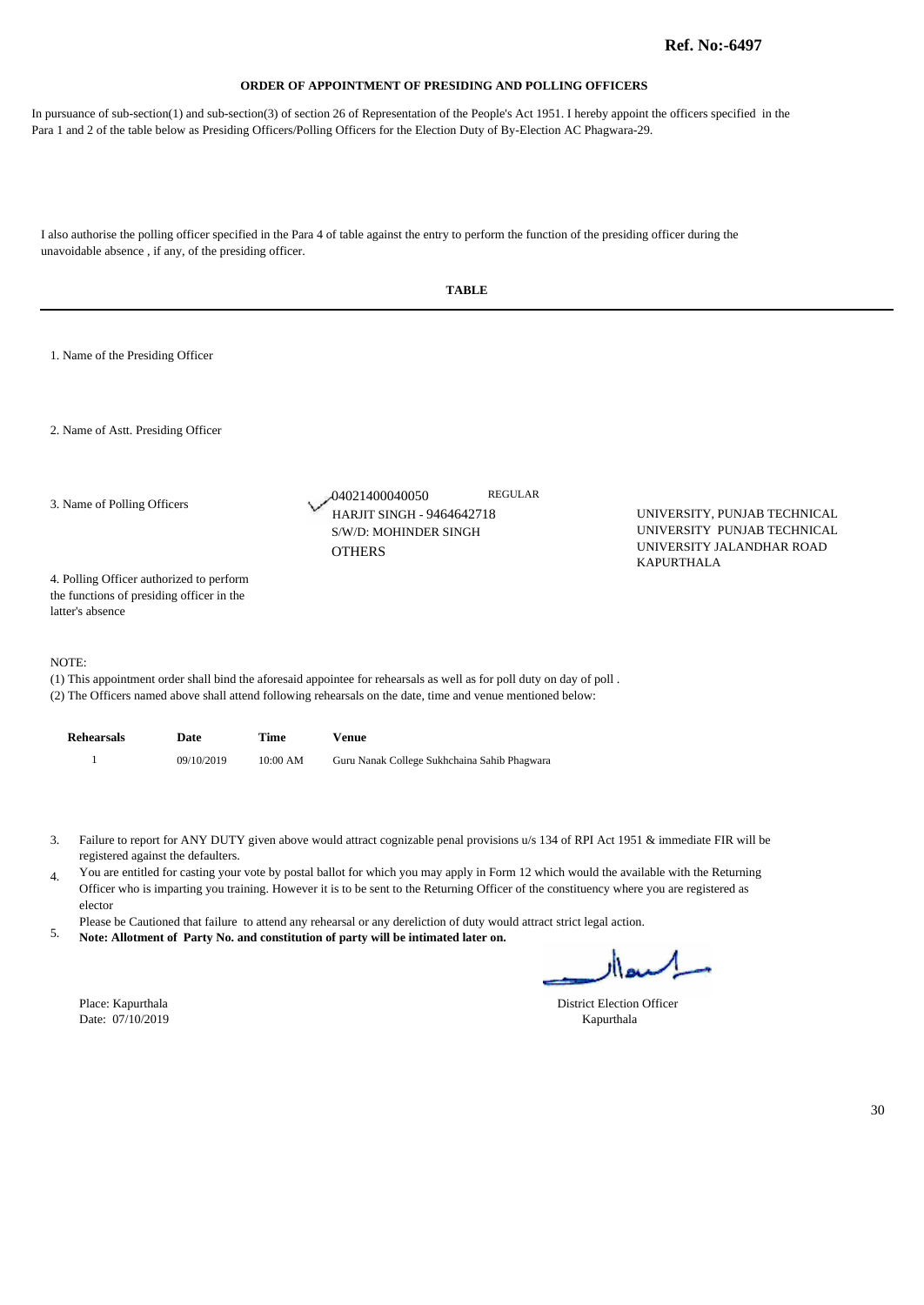In pursuance of sub-section(1) and sub-section(3) of section 26 of Representation of the People's Act 1951. I hereby appoint the officers specified in the Para 1 and 2 of the table below as Presiding Officers/Polling Officers for the Election Duty of By-Election AC Phagwara-29.

|                                       |                                                                                                                                                                                                              |             | <b>TABLE</b>                                                                                                                                                                                                                                                                        |                                                                                                               |  |  |  |
|---------------------------------------|--------------------------------------------------------------------------------------------------------------------------------------------------------------------------------------------------------------|-------------|-------------------------------------------------------------------------------------------------------------------------------------------------------------------------------------------------------------------------------------------------------------------------------------|---------------------------------------------------------------------------------------------------------------|--|--|--|
| 1. Name of the Presiding Officer      |                                                                                                                                                                                                              |             |                                                                                                                                                                                                                                                                                     |                                                                                                               |  |  |  |
| 2. Name of Astt. Presiding Officer    |                                                                                                                                                                                                              |             |                                                                                                                                                                                                                                                                                     |                                                                                                               |  |  |  |
| 3. Name of Polling Officers           |                                                                                                                                                                                                              |             | <b>REGULAR</b><br>-04021400040053<br><b>HARJIT SINGH - 9478098086</b><br>S/W/D: MANJIT SINGH<br><b>SA</b>                                                                                                                                                                           | UNIVERSITY, PUNJAB TECHNICAL<br>UNIVERSITY PUNJAB TECHNICAL<br>UNIVERSITY JALANDHAR ROAD<br><b>KAPURTHALA</b> |  |  |  |
| latter's absence                      | 4. Polling Officer authorized to perform<br>the functions of presiding officer in the                                                                                                                        |             |                                                                                                                                                                                                                                                                                     |                                                                                                               |  |  |  |
| NOTE:                                 |                                                                                                                                                                                                              |             | (1) This appointment order shall bind the aforesaid appointee for rehearsals as well as for poll duty on day of poll.<br>(2) The Officers named above shall attend following rehearsals on the date, time and venue mentioned below:                                                |                                                                                                               |  |  |  |
| <b>Rehearsals</b>                     | Date                                                                                                                                                                                                         | <b>Time</b> | <b>Venue</b>                                                                                                                                                                                                                                                                        |                                                                                                               |  |  |  |
| $\mathbf{1}$                          | 09/10/2019                                                                                                                                                                                                   | 10:00 AM    | Guru Nanak College Sukhchaina Sahib Phagwara                                                                                                                                                                                                                                        |                                                                                                               |  |  |  |
| 3.                                    | registered against the defaulters.                                                                                                                                                                           |             | Failure to report for ANY DUTY given above would attract cognizable penal provisions u/s 134 of RPI Act 1951 & immediate FIR will be                                                                                                                                                |                                                                                                               |  |  |  |
| 4.<br>elector                         |                                                                                                                                                                                                              |             | You are entitled for casting your vote by postal ballot for which you may apply in Form 12 which would the available with the Returning<br>Officer who is imparting you training. However it is to be sent to the Returning Officer of the constituency where you are registered as |                                                                                                               |  |  |  |
| 5.                                    | Please be Cautioned that failure to attend any rehearsal or any dereliction of duty would attract strict legal action.<br>Note: Allotment of Party No. and constitution of party will be intimated later on. |             |                                                                                                                                                                                                                                                                                     |                                                                                                               |  |  |  |
|                                       |                                                                                                                                                                                                              |             |                                                                                                                                                                                                                                                                                     | السعاار                                                                                                       |  |  |  |
| Place: Kapurthala<br>Date: 07/10/2019 |                                                                                                                                                                                                              |             |                                                                                                                                                                                                                                                                                     | <b>District Election Officer</b><br>Kapurthala                                                                |  |  |  |
|                                       |                                                                                                                                                                                                              |             |                                                                                                                                                                                                                                                                                     |                                                                                                               |  |  |  |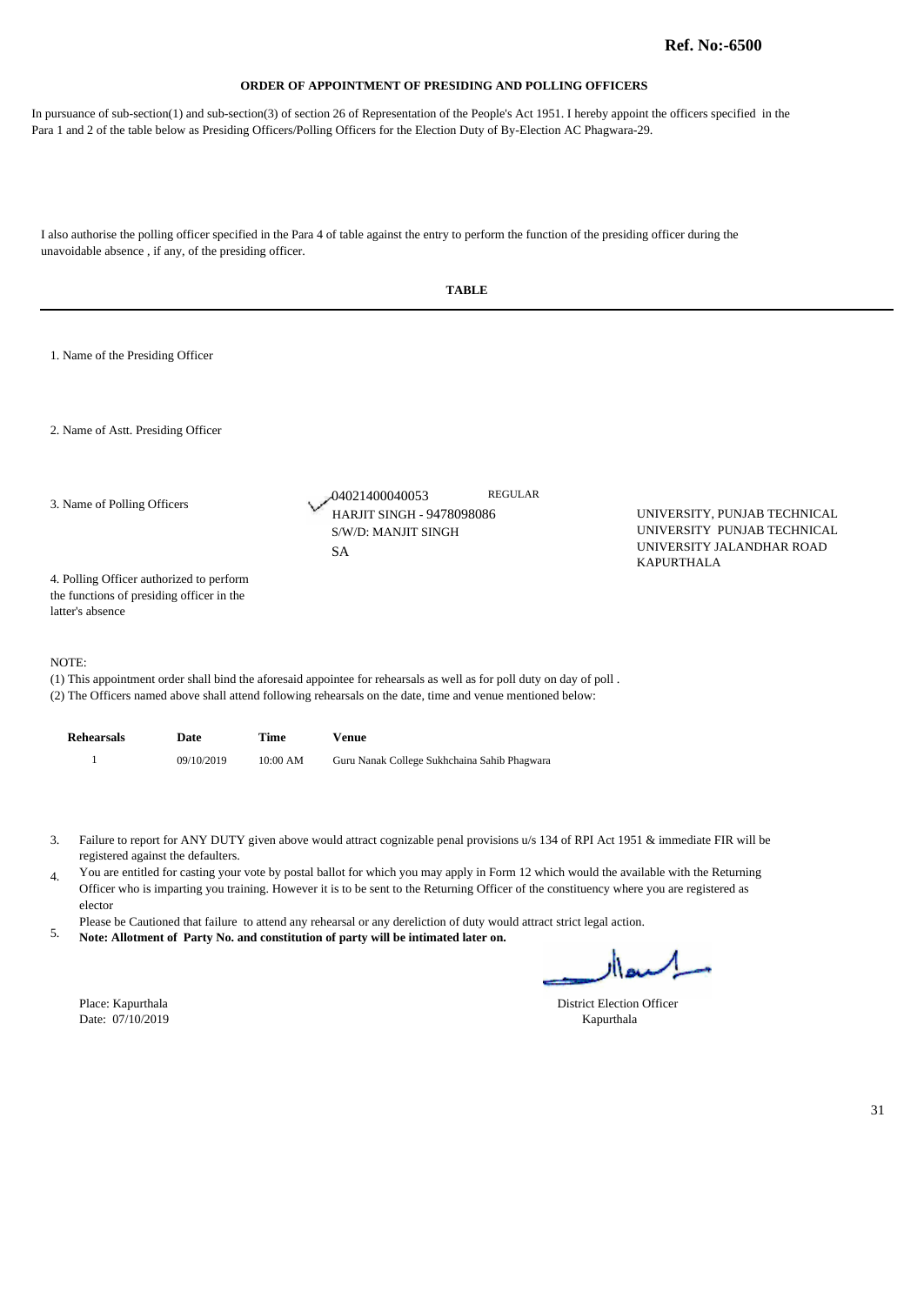In pursuance of sub-section(1) and sub-section(3) of section 26 of Representation of the People's Act 1951. I hereby appoint the officers specified in the Para 1 and 2 of the table below as Presiding Officers/Polling Officers for the Election Duty of By-Election AC Phagwara-29.

| <b>TABLE</b>                                                                                                                                                                                                                                                                                                                                                                                                                                                                                                                                                                                                                                                                                                                                                                                                          |                                                                                                                  |                                                                                                                                                                                                                                      |  |  |  |  |  |
|-----------------------------------------------------------------------------------------------------------------------------------------------------------------------------------------------------------------------------------------------------------------------------------------------------------------------------------------------------------------------------------------------------------------------------------------------------------------------------------------------------------------------------------------------------------------------------------------------------------------------------------------------------------------------------------------------------------------------------------------------------------------------------------------------------------------------|------------------------------------------------------------------------------------------------------------------|--------------------------------------------------------------------------------------------------------------------------------------------------------------------------------------------------------------------------------------|--|--|--|--|--|
| 1. Name of the Presiding Officer                                                                                                                                                                                                                                                                                                                                                                                                                                                                                                                                                                                                                                                                                                                                                                                      |                                                                                                                  |                                                                                                                                                                                                                                      |  |  |  |  |  |
|                                                                                                                                                                                                                                                                                                                                                                                                                                                                                                                                                                                                                                                                                                                                                                                                                       |                                                                                                                  |                                                                                                                                                                                                                                      |  |  |  |  |  |
|                                                                                                                                                                                                                                                                                                                                                                                                                                                                                                                                                                                                                                                                                                                                                                                                                       | <b>REGULAR</b><br>-04021400040066<br><b>BALJINDER KAUR - 9914564977</b><br>S/W/D: JASWANT SINGH<br><b>OTHERS</b> | UNIVERSITY, PUNJAB TECHNICAL<br>UNIVERSITY PUNJAB TECHNICAL<br>UNIVERSITY JALANDHAR ROAD<br><b>KAPURTHALA</b>                                                                                                                        |  |  |  |  |  |
| the functions of presiding officer in the                                                                                                                                                                                                                                                                                                                                                                                                                                                                                                                                                                                                                                                                                                                                                                             |                                                                                                                  |                                                                                                                                                                                                                                      |  |  |  |  |  |
|                                                                                                                                                                                                                                                                                                                                                                                                                                                                                                                                                                                                                                                                                                                                                                                                                       |                                                                                                                  |                                                                                                                                                                                                                                      |  |  |  |  |  |
| <b>Time</b>                                                                                                                                                                                                                                                                                                                                                                                                                                                                                                                                                                                                                                                                                                                                                                                                           | <b>Venue</b>                                                                                                     |                                                                                                                                                                                                                                      |  |  |  |  |  |
| 10:00 AM                                                                                                                                                                                                                                                                                                                                                                                                                                                                                                                                                                                                                                                                                                                                                                                                              | Guru Nanak College Sukhchaina Sahib Phagwara                                                                     |                                                                                                                                                                                                                                      |  |  |  |  |  |
| Failure to report for ANY DUTY given above would attract cognizable penal provisions u/s 134 of RPI Act 1951 & immediate FIR will be<br>3.<br>registered against the defaulters.<br>You are entitled for casting your vote by postal ballot for which you may apply in Form 12 which would the available with the Returning<br>4.<br>Officer who is imparting you training. However it is to be sent to the Returning Officer of the constituency where you are registered as<br>elector<br>Please be Cautioned that failure to attend any rehearsal or any dereliction of duty would attract strict legal action.<br>5.<br>Note: Allotment of Party No. and constitution of party will be intimated later on.<br>سلميعاار<br>Place: Kapurthala<br><b>District Election Officer</b><br>Date: 07/10/2019<br>Kapurthala |                                                                                                                  |                                                                                                                                                                                                                                      |  |  |  |  |  |
|                                                                                                                                                                                                                                                                                                                                                                                                                                                                                                                                                                                                                                                                                                                                                                                                                       | 4. Polling Officer authorized to perform                                                                         | (1) This appointment order shall bind the aforesaid appointee for rehearsals as well as for poll duty on day of poll.<br>(2) The Officers named above shall attend following rehearsals on the date, time and venue mentioned below: |  |  |  |  |  |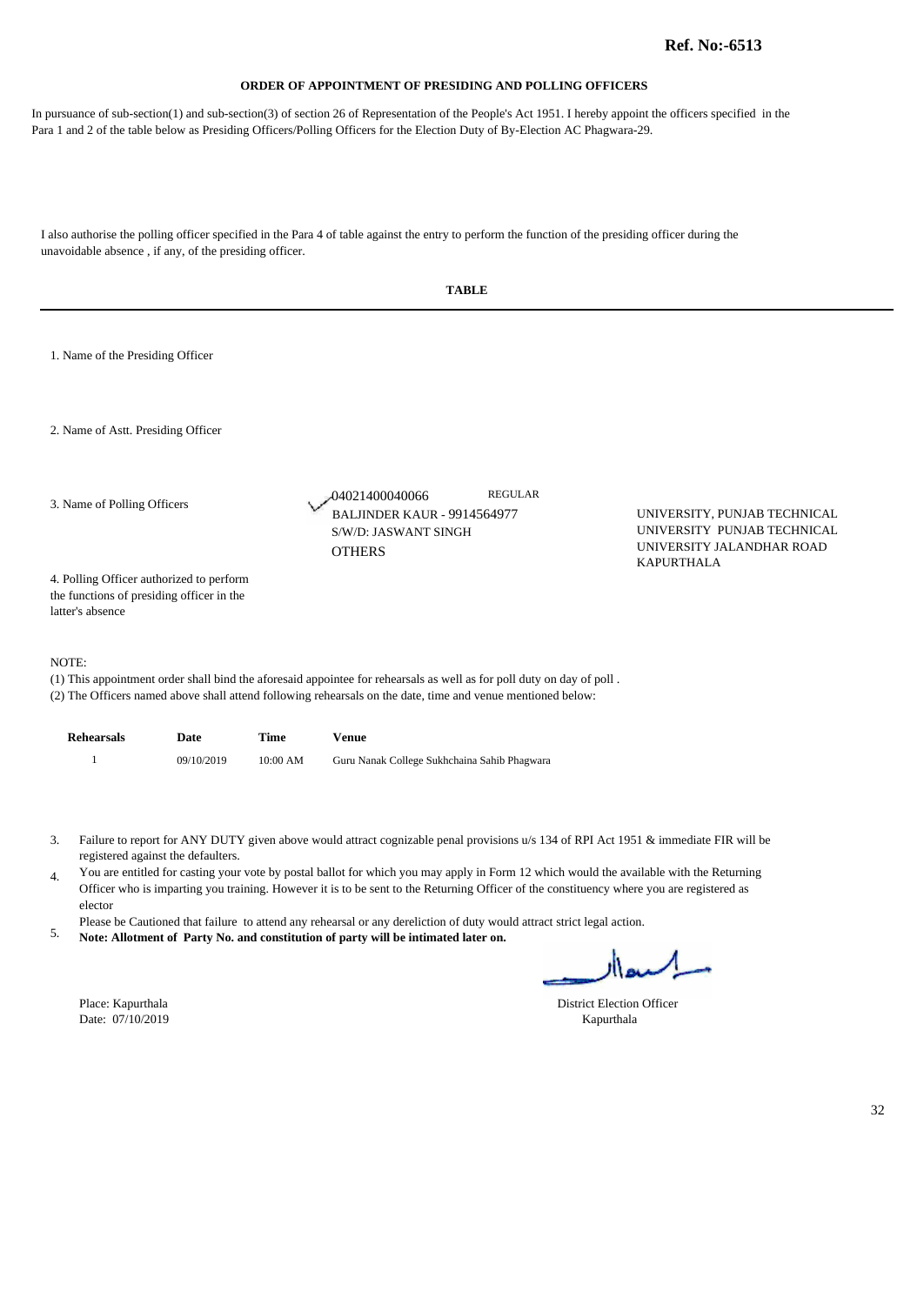In pursuance of sub-section(1) and sub-section(3) of section 26 of Representation of the People's Act 1951. I hereby appoint the officers specified in the Para 1 and 2 of the table below as Presiding Officers/Polling Officers for the Election Duty of By-Election AC Phagwara-29.

I also authorise the polling officer specified in the Para 4 of table against the entry to perform the function of the presiding officer during the unavoidable absence , if any, of the presiding officer.

|                                                                                                                                                                                                                                                                                                                                                                                                                                                                                          | <b>TABLE</b>                                                                                                                                                                                                       |            |          |                                                                                                                                                                                                                                      |                                                                                          |  |  |  |
|------------------------------------------------------------------------------------------------------------------------------------------------------------------------------------------------------------------------------------------------------------------------------------------------------------------------------------------------------------------------------------------------------------------------------------------------------------------------------------------|--------------------------------------------------------------------------------------------------------------------------------------------------------------------------------------------------------------------|------------|----------|--------------------------------------------------------------------------------------------------------------------------------------------------------------------------------------------------------------------------------------|------------------------------------------------------------------------------------------|--|--|--|
|                                                                                                                                                                                                                                                                                                                                                                                                                                                                                          | 1. Name of the Presiding Officer                                                                                                                                                                                   |            |          |                                                                                                                                                                                                                                      |                                                                                          |  |  |  |
|                                                                                                                                                                                                                                                                                                                                                                                                                                                                                          | 2. Name of Astt. Presiding Officer                                                                                                                                                                                 |            |          |                                                                                                                                                                                                                                      |                                                                                          |  |  |  |
| 3. Name of Polling Officers                                                                                                                                                                                                                                                                                                                                                                                                                                                              |                                                                                                                                                                                                                    |            |          | <b>REGULAR</b><br>-04021400040067<br>SUKHCHAIN SINGH - 9914343240<br>S/W/D: BALKAR SINGH<br><b>OTHERS</b>                                                                                                                            | UNIVERSITY, PUNJAB TECHNICAL<br>UNIVERSITY PUNJAB TECHNICAL<br>UNIVERSITY JALANDHAR ROAD |  |  |  |
|                                                                                                                                                                                                                                                                                                                                                                                                                                                                                          | <b>KAPURTHALA</b><br>4. Polling Officer authorized to perform<br>the functions of presiding officer in the<br>latter's absence                                                                                     |            |          |                                                                                                                                                                                                                                      |                                                                                          |  |  |  |
| NOTE:                                                                                                                                                                                                                                                                                                                                                                                                                                                                                    |                                                                                                                                                                                                                    |            |          | (1) This appointment order shall bind the aforesaid appointee for rehearsals as well as for poll duty on day of poll.<br>(2) The Officers named above shall attend following rehearsals on the date, time and venue mentioned below: |                                                                                          |  |  |  |
|                                                                                                                                                                                                                                                                                                                                                                                                                                                                                          | <b>Rehearsals</b>                                                                                                                                                                                                  | Date       | Time     | <b>Venue</b>                                                                                                                                                                                                                         |                                                                                          |  |  |  |
|                                                                                                                                                                                                                                                                                                                                                                                                                                                                                          | $\mathbf{1}$                                                                                                                                                                                                       | 09/10/2019 | 10:00 AM | Guru Nanak College Sukhchaina Sahib Phagwara                                                                                                                                                                                         |                                                                                          |  |  |  |
| Failure to report for ANY DUTY given above would attract cognizable penal provisions u/s 134 of RPI Act 1951 & immediate FIR will be<br>3.<br>registered against the defaulters.<br>You are entitled for casting your vote by postal ballot for which you may apply in Form 12 which would the available with the Returning<br>4.<br>Officer who is imparting you training. However it is to be sent to the Returning Officer of the constituency where you are registered as<br>elector |                                                                                                                                                                                                                    |            |          |                                                                                                                                                                                                                                      |                                                                                          |  |  |  |
| 5.                                                                                                                                                                                                                                                                                                                                                                                                                                                                                       | Please be Cautioned that failure to attend any rehearsal or any dereliction of duty would attract strict legal action.<br>Note: Allotment of Party No. and constitution of party will be intimated later on.<br>ıh |            |          |                                                                                                                                                                                                                                      |                                                                                          |  |  |  |

Date:  $07/10/2019$ 

۱۱۵۰ -

Place: Kapurthala District Election Officer<br>Date: 07/10/2019 Kapurthala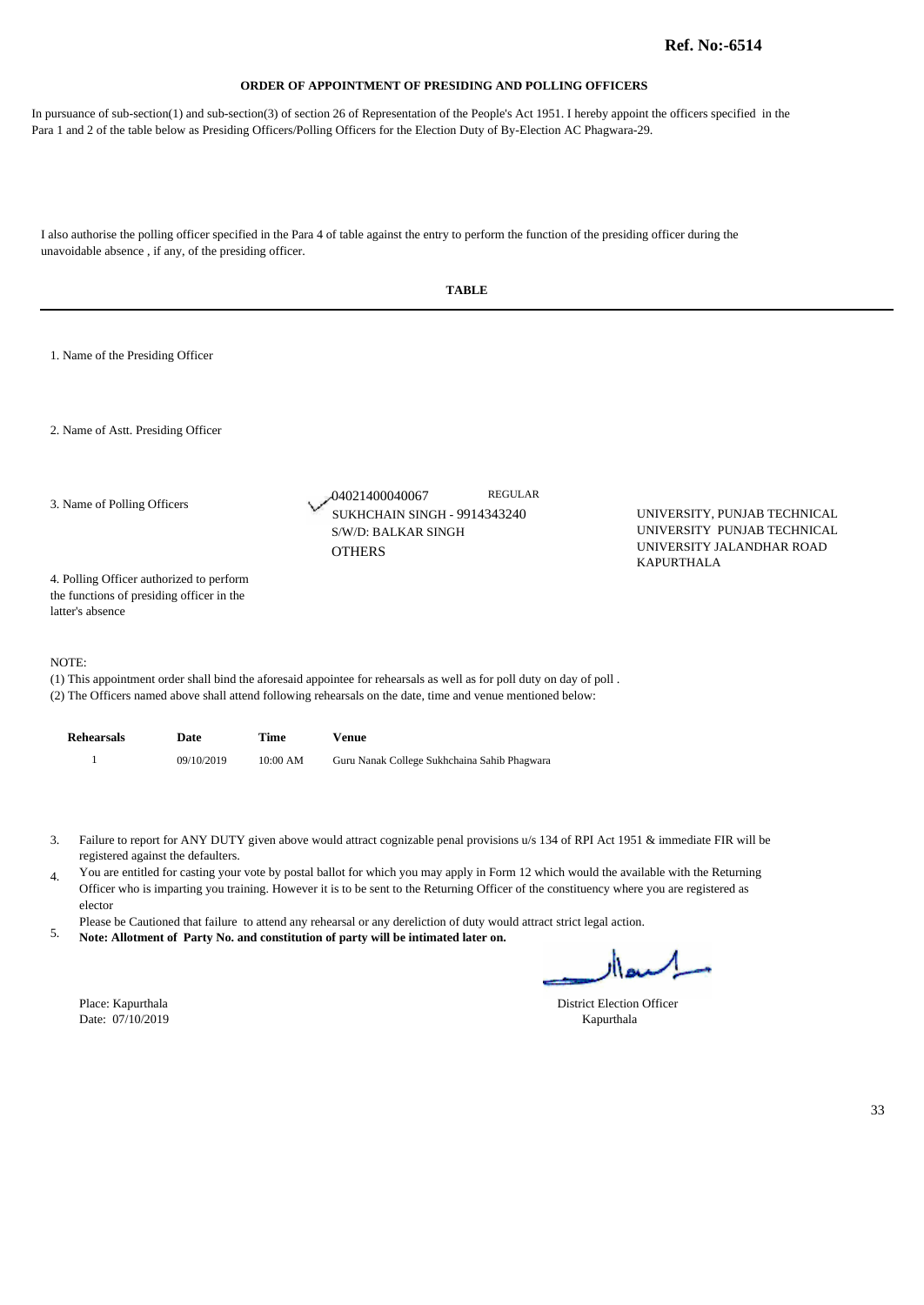In pursuance of sub-section(1) and sub-section(3) of section 26 of Representation of the People's Act 1951. I hereby appoint the officers specified in the Para 1 and 2 of the table below as Presiding Officers/Polling Officers for the Election Duty of By-Election AC Phagwara-29.

|                             | <b>TABLE</b>                                                                                                                                                                                                                                                                                                                                                                                                                                                                                                                                                                                                                                                                                 |            |             |                                                                                                                                                                                                                                      |                                                                                                               |  |  |
|-----------------------------|----------------------------------------------------------------------------------------------------------------------------------------------------------------------------------------------------------------------------------------------------------------------------------------------------------------------------------------------------------------------------------------------------------------------------------------------------------------------------------------------------------------------------------------------------------------------------------------------------------------------------------------------------------------------------------------------|------------|-------------|--------------------------------------------------------------------------------------------------------------------------------------------------------------------------------------------------------------------------------------|---------------------------------------------------------------------------------------------------------------|--|--|
|                             | 1. Name of the Presiding Officer                                                                                                                                                                                                                                                                                                                                                                                                                                                                                                                                                                                                                                                             |            |             |                                                                                                                                                                                                                                      |                                                                                                               |  |  |
|                             | 2. Name of Astt. Presiding Officer                                                                                                                                                                                                                                                                                                                                                                                                                                                                                                                                                                                                                                                           |            |             |                                                                                                                                                                                                                                      |                                                                                                               |  |  |
| 3. Name of Polling Officers |                                                                                                                                                                                                                                                                                                                                                                                                                                                                                                                                                                                                                                                                                              |            |             | <b>REGULAR</b><br>-04021400040072<br>SUKHVIR SINGH MANN - 9478098125<br>S/W/D: MAJOR SINGH MANN<br><b>SA</b>                                                                                                                         | UNIVERSITY, PUNJAB TECHNICAL<br>UNIVERSITY PUNJAB TECHNICAL<br>UNIVERSITY JALANDHAR ROAD<br><b>KAPURTHALA</b> |  |  |
|                             | 4. Polling Officer authorized to perform<br>the functions of presiding officer in the<br>latter's absence                                                                                                                                                                                                                                                                                                                                                                                                                                                                                                                                                                                    |            |             |                                                                                                                                                                                                                                      |                                                                                                               |  |  |
|                             | NOTE:                                                                                                                                                                                                                                                                                                                                                                                                                                                                                                                                                                                                                                                                                        |            |             | (1) This appointment order shall bind the aforesaid appointee for rehearsals as well as for poll duty on day of poll.<br>(2) The Officers named above shall attend following rehearsals on the date, time and venue mentioned below: |                                                                                                               |  |  |
|                             | <b>Rehearsals</b>                                                                                                                                                                                                                                                                                                                                                                                                                                                                                                                                                                                                                                                                            | Date       | <b>Time</b> | <b>Venue</b>                                                                                                                                                                                                                         |                                                                                                               |  |  |
|                             | $\mathbf{1}$                                                                                                                                                                                                                                                                                                                                                                                                                                                                                                                                                                                                                                                                                 | 09/10/2019 | $10:00$ AM  | Guru Nanak College Sukhchaina Sahib Phagwara                                                                                                                                                                                         |                                                                                                               |  |  |
| 3.<br>4.<br>5.              | Failure to report for ANY DUTY given above would attract cognizable penal provisions u/s 134 of RPI Act 1951 & immediate FIR will be<br>registered against the defaulters.<br>You are entitled for casting your vote by postal ballot for which you may apply in Form 12 which would the available with the Returning<br>Officer who is imparting you training. However it is to be sent to the Returning Officer of the constituency where you are registered as<br>elector<br>Please be Cautioned that failure to attend any rehearsal or any dereliction of duty would attract strict legal action.<br>Note: Allotment of Party No. and constitution of party will be intimated later on. |            |             |                                                                                                                                                                                                                                      |                                                                                                               |  |  |
|                             | Place: Kapurthala<br>Date: 07/10/2019                                                                                                                                                                                                                                                                                                                                                                                                                                                                                                                                                                                                                                                        |            |             |                                                                                                                                                                                                                                      | مسلميعالا<br><b>District Election Officer</b><br>Kapurthala                                                   |  |  |
|                             |                                                                                                                                                                                                                                                                                                                                                                                                                                                                                                                                                                                                                                                                                              |            |             |                                                                                                                                                                                                                                      |                                                                                                               |  |  |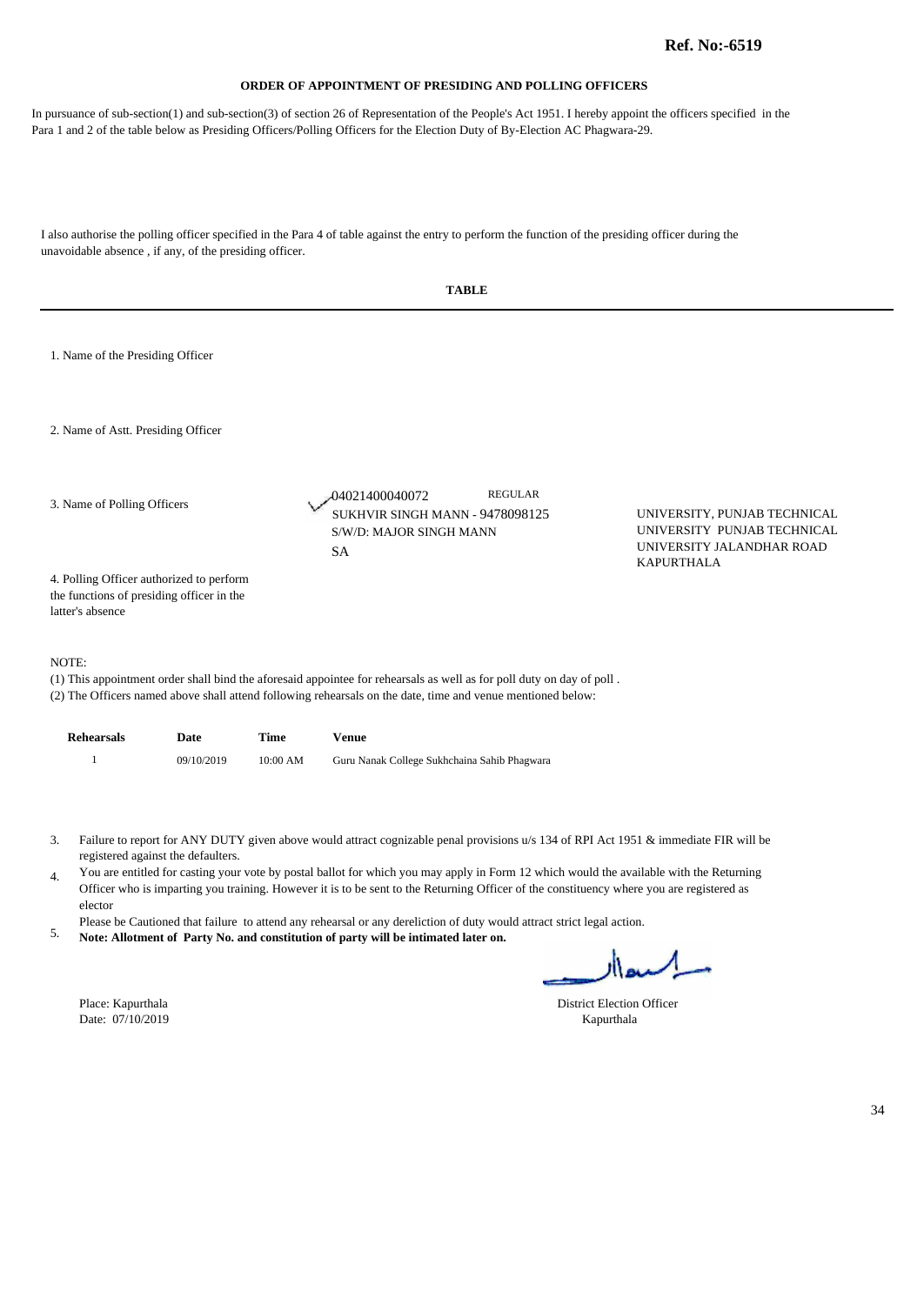In pursuance of sub-section(1) and sub-section(3) of section 26 of Representation of the People's Act 1951. I hereby appoint the officers specified in the Para 1 and 2 of the table below as Presiding Officers/Polling Officers for the Election Duty of By-Election AC Phagwara-29.

|                                                                                                           |            |          | <b>TABLE</b>                                                                                                                                                                                                                                                                                                                                                                                                                                                                                                                                                                                                                                |                                                                                                               |    |
|-----------------------------------------------------------------------------------------------------------|------------|----------|---------------------------------------------------------------------------------------------------------------------------------------------------------------------------------------------------------------------------------------------------------------------------------------------------------------------------------------------------------------------------------------------------------------------------------------------------------------------------------------------------------------------------------------------------------------------------------------------------------------------------------------------|---------------------------------------------------------------------------------------------------------------|----|
| 1. Name of the Presiding Officer                                                                          |            |          |                                                                                                                                                                                                                                                                                                                                                                                                                                                                                                                                                                                                                                             |                                                                                                               |    |
| 2. Name of Astt. Presiding Officer                                                                        |            |          |                                                                                                                                                                                                                                                                                                                                                                                                                                                                                                                                                                                                                                             |                                                                                                               |    |
| 3. Name of Polling Officers                                                                               |            |          | <b>REGULAR</b><br>04021400040075<br>JAGDEV SINGH - 9463130633<br>S/W/D: PRITAM SINGH<br><b>OTHERS</b>                                                                                                                                                                                                                                                                                                                                                                                                                                                                                                                                       | UNIVERSITY, PUNJAB TECHNICAL<br>UNIVERSITY PUNJAB TECHNICAL<br>UNIVERSITY JALANDHAR ROAD<br><b>KAPURTHALA</b> |    |
| 4. Polling Officer authorized to perform<br>the functions of presiding officer in the<br>latter's absence |            |          |                                                                                                                                                                                                                                                                                                                                                                                                                                                                                                                                                                                                                                             |                                                                                                               |    |
| NOTE:                                                                                                     |            |          | (1) This appointment order shall bind the aforesaid appointee for rehearsals as well as for poll duty on day of poll.<br>(2) The Officers named above shall attend following rehearsals on the date, time and venue mentioned below:                                                                                                                                                                                                                                                                                                                                                                                                        |                                                                                                               |    |
| <b>Rehearsals</b>                                                                                         | Date       | Time     | <b>Venue</b>                                                                                                                                                                                                                                                                                                                                                                                                                                                                                                                                                                                                                                |                                                                                                               |    |
| $\mathbf{1}$                                                                                              | 09/10/2019 | 10:00 AM | Guru Nanak College Sukhchaina Sahib Phagwara                                                                                                                                                                                                                                                                                                                                                                                                                                                                                                                                                                                                |                                                                                                               |    |
| 3.<br>registered against the defaulters.<br>4.<br>elector<br>5.<br>Place: Kapurthala<br>Date: 07/10/2019  |            |          | Failure to report for ANY DUTY given above would attract cognizable penal provisions u/s 134 of RPI Act 1951 & immediate FIR will be<br>You are entitled for casting your vote by postal ballot for which you may apply in Form 12 which would the available with the Returning<br>Officer who is imparting you training. However it is to be sent to the Returning Officer of the constituency where you are registered as<br>Please be Cautioned that failure to attend any rehearsal or any dereliction of duty would attract strict legal action.<br>Note: Allotment of Party No. and constitution of party will be intimated later on. | اكسدار<br>District Election Officer<br>Kapurthala                                                             |    |
|                                                                                                           |            |          |                                                                                                                                                                                                                                                                                                                                                                                                                                                                                                                                                                                                                                             |                                                                                                               | 35 |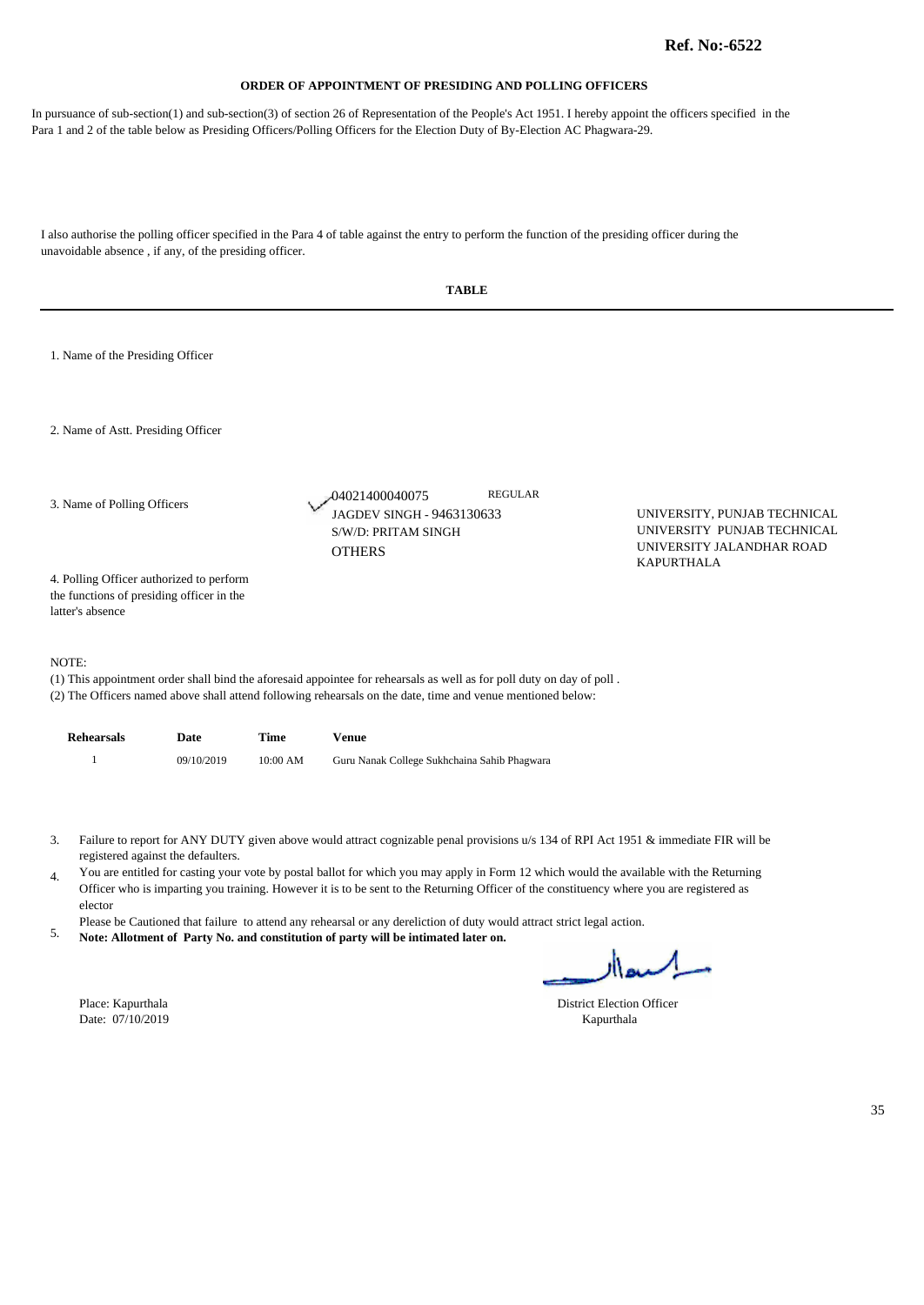In pursuance of sub-section(1) and sub-section(3) of section 26 of Representation of the People's Act 1951. I hereby appoint the officers specified in the Para 1 and 2 of the table below as Presiding Officers/Polling Officers for the Election Duty of By-Election AC Phagwara-29.

I also authorise the polling officer specified in the Para 4 of table against the entry to perform the function of the presiding officer during the unavoidable absence , if any, of the presiding officer. **TABLE**  1. Name of the Presiding Officer

04021400040083

REGULAR

2. Name of Astt. Presiding Officer

3. Name of Polling Officers

S/W/D: BALDEV KRISHAN SA

REENA - 9478098124 UNIVERSITY, PUNJAB TECHNICAL UNIVERSITY PUNJAB TECHNICAL UNIVERSITY JALANDHAR ROAD KAPURTHALA

4. Polling Officer authorized to perform the functions of presiding officer in the latter's absence

#### NOTE:

(1) This appointment order shall bind the aforesaid appointee for rehearsals as well as for poll duty on day of poll .

(2) The Officers named above shall attend following rehearsals on the date, time and venue mentioned below:

| <b>Rehearsals</b> | Date       | Time     | Venue                                        |
|-------------------|------------|----------|----------------------------------------------|
|                   | 09/10/2019 | 10:00 AM | Guru Nanak College Sukhchaina Sahib Phagwara |

Failure to report for ANY DUTY given above would attract cognizable penal provisions u/s 134 of RPI Act 1951 & immediate FIR will be 3. registered against the defaulters.

You are entitled for casting your vote by postal ballot for which you may apply in Form 12 which would the available with the Returning 4. Officer who is imparting you training. However it is to be sent to the Returning Officer of the constituency where you are registered as elector

Please be Cautioned that failure to attend any rehearsal or any dereliction of duty would attract strict legal action.

**Note: Allotment of Party No. and constitution of party will be intimated later on.** 5.

Date: 07/10/2019 Kapurthala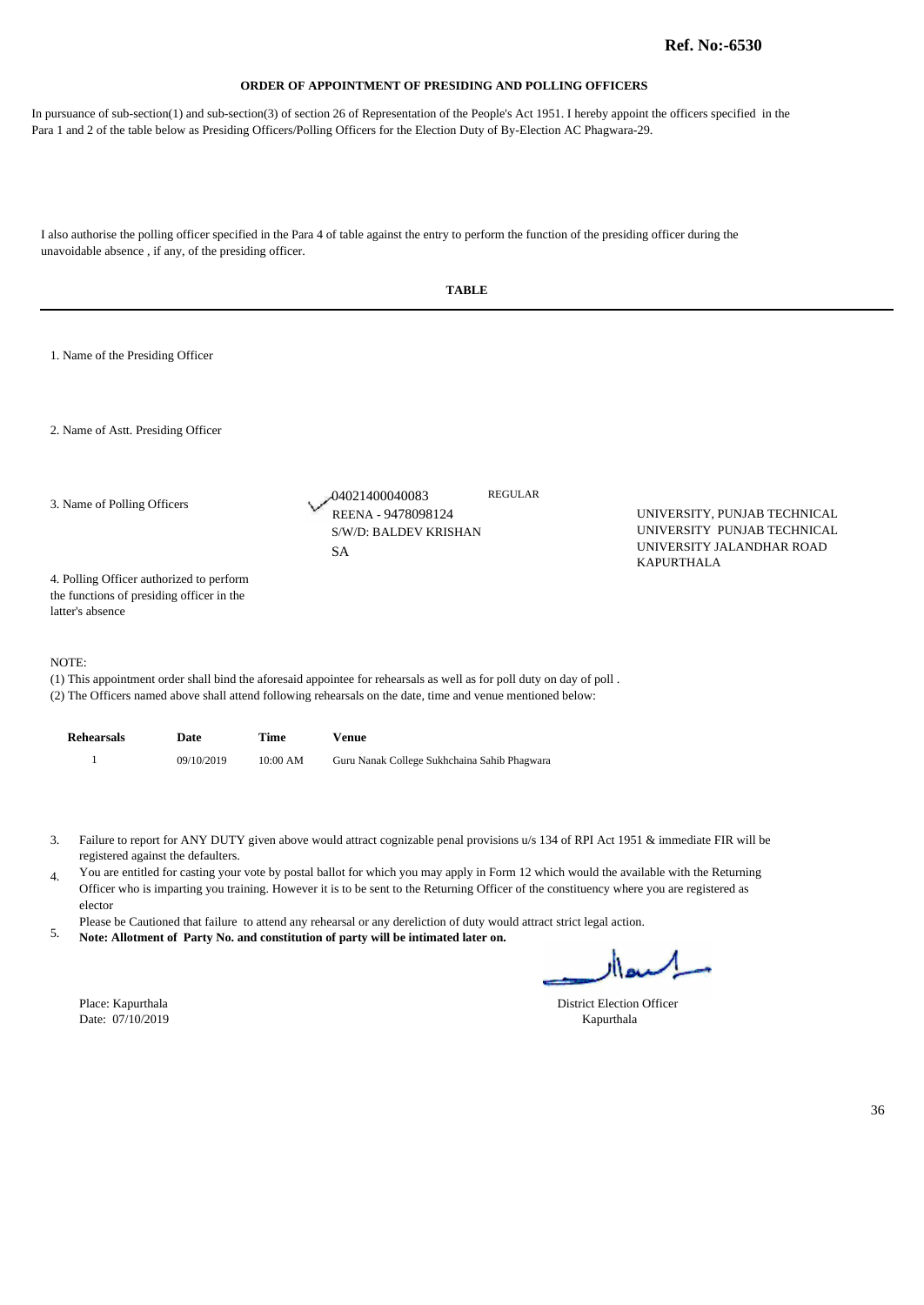In pursuance of sub-section(1) and sub-section(3) of section 26 of Representation of the People's Act 1951. I hereby appoint the officers specified in the Para 1 and 2 of the table below as Presiding Officers/Polling Officers for the Election Duty of By-Election AC Phagwara-29.

|                                                                                                                                                                                                                                                                                                                                                                                                                                                                                                                                                                                                                                                                                                                |            |             | <b>TABLE</b>                                                                                                                                                                                                                         |                                                                                                               |    |  |  |
|----------------------------------------------------------------------------------------------------------------------------------------------------------------------------------------------------------------------------------------------------------------------------------------------------------------------------------------------------------------------------------------------------------------------------------------------------------------------------------------------------------------------------------------------------------------------------------------------------------------------------------------------------------------------------------------------------------------|------------|-------------|--------------------------------------------------------------------------------------------------------------------------------------------------------------------------------------------------------------------------------------|---------------------------------------------------------------------------------------------------------------|----|--|--|
| 1. Name of the Presiding Officer                                                                                                                                                                                                                                                                                                                                                                                                                                                                                                                                                                                                                                                                               |            |             |                                                                                                                                                                                                                                      |                                                                                                               |    |  |  |
| 2. Name of Astt. Presiding Officer                                                                                                                                                                                                                                                                                                                                                                                                                                                                                                                                                                                                                                                                             |            |             |                                                                                                                                                                                                                                      |                                                                                                               |    |  |  |
| 3. Name of Polling Officers                                                                                                                                                                                                                                                                                                                                                                                                                                                                                                                                                                                                                                                                                    |            |             | <b>REGULAR</b><br>04021400040123<br>SARWAN SINGH - 9478098128<br>S/W/D: BUTA SINGH<br><b>SA</b>                                                                                                                                      | UNIVERSITY, PUNJAB TECHNICAL<br>UNIVERSITY PUNJAB TECHNICAL<br>UNIVERSITY JALANDHAR ROAD<br><b>KAPURTHALA</b> |    |  |  |
| 4. Polling Officer authorized to perform<br>the functions of presiding officer in the<br>latter's absence                                                                                                                                                                                                                                                                                                                                                                                                                                                                                                                                                                                                      |            |             |                                                                                                                                                                                                                                      |                                                                                                               |    |  |  |
| NOTE:                                                                                                                                                                                                                                                                                                                                                                                                                                                                                                                                                                                                                                                                                                          |            |             | (1) This appointment order shall bind the aforesaid appointee for rehearsals as well as for poll duty on day of poll.<br>(2) The Officers named above shall attend following rehearsals on the date, time and venue mentioned below: |                                                                                                               |    |  |  |
| <b>Rehearsals</b>                                                                                                                                                                                                                                                                                                                                                                                                                                                                                                                                                                                                                                                                                              | Date       | <b>Time</b> | <b>Venue</b>                                                                                                                                                                                                                         |                                                                                                               |    |  |  |
| $\mathbf{1}$                                                                                                                                                                                                                                                                                                                                                                                                                                                                                                                                                                                                                                                                                                   | 09/10/2019 | 10:00 AM    | Guru Nanak College Sukhchaina Sahib Phagwara                                                                                                                                                                                         |                                                                                                               |    |  |  |
| Failure to report for ANY DUTY given above would attract cognizable penal provisions u/s 134 of RPI Act 1951 & immediate FIR will be<br>3.<br>registered against the defaulters.<br>You are entitled for casting your vote by postal ballot for which you may apply in Form 12 which would the available with the Returning<br>4.<br>Officer who is imparting you training. However it is to be sent to the Returning Officer of the constituency where you are registered as<br>elector<br>Please be Cautioned that failure to attend any rehearsal or any dereliction of duty would attract strict legal action.<br>5.<br>Note: Allotment of Party No. and constitution of party will be intimated later on. |            |             |                                                                                                                                                                                                                                      |                                                                                                               |    |  |  |
|                                                                                                                                                                                                                                                                                                                                                                                                                                                                                                                                                                                                                                                                                                                |            |             |                                                                                                                                                                                                                                      | اکسدار                                                                                                        |    |  |  |
| Place: Kapurthala<br>Date: 07/10/2019                                                                                                                                                                                                                                                                                                                                                                                                                                                                                                                                                                                                                                                                          |            |             |                                                                                                                                                                                                                                      | <b>District Election Officer</b><br>Kapurthala                                                                |    |  |  |
|                                                                                                                                                                                                                                                                                                                                                                                                                                                                                                                                                                                                                                                                                                                |            |             |                                                                                                                                                                                                                                      |                                                                                                               |    |  |  |
|                                                                                                                                                                                                                                                                                                                                                                                                                                                                                                                                                                                                                                                                                                                |            |             |                                                                                                                                                                                                                                      |                                                                                                               | 37 |  |  |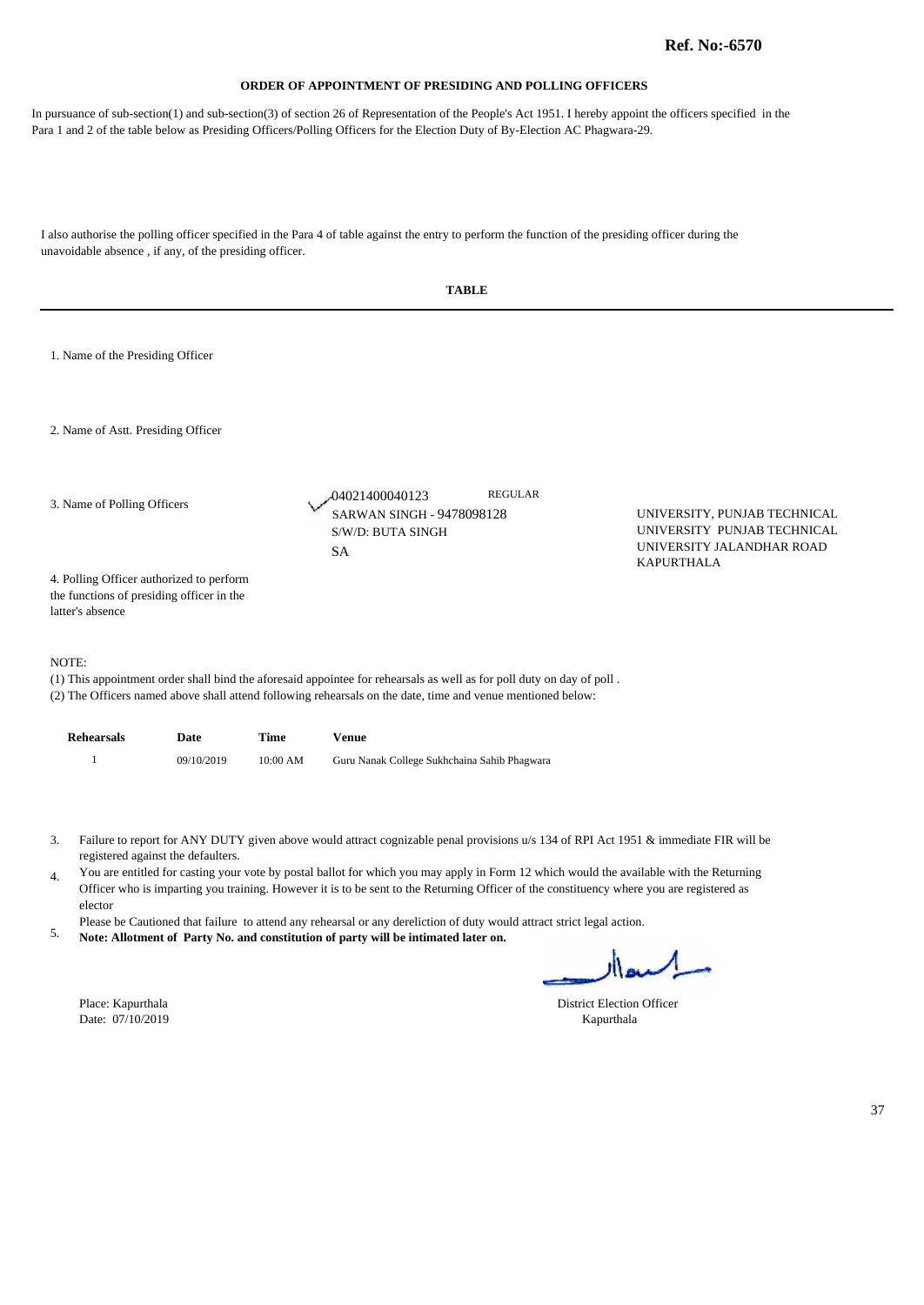In pursuance of sub-section(1) and sub-section(3) of section 26 of Representation of the People's Act 1951. I hereby appoint the officers specified in the Para 1 and 2 of the table below as Presiding Officers/Polling Officers for the Election Duty of By-Election AC Phagwara-29.

|                             | <b>TABLE</b>                                                                                              |            |             |                                                                                                                                                                                                                                                                                                                                                                                                                                                                                                                                                                                                                                             |                                                                                                               |  |  |  |
|-----------------------------|-----------------------------------------------------------------------------------------------------------|------------|-------------|---------------------------------------------------------------------------------------------------------------------------------------------------------------------------------------------------------------------------------------------------------------------------------------------------------------------------------------------------------------------------------------------------------------------------------------------------------------------------------------------------------------------------------------------------------------------------------------------------------------------------------------------|---------------------------------------------------------------------------------------------------------------|--|--|--|
|                             | 1. Name of the Presiding Officer                                                                          |            |             |                                                                                                                                                                                                                                                                                                                                                                                                                                                                                                                                                                                                                                             |                                                                                                               |  |  |  |
|                             | 2. Name of Astt. Presiding Officer                                                                        |            |             |                                                                                                                                                                                                                                                                                                                                                                                                                                                                                                                                                                                                                                             |                                                                                                               |  |  |  |
| 3. Name of Polling Officers |                                                                                                           |            |             | <b>REGULAR</b><br>04021400040133<br>SEEMA SHARMA - 9915349692<br>S/W/D: KRISHAN KUMAR<br><b>SA</b>                                                                                                                                                                                                                                                                                                                                                                                                                                                                                                                                          | UNIVERSITY, PUNJAB TECHNICAL<br>UNIVERSITY PUNJAB TECHNICAL<br>UNIVERSITY JALANDHAR ROAD<br><b>KAPURTHALA</b> |  |  |  |
|                             | 4. Polling Officer authorized to perform<br>the functions of presiding officer in the<br>latter's absence |            |             |                                                                                                                                                                                                                                                                                                                                                                                                                                                                                                                                                                                                                                             |                                                                                                               |  |  |  |
| NOTE:                       |                                                                                                           |            |             | (1) This appointment order shall bind the aforesaid appointee for rehearsals as well as for poll duty on day of poll.<br>(2) The Officers named above shall attend following rehearsals on the date, time and venue mentioned below:                                                                                                                                                                                                                                                                                                                                                                                                        |                                                                                                               |  |  |  |
|                             | <b>Rehearsals</b>                                                                                         | Date       | <b>Time</b> | <b>Venue</b>                                                                                                                                                                                                                                                                                                                                                                                                                                                                                                                                                                                                                                |                                                                                                               |  |  |  |
|                             | $\mathbf{1}$                                                                                              | 09/10/2019 | 10:00 AM    | Guru Nanak College Sukhchaina Sahib Phagwara                                                                                                                                                                                                                                                                                                                                                                                                                                                                                                                                                                                                |                                                                                                               |  |  |  |
| 3.<br>4.<br>5.              | registered against the defaulters.<br>elector<br>Place: Kapurthala<br>Date: 07/10/2019                    |            |             | Failure to report for ANY DUTY given above would attract cognizable penal provisions u/s 134 of RPI Act 1951 & immediate FIR will be<br>You are entitled for casting your vote by postal ballot for which you may apply in Form 12 which would the available with the Returning<br>Officer who is imparting you training. However it is to be sent to the Returning Officer of the constituency where you are registered as<br>Please be Cautioned that failure to attend any rehearsal or any dereliction of duty would attract strict legal action.<br>Note: Allotment of Party No. and constitution of party will be intimated later on. | السعاار<br><b>District Election Officer</b><br>Kapurthala                                                     |  |  |  |
|                             |                                                                                                           |            |             |                                                                                                                                                                                                                                                                                                                                                                                                                                                                                                                                                                                                                                             |                                                                                                               |  |  |  |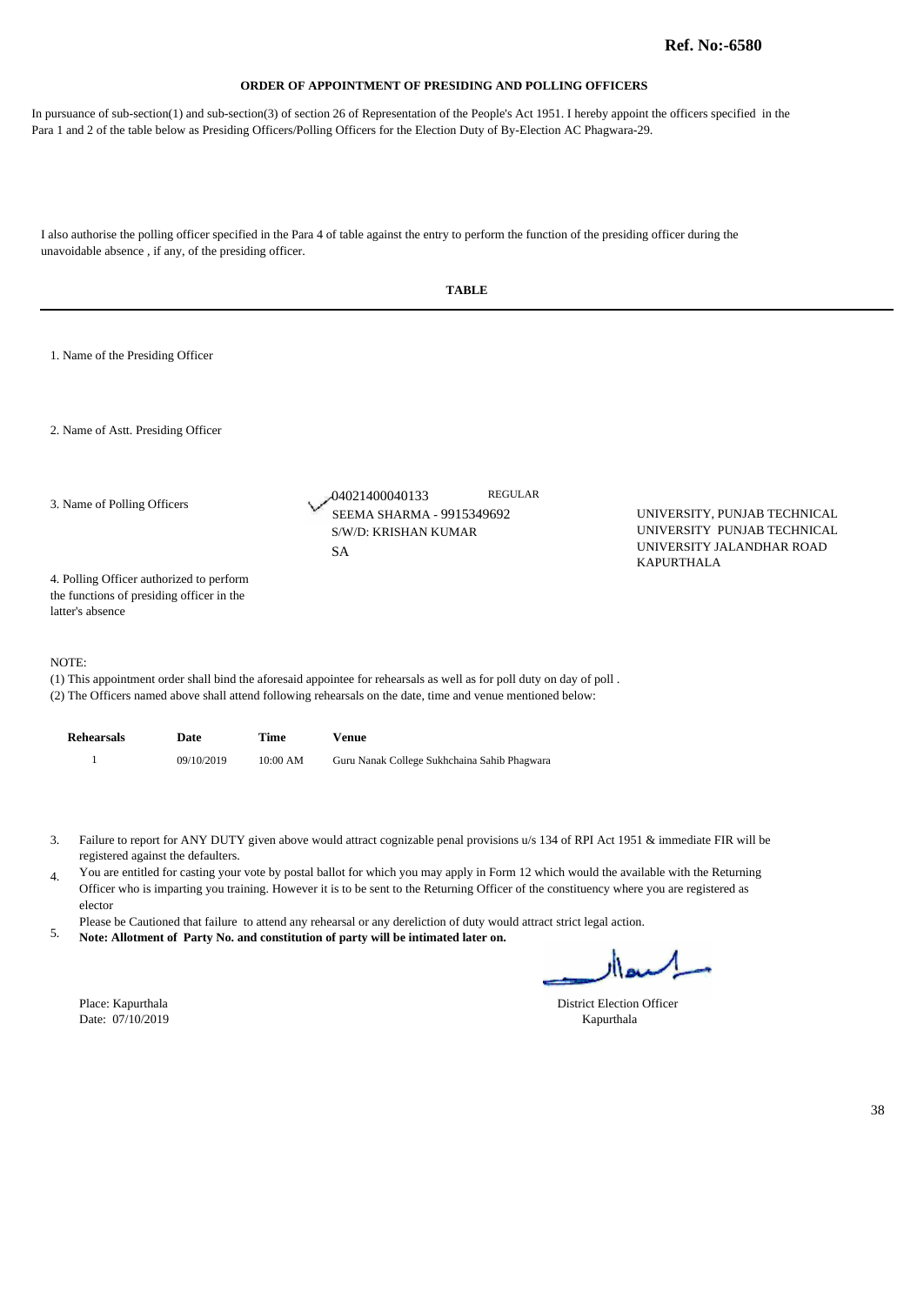In pursuance of sub-section(1) and sub-section(3) of section 26 of Representation of the People's Act 1951. I hereby appoint the officers specified in the Para 1 and 2 of the table below as Presiding Officers/Polling Officers for the Election Duty of By-Election AC Phagwara-29.

| 1. Name of the Presiding Officer                                                                                                                                                                                                                                                                                                           |  |  |  |  |  |  |  |
|--------------------------------------------------------------------------------------------------------------------------------------------------------------------------------------------------------------------------------------------------------------------------------------------------------------------------------------------|--|--|--|--|--|--|--|
| 2. Name of Astt. Presiding Officer                                                                                                                                                                                                                                                                                                         |  |  |  |  |  |  |  |
| <b>REGULAR</b><br>-04021400040149<br>3. Name of Polling Officers<br><b>SUNESH KUMAR - 9501431627</b><br>UNIVERSITY, PUNJAB TECHNICAL<br>UNIVERSITY PUNJAB TECHNICAL<br>S/W/D: TILAK RAJ PATHAK<br>UNIVERSITY JALANDHAR ROAD<br><b>OTHERS</b><br><b>KAPURTHALA</b>                                                                          |  |  |  |  |  |  |  |
| 4. Polling Officer authorized to perform<br>the functions of presiding officer in the<br>latter's absence                                                                                                                                                                                                                                  |  |  |  |  |  |  |  |
| NOTE:<br>(1) This appointment order shall bind the aforesaid appointee for rehearsals as well as for poll duty on day of poll.<br>(2) The Officers named above shall attend following rehearsals on the date, time and venue mentioned below:                                                                                              |  |  |  |  |  |  |  |
| <b>Rehearsals</b><br>Date<br>Time<br><b>Venue</b>                                                                                                                                                                                                                                                                                          |  |  |  |  |  |  |  |
| $\mathbf{1}$<br>09/10/2019<br>10:00 AM<br>Guru Nanak College Sukhchaina Sahib Phagwara                                                                                                                                                                                                                                                     |  |  |  |  |  |  |  |
| Failure to report for ANY DUTY given above would attract cognizable penal provisions u/s 134 of RPI Act 1951 & immediate FIR will be<br>3.                                                                                                                                                                                                 |  |  |  |  |  |  |  |
| registered against the defaulters.<br>You are entitled for casting your vote by postal ballot for which you may apply in Form 12 which would the available with the Returning<br>4.<br>Officer who is imparting you training. However it is to be sent to the Returning Officer of the constituency where you are registered as<br>elector |  |  |  |  |  |  |  |
| Please be Cautioned that failure to attend any rehearsal or any dereliction of duty would attract strict legal action.<br>5.<br>Note: Allotment of Party No. and constitution of party will be intimated later on.                                                                                                                         |  |  |  |  |  |  |  |
| سلميعالا                                                                                                                                                                                                                                                                                                                                   |  |  |  |  |  |  |  |
| Place: Kapurthala<br><b>District Election Officer</b><br>Date: 07/10/2019<br>Kapurthala                                                                                                                                                                                                                                                    |  |  |  |  |  |  |  |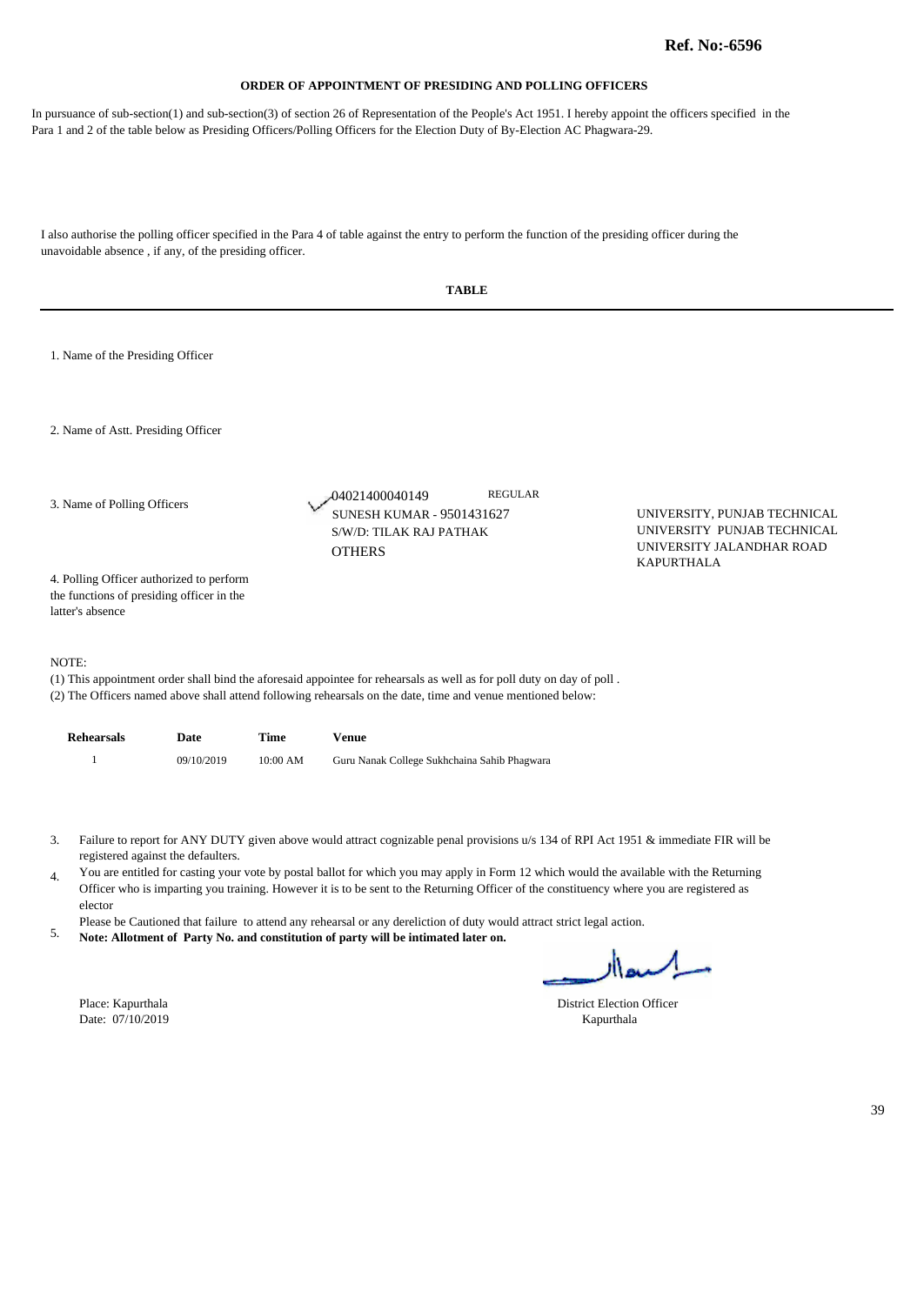In pursuance of sub-section(1) and sub-section(3) of section 26 of Representation of the People's Act 1951. I hereby appoint the officers specified in the Para 1 and 2 of the table below as Presiding Officers/Polling Officers for the Election Duty of By-Election AC Phagwara-29.

|                                                                                                                                                                                                                                                                                                                                                                                                                                                                                                                                                                                                                                                                                                                                                                                                                      | <b>TABLE</b>                                                                                              |            |          |                                                                                                                                                                                                                                      |                                                                                                               |  |  |  |
|----------------------------------------------------------------------------------------------------------------------------------------------------------------------------------------------------------------------------------------------------------------------------------------------------------------------------------------------------------------------------------------------------------------------------------------------------------------------------------------------------------------------------------------------------------------------------------------------------------------------------------------------------------------------------------------------------------------------------------------------------------------------------------------------------------------------|-----------------------------------------------------------------------------------------------------------|------------|----------|--------------------------------------------------------------------------------------------------------------------------------------------------------------------------------------------------------------------------------------|---------------------------------------------------------------------------------------------------------------|--|--|--|
|                                                                                                                                                                                                                                                                                                                                                                                                                                                                                                                                                                                                                                                                                                                                                                                                                      | 1. Name of the Presiding Officer                                                                          |            |          |                                                                                                                                                                                                                                      |                                                                                                               |  |  |  |
|                                                                                                                                                                                                                                                                                                                                                                                                                                                                                                                                                                                                                                                                                                                                                                                                                      | 2. Name of Astt. Presiding Officer                                                                        |            |          |                                                                                                                                                                                                                                      |                                                                                                               |  |  |  |
| 3. Name of Polling Officers                                                                                                                                                                                                                                                                                                                                                                                                                                                                                                                                                                                                                                                                                                                                                                                          |                                                                                                           |            |          | <b>REGULAR</b><br>-04021400040151<br><b>PARVEEN KUMAR - 9555421565</b><br>S/W/D: MANI RAM<br><b>CLERK</b>                                                                                                                            | UNIVERSITY, PUNJAB TECHNICAL<br>UNIVERSITY PUNJAB TECHNICAL<br>UNIVERSITY JALANDHAR ROAD<br><b>KAPURTHALA</b> |  |  |  |
|                                                                                                                                                                                                                                                                                                                                                                                                                                                                                                                                                                                                                                                                                                                                                                                                                      | 4. Polling Officer authorized to perform<br>the functions of presiding officer in the<br>latter's absence |            |          |                                                                                                                                                                                                                                      |                                                                                                               |  |  |  |
|                                                                                                                                                                                                                                                                                                                                                                                                                                                                                                                                                                                                                                                                                                                                                                                                                      | NOTE:                                                                                                     |            |          | (1) This appointment order shall bind the aforesaid appointee for rehearsals as well as for poll duty on day of poll.<br>(2) The Officers named above shall attend following rehearsals on the date, time and venue mentioned below: |                                                                                                               |  |  |  |
|                                                                                                                                                                                                                                                                                                                                                                                                                                                                                                                                                                                                                                                                                                                                                                                                                      | <b>Rehearsals</b>                                                                                         | Date       | Time     | <b>Venue</b>                                                                                                                                                                                                                         |                                                                                                               |  |  |  |
|                                                                                                                                                                                                                                                                                                                                                                                                                                                                                                                                                                                                                                                                                                                                                                                                                      | $\mathbf{1}$                                                                                              | 09/10/2019 | 10:00 AM | Guru Nanak College Sukhchaina Sahib Phagwara                                                                                                                                                                                         |                                                                                                               |  |  |  |
| Failure to report for ANY DUTY given above would attract cognizable penal provisions u/s 134 of RPI Act 1951 & immediate FIR will be<br>3.<br>registered against the defaulters.<br>You are entitled for casting your vote by postal ballot for which you may apply in Form 12 which would the available with the Returning<br>4.<br>Officer who is imparting you training. However it is to be sent to the Returning Officer of the constituency where you are registered as<br>elector<br>Please be Cautioned that failure to attend any rehearsal or any dereliction of duty would attract strict legal action.<br>5.<br>Note: Allotment of Party No. and constitution of party will be intimated later on.<br>السعاار<br>Place: Kapurthala<br><b>District Election Officer</b><br>Date: 07/10/2019<br>Kapurthala |                                                                                                           |            |          |                                                                                                                                                                                                                                      |                                                                                                               |  |  |  |
|                                                                                                                                                                                                                                                                                                                                                                                                                                                                                                                                                                                                                                                                                                                                                                                                                      |                                                                                                           |            |          |                                                                                                                                                                                                                                      | 40                                                                                                            |  |  |  |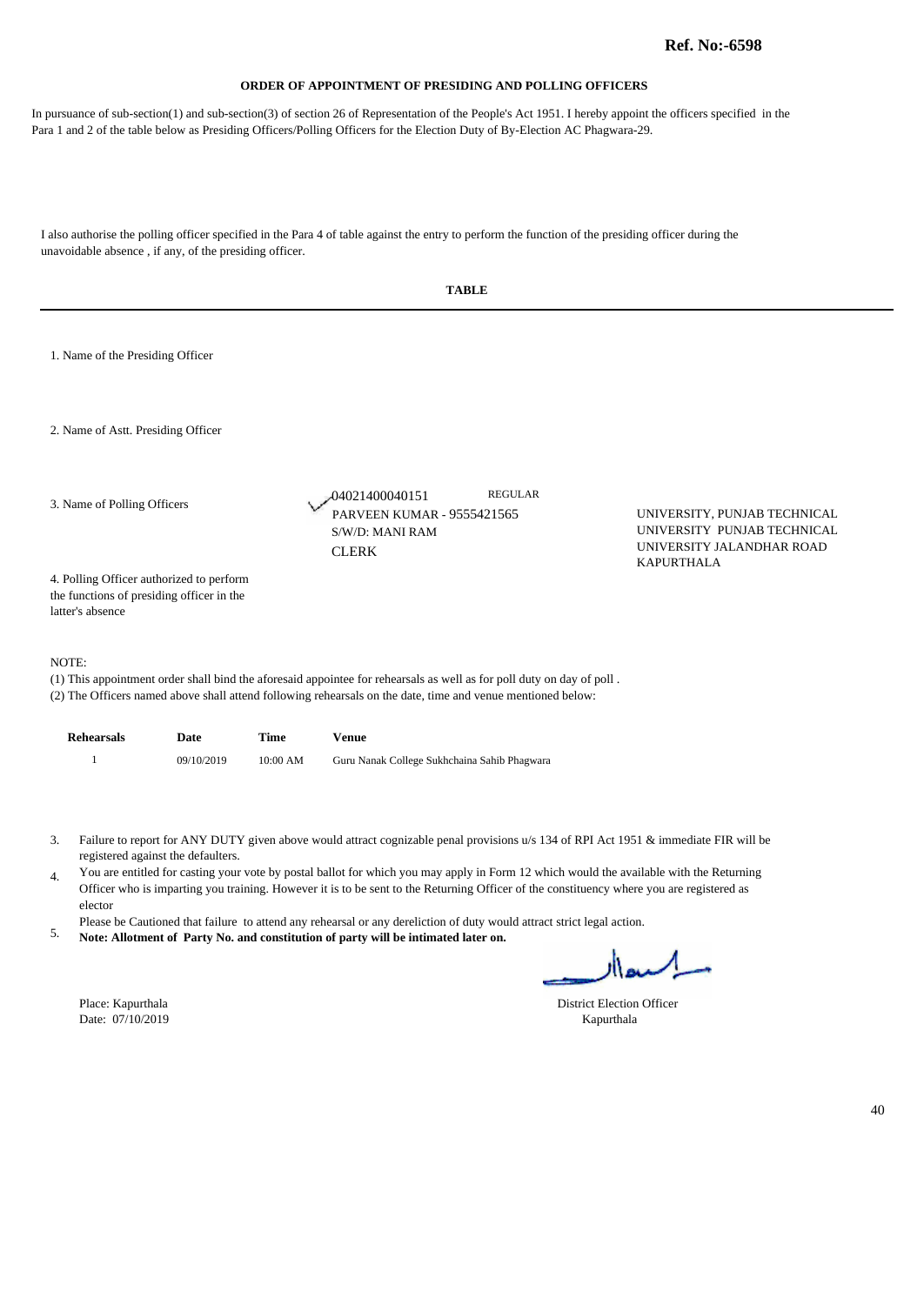In pursuance of sub-section(1) and sub-section(3) of section 26 of Representation of the People's Act 1951. I hereby appoint the officers specified in the Para 1 and 2 of the table below as Presiding Officers/Polling Officers for the Election Duty of By-Election AC Phagwara-29.

|                                                                                                                                                                                                                                                                                                                                                                                                                                                                                                                                                                                                                                                                                                                                         | <b>TABLE</b>                                                                                              |            |          |                                                                                                                                                                                                                                      |                |                                                                                                               |  |  |
|-----------------------------------------------------------------------------------------------------------------------------------------------------------------------------------------------------------------------------------------------------------------------------------------------------------------------------------------------------------------------------------------------------------------------------------------------------------------------------------------------------------------------------------------------------------------------------------------------------------------------------------------------------------------------------------------------------------------------------------------|-----------------------------------------------------------------------------------------------------------|------------|----------|--------------------------------------------------------------------------------------------------------------------------------------------------------------------------------------------------------------------------------------|----------------|---------------------------------------------------------------------------------------------------------------|--|--|
|                                                                                                                                                                                                                                                                                                                                                                                                                                                                                                                                                                                                                                                                                                                                         | 1. Name of the Presiding Officer                                                                          |            |          |                                                                                                                                                                                                                                      |                |                                                                                                               |  |  |
|                                                                                                                                                                                                                                                                                                                                                                                                                                                                                                                                                                                                                                                                                                                                         | 2. Name of Astt. Presiding Officer                                                                        |            |          |                                                                                                                                                                                                                                      |                |                                                                                                               |  |  |
| 3. Name of Polling Officers                                                                                                                                                                                                                                                                                                                                                                                                                                                                                                                                                                                                                                                                                                             |                                                                                                           |            |          | -04021400040161<br>AJAY PAL SINGH - 9417824167<br>S/W/D: DALJEETSINGH<br><b>OTHERS</b>                                                                                                                                               | <b>REGULAR</b> | UNIVERSITY, PUNJAB TECHNICAL<br>UNIVERSITY PUNJAB TECHNICAL<br>UNIVERSITY JALANDHAR ROAD<br><b>KAPURTHALA</b> |  |  |
|                                                                                                                                                                                                                                                                                                                                                                                                                                                                                                                                                                                                                                                                                                                                         | 4. Polling Officer authorized to perform<br>the functions of presiding officer in the<br>latter's absence |            |          |                                                                                                                                                                                                                                      |                |                                                                                                               |  |  |
| NOTE:                                                                                                                                                                                                                                                                                                                                                                                                                                                                                                                                                                                                                                                                                                                                   |                                                                                                           |            |          | (1) This appointment order shall bind the aforesaid appointee for rehearsals as well as for poll duty on day of poll.<br>(2) The Officers named above shall attend following rehearsals on the date, time and venue mentioned below: |                |                                                                                                               |  |  |
|                                                                                                                                                                                                                                                                                                                                                                                                                                                                                                                                                                                                                                                                                                                                         | <b>Rehearsals</b>                                                                                         | Date       | Time     | <b>Venue</b>                                                                                                                                                                                                                         |                |                                                                                                               |  |  |
|                                                                                                                                                                                                                                                                                                                                                                                                                                                                                                                                                                                                                                                                                                                                         | $\overline{1}$                                                                                            | 09/10/2019 | 10:00 AM | Guru Nanak College Sukhchaina Sahib Phagwara                                                                                                                                                                                         |                |                                                                                                               |  |  |
| Failure to report for ANY DUTY given above would attract cognizable penal provisions u/s 134 of RPI Act 1951 & immediate FIR will be<br>3.<br>registered against the defaulters.<br>You are entitled for casting your vote by postal ballot for which you may apply in Form 12 which would the available with the Returning<br>$\overline{4}$ .<br>Officer who is imparting you training. However it is to be sent to the Returning Officer of the constituency where you are registered as<br>elector<br>Please be Cautioned that failure to attend any rehearsal or any dereliction of duty would attract strict legal action.<br>5.<br>Note: Allotment of Party No. and constitution of party will be intimated later on.<br>السعاار |                                                                                                           |            |          |                                                                                                                                                                                                                                      |                |                                                                                                               |  |  |
|                                                                                                                                                                                                                                                                                                                                                                                                                                                                                                                                                                                                                                                                                                                                         | Place: Kapurthala                                                                                         |            |          |                                                                                                                                                                                                                                      |                | <b>District Election Officer</b>                                                                              |  |  |
|                                                                                                                                                                                                                                                                                                                                                                                                                                                                                                                                                                                                                                                                                                                                         | Date: 07/10/2019                                                                                          |            |          |                                                                                                                                                                                                                                      | Kapurthala     |                                                                                                               |  |  |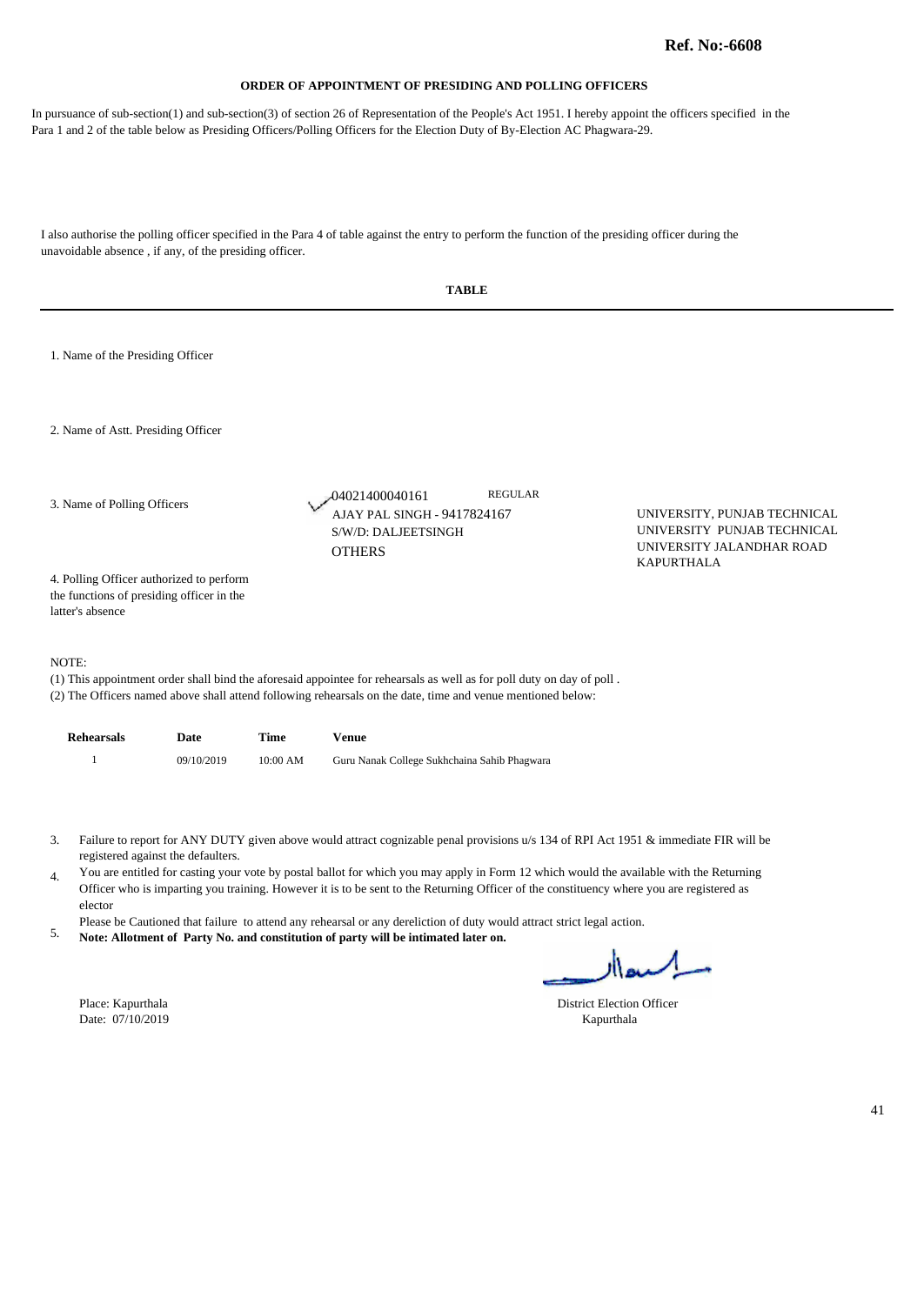In pursuance of sub-section(1) and sub-section(3) of section 26 of Representation of the People's Act 1951. I hereby appoint the officers specified in the Para 1 and 2 of the table below as Presiding Officers/Polling Officers for the Election Duty of By-Election AC Phagwara-29.

|                                                                                                           |            |          | <b>TABLE</b>                                                                                                                                                                                                                                                                                                                                                                                                                                                                                                                                                                                                                                |                                                                                          |    |
|-----------------------------------------------------------------------------------------------------------|------------|----------|---------------------------------------------------------------------------------------------------------------------------------------------------------------------------------------------------------------------------------------------------------------------------------------------------------------------------------------------------------------------------------------------------------------------------------------------------------------------------------------------------------------------------------------------------------------------------------------------------------------------------------------------|------------------------------------------------------------------------------------------|----|
| 1. Name of the Presiding Officer                                                                          |            |          |                                                                                                                                                                                                                                                                                                                                                                                                                                                                                                                                                                                                                                             |                                                                                          |    |
| 2. Name of Astt. Presiding Officer                                                                        |            |          |                                                                                                                                                                                                                                                                                                                                                                                                                                                                                                                                                                                                                                             |                                                                                          |    |
| 3. Name of Polling Officers                                                                               |            |          | <b>REGULAR</b><br>04021400040165<br><b>SUNIL SINGH - 9814722985</b><br>S/W/D: KRANT DEV<br><b>SA</b>                                                                                                                                                                                                                                                                                                                                                                                                                                                                                                                                        | UNIVERSITY, PUNJAB TECHNICAL<br>UNIVERSITY PUNJAB TECHNICAL<br>UNIVERSITY JALANDHAR ROAD |    |
| 4. Polling Officer authorized to perform<br>the functions of presiding officer in the<br>latter's absence |            |          |                                                                                                                                                                                                                                                                                                                                                                                                                                                                                                                                                                                                                                             | <b>KAPURTHALA</b>                                                                        |    |
| NOTE:                                                                                                     |            |          | (1) This appointment order shall bind the aforesaid appointee for rehearsals as well as for poll duty on day of poll.<br>(2) The Officers named above shall attend following rehearsals on the date, time and venue mentioned below:                                                                                                                                                                                                                                                                                                                                                                                                        |                                                                                          |    |
| <b>Rehearsals</b>                                                                                         | Date       | Time     | <b>Venue</b>                                                                                                                                                                                                                                                                                                                                                                                                                                                                                                                                                                                                                                |                                                                                          |    |
| 1                                                                                                         | 09/10/2019 | 10:00 AM | Guru Nanak College Sukhchaina Sahib Phagwara                                                                                                                                                                                                                                                                                                                                                                                                                                                                                                                                                                                                |                                                                                          |    |
| 3.<br>registered against the defaulters.<br>4.<br>elector<br>5.                                           |            |          | Failure to report for ANY DUTY given above would attract cognizable penal provisions u/s 134 of RPI Act 1951 & immediate FIR will be<br>You are entitled for casting your vote by postal ballot for which you may apply in Form 12 which would the available with the Returning<br>Officer who is imparting you training. However it is to be sent to the Returning Officer of the constituency where you are registered as<br>Please be Cautioned that failure to attend any rehearsal or any dereliction of duty would attract strict legal action.<br>Note: Allotment of Party No. and constitution of party will be intimated later on. |                                                                                          |    |
| Place: Kapurthala<br>Date: 07/10/2019                                                                     |            |          | District Election Officer<br>Kapurthala                                                                                                                                                                                                                                                                                                                                                                                                                                                                                                                                                                                                     | اکسعاار                                                                                  |    |
|                                                                                                           |            |          |                                                                                                                                                                                                                                                                                                                                                                                                                                                                                                                                                                                                                                             |                                                                                          | 42 |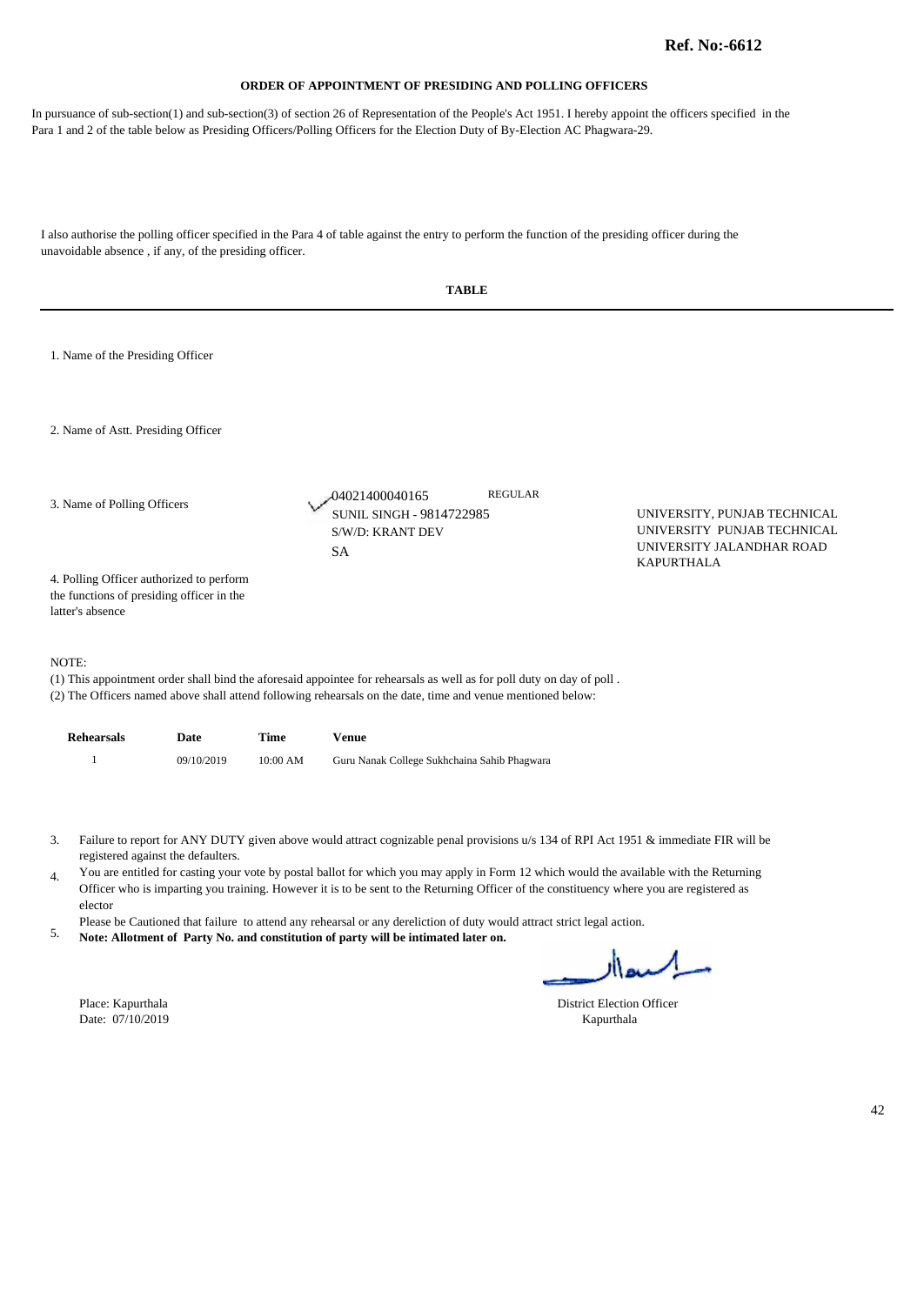In pursuance of sub-section(1) and sub-section(3) of section 26 of Representation of the People's Act 1951. I hereby appoint the officers specified in the Para 1 and 2 of the table below as Presiding Officers/Polling Officers for the Election Duty of By-Election AC Phagwara-29.

|                                                                                                           |                                    |          | <b>TABLE</b>                                                                                                                                                                                                                                                                                                                                                                                                                                                                                                                                                                                                                                |                                                                                                               |    |
|-----------------------------------------------------------------------------------------------------------|------------------------------------|----------|---------------------------------------------------------------------------------------------------------------------------------------------------------------------------------------------------------------------------------------------------------------------------------------------------------------------------------------------------------------------------------------------------------------------------------------------------------------------------------------------------------------------------------------------------------------------------------------------------------------------------------------------|---------------------------------------------------------------------------------------------------------------|----|
| 1. Name of the Presiding Officer                                                                          |                                    |          |                                                                                                                                                                                                                                                                                                                                                                                                                                                                                                                                                                                                                                             |                                                                                                               |    |
| 2. Name of Astt. Presiding Officer                                                                        |                                    |          |                                                                                                                                                                                                                                                                                                                                                                                                                                                                                                                                                                                                                                             |                                                                                                               |    |
| 3. Name of Polling Officers                                                                               |                                    |          | <b>REGULAR</b><br>04021400040171<br>NARESH KUMAR - 9478098145<br>S/W/D: HARI RAM<br><b>SA</b>                                                                                                                                                                                                                                                                                                                                                                                                                                                                                                                                               | UNIVERSITY, PUNJAB TECHNICAL<br>UNIVERSITY PUNJAB TECHNICAL<br>UNIVERSITY JALANDHAR ROAD<br><b>KAPURTHALA</b> |    |
| 4. Polling Officer authorized to perform<br>the functions of presiding officer in the<br>latter's absence |                                    |          |                                                                                                                                                                                                                                                                                                                                                                                                                                                                                                                                                                                                                                             |                                                                                                               |    |
| NOTE:                                                                                                     |                                    |          | (1) This appointment order shall bind the aforesaid appointee for rehearsals as well as for poll duty on day of poll.<br>(2) The Officers named above shall attend following rehearsals on the date, time and venue mentioned below:                                                                                                                                                                                                                                                                                                                                                                                                        |                                                                                                               |    |
| <b>Rehearsals</b>                                                                                         | Date                               | Time     | <b>Venue</b>                                                                                                                                                                                                                                                                                                                                                                                                                                                                                                                                                                                                                                |                                                                                                               |    |
| $\mathbf{1}$                                                                                              | 09/10/2019                         | 10:00 AM | Guru Nanak College Sukhchaina Sahib Phagwara                                                                                                                                                                                                                                                                                                                                                                                                                                                                                                                                                                                                |                                                                                                               |    |
| 3.<br>4.<br>elector<br>5.                                                                                 | registered against the defaulters. |          | Failure to report for ANY DUTY given above would attract cognizable penal provisions u/s 134 of RPI Act 1951 & immediate FIR will be<br>You are entitled for casting your vote by postal ballot for which you may apply in Form 12 which would the available with the Returning<br>Officer who is imparting you training. However it is to be sent to the Returning Officer of the constituency where you are registered as<br>Please be Cautioned that failure to attend any rehearsal or any dereliction of duty would attract strict legal action.<br>Note: Allotment of Party No. and constitution of party will be intimated later on. | اسهاار                                                                                                        |    |
| Place: Kapurthala<br>Date: 07/10/2019                                                                     |                                    |          |                                                                                                                                                                                                                                                                                                                                                                                                                                                                                                                                                                                                                                             | <b>District Election Officer</b><br>Kapurthala                                                                |    |
|                                                                                                           |                                    |          |                                                                                                                                                                                                                                                                                                                                                                                                                                                                                                                                                                                                                                             |                                                                                                               | 43 |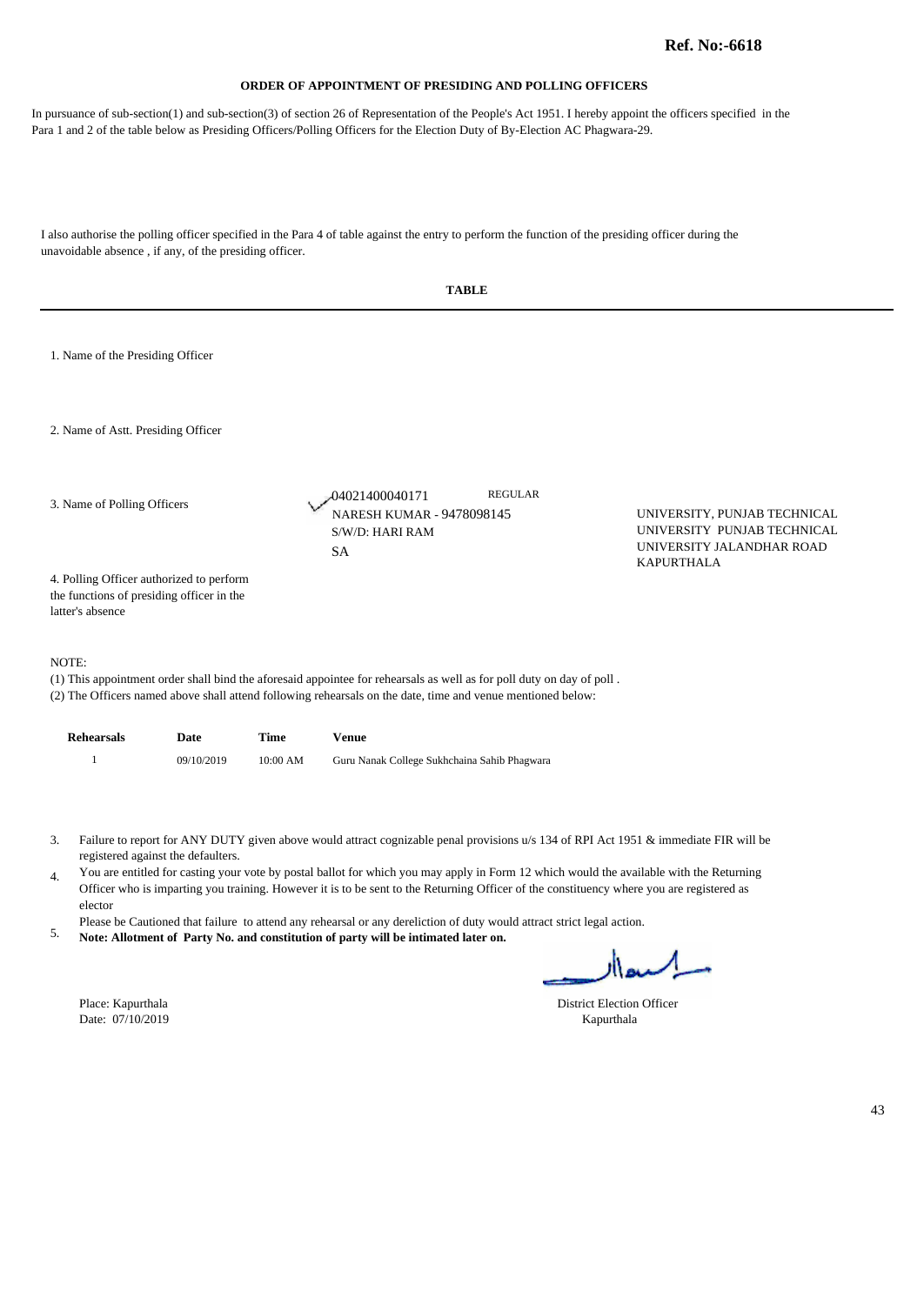In pursuance of sub-section(1) and sub-section(3) of section 26 of Representation of the People's Act 1951. I hereby appoint the officers specified in the Para 1 and 2 of the table below as Presiding Officers/Polling Officers for the Election Duty of By-Election AC Phagwara-29.

|                             |                                                                                                           |                                    |                                                                                                     | <b>TABLE</b>                                                                                                                                                                                                                                                                                                                                                                                                                                                                                                                                                                                                                                |                                                            |    |
|-----------------------------|-----------------------------------------------------------------------------------------------------------|------------------------------------|-----------------------------------------------------------------------------------------------------|---------------------------------------------------------------------------------------------------------------------------------------------------------------------------------------------------------------------------------------------------------------------------------------------------------------------------------------------------------------------------------------------------------------------------------------------------------------------------------------------------------------------------------------------------------------------------------------------------------------------------------------------|------------------------------------------------------------|----|
|                             | 1. Name of the Presiding Officer                                                                          |                                    |                                                                                                     |                                                                                                                                                                                                                                                                                                                                                                                                                                                                                                                                                                                                                                             |                                                            |    |
|                             | 2. Name of Astt. Presiding Officer                                                                        |                                    |                                                                                                     |                                                                                                                                                                                                                                                                                                                                                                                                                                                                                                                                                                                                                                             |                                                            |    |
| 3. Name of Polling Officers |                                                                                                           |                                    | <b>REGULAR</b><br>04021400040173<br>BHARAT BHUSHAN - 9855800436<br>S/W/D: TARSEM CHAND<br><b>SA</b> | UNIVERSITY, PUNJAB TECHNICAL<br>UNIVERSITY PUNJAB TECHNICAL<br>UNIVERSITY JALANDHAR ROAD<br>KAPURTHALA                                                                                                                                                                                                                                                                                                                                                                                                                                                                                                                                      |                                                            |    |
|                             | 4. Polling Officer authorized to perform<br>the functions of presiding officer in the<br>latter's absence |                                    |                                                                                                     |                                                                                                                                                                                                                                                                                                                                                                                                                                                                                                                                                                                                                                             |                                                            |    |
|                             | NOTE:                                                                                                     |                                    |                                                                                                     | (1) This appointment order shall bind the aforesaid appointee for rehearsals as well as for poll duty on day of poll.<br>(2) The Officers named above shall attend following rehearsals on the date, time and venue mentioned below:                                                                                                                                                                                                                                                                                                                                                                                                        |                                                            |    |
|                             | <b>Rehearsals</b>                                                                                         | Date                               | Time                                                                                                | <b>Venue</b>                                                                                                                                                                                                                                                                                                                                                                                                                                                                                                                                                                                                                                |                                                            |    |
|                             | $\mathbf{1}$                                                                                              | 09/10/2019                         | 10:00 AM                                                                                            | Guru Nanak College Sukhchaina Sahib Phagwara                                                                                                                                                                                                                                                                                                                                                                                                                                                                                                                                                                                                |                                                            |    |
| 3.<br>4.<br>5.              | elector<br>Place: Kapurthala<br>Date: 07/10/2019                                                          | registered against the defaulters. |                                                                                                     | Failure to report for ANY DUTY given above would attract cognizable penal provisions u/s 134 of RPI Act 1951 & immediate FIR will be<br>You are entitled for casting your vote by postal ballot for which you may apply in Form 12 which would the available with the Returning<br>Officer who is imparting you training. However it is to be sent to the Returning Officer of the constituency where you are registered as<br>Please be Cautioned that failure to attend any rehearsal or any dereliction of duty would attract strict legal action.<br>Note: Allotment of Party No. and constitution of party will be intimated later on. | السيفاار<br><b>District Election Officer</b><br>Kapurthala |    |
|                             |                                                                                                           |                                    |                                                                                                     |                                                                                                                                                                                                                                                                                                                                                                                                                                                                                                                                                                                                                                             |                                                            | 44 |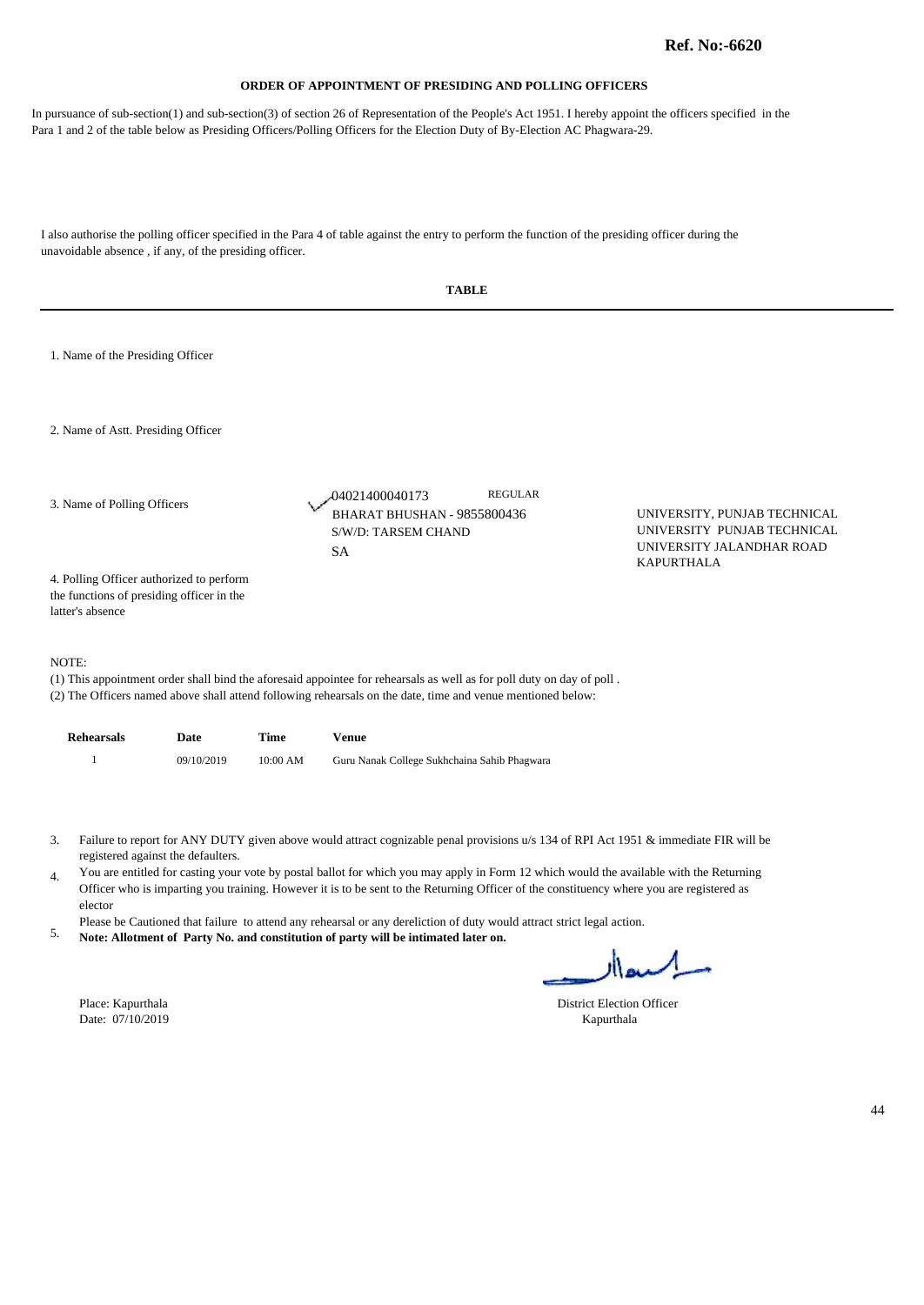In pursuance of sub-section(1) and sub-section(3) of section 26 of Representation of the People's Act 1951. I hereby appoint the officers specified in the Para 1 and 2 of the table below as Presiding Officers/Polling Officers for the Election Duty of By-Election AC Phagwara-29.

| 1. Name of the Presiding Officer<br>2. Name of Astt. Presiding Officer<br><b>REGULAR</b><br>04021400040174<br>3. Name of Polling Officers<br>ANAND SHARMA - 9478098105<br>UNIVERSITY, PUNJAB TECHNICAL<br>UNIVERSITY PUNJAB TECHNICAL<br>S/W/D: RAM SHARAN DASS<br>UNIVERSITY JALANDHAR ROAD<br><b>SA</b><br><b>KAPURTHALA</b><br>4. Polling Officer authorized to perform<br>the functions of presiding officer in the<br>latter's absence<br>NOTE:<br>(1) This appointment order shall bind the aforesaid appointee for rehearsals as well as for poll duty on day of poll.<br>(2) The Officers named above shall attend following rehearsals on the date, time and venue mentioned below:<br><b>Rehearsals</b><br>Date<br>Time<br><b>Venue</b><br>$\mathbf{1}$<br>09/10/2019<br>10:00 AM<br>Guru Nanak College Sukhchaina Sahib Phagwara<br>Failure to report for ANY DUTY given above would attract cognizable penal provisions u/s 134 of RPI Act 1951 & immediate FIR will be<br>3.<br>registered against the defaulters.<br>You are entitled for casting your vote by postal ballot for which you may apply in Form 12 which would the available with the Returning<br>4.<br>Officer who is imparting you training. However it is to be sent to the Returning Officer of the constituency where you are registered as<br>elector<br>Please be Cautioned that failure to attend any rehearsal or any dereliction of duty would attract strict legal action.<br>5.<br>Note: Allotment of Party No. and constitution of party will be intimated later on.<br>اكسدار<br><b>District Election Officer</b><br>Place: Kapurthala<br>Date: 07/10/2019<br>Kapurthala |  |  | <b>TABLE</b> |    |
|--------------------------------------------------------------------------------------------------------------------------------------------------------------------------------------------------------------------------------------------------------------------------------------------------------------------------------------------------------------------------------------------------------------------------------------------------------------------------------------------------------------------------------------------------------------------------------------------------------------------------------------------------------------------------------------------------------------------------------------------------------------------------------------------------------------------------------------------------------------------------------------------------------------------------------------------------------------------------------------------------------------------------------------------------------------------------------------------------------------------------------------------------------------------------------------------------------------------------------------------------------------------------------------------------------------------------------------------------------------------------------------------------------------------------------------------------------------------------------------------------------------------------------------------------------------------------------------------------------------------------------------------------------------------|--|--|--------------|----|
|                                                                                                                                                                                                                                                                                                                                                                                                                                                                                                                                                                                                                                                                                                                                                                                                                                                                                                                                                                                                                                                                                                                                                                                                                                                                                                                                                                                                                                                                                                                                                                                                                                                                    |  |  |              |    |
|                                                                                                                                                                                                                                                                                                                                                                                                                                                                                                                                                                                                                                                                                                                                                                                                                                                                                                                                                                                                                                                                                                                                                                                                                                                                                                                                                                                                                                                                                                                                                                                                                                                                    |  |  |              |    |
|                                                                                                                                                                                                                                                                                                                                                                                                                                                                                                                                                                                                                                                                                                                                                                                                                                                                                                                                                                                                                                                                                                                                                                                                                                                                                                                                                                                                                                                                                                                                                                                                                                                                    |  |  |              |    |
|                                                                                                                                                                                                                                                                                                                                                                                                                                                                                                                                                                                                                                                                                                                                                                                                                                                                                                                                                                                                                                                                                                                                                                                                                                                                                                                                                                                                                                                                                                                                                                                                                                                                    |  |  |              |    |
|                                                                                                                                                                                                                                                                                                                                                                                                                                                                                                                                                                                                                                                                                                                                                                                                                                                                                                                                                                                                                                                                                                                                                                                                                                                                                                                                                                                                                                                                                                                                                                                                                                                                    |  |  |              |    |
|                                                                                                                                                                                                                                                                                                                                                                                                                                                                                                                                                                                                                                                                                                                                                                                                                                                                                                                                                                                                                                                                                                                                                                                                                                                                                                                                                                                                                                                                                                                                                                                                                                                                    |  |  |              |    |
|                                                                                                                                                                                                                                                                                                                                                                                                                                                                                                                                                                                                                                                                                                                                                                                                                                                                                                                                                                                                                                                                                                                                                                                                                                                                                                                                                                                                                                                                                                                                                                                                                                                                    |  |  |              |    |
|                                                                                                                                                                                                                                                                                                                                                                                                                                                                                                                                                                                                                                                                                                                                                                                                                                                                                                                                                                                                                                                                                                                                                                                                                                                                                                                                                                                                                                                                                                                                                                                                                                                                    |  |  |              |    |
|                                                                                                                                                                                                                                                                                                                                                                                                                                                                                                                                                                                                                                                                                                                                                                                                                                                                                                                                                                                                                                                                                                                                                                                                                                                                                                                                                                                                                                                                                                                                                                                                                                                                    |  |  |              | 45 |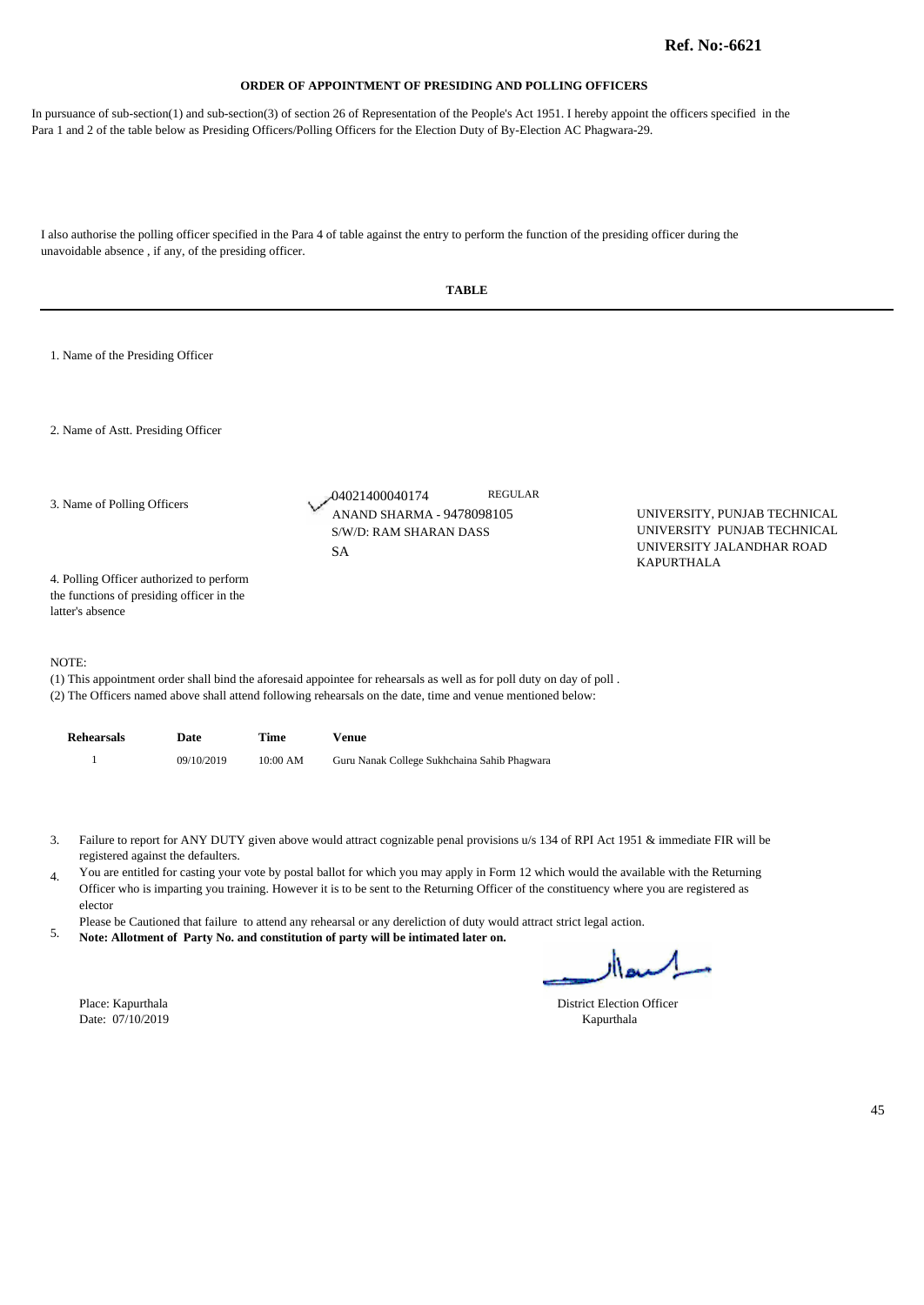In pursuance of sub-section(1) and sub-section(3) of section 26 of Representation of the People's Act 1951. I hereby appoint the officers specified in the Para 1 and 2 of the table below as Presiding Officers/Polling Officers for the Election Duty of By-Election AC Phagwara-29.

|                                                                                                           | <b>TABLE</b>                                                                                                                                                                                                                                                                                                                                                                                                                                                                                                                                                                                                                                |                                                                                                               |    |
|-----------------------------------------------------------------------------------------------------------|---------------------------------------------------------------------------------------------------------------------------------------------------------------------------------------------------------------------------------------------------------------------------------------------------------------------------------------------------------------------------------------------------------------------------------------------------------------------------------------------------------------------------------------------------------------------------------------------------------------------------------------------|---------------------------------------------------------------------------------------------------------------|----|
| 1. Name of the Presiding Officer                                                                          |                                                                                                                                                                                                                                                                                                                                                                                                                                                                                                                                                                                                                                             |                                                                                                               |    |
| 2. Name of Astt. Presiding Officer                                                                        |                                                                                                                                                                                                                                                                                                                                                                                                                                                                                                                                                                                                                                             |                                                                                                               |    |
| 3. Name of Polling Officers                                                                               | <b>REGULAR</b><br>04021400040175<br>RAM MOHAN SAILI - 9815066939<br>S/W/D: AMRIT LAL<br><b>SA</b>                                                                                                                                                                                                                                                                                                                                                                                                                                                                                                                                           | UNIVERSITY, PUNJAB TECHNICAL<br>UNIVERSITY PUNJAB TECHNICAL<br>UNIVERSITY JALANDHAR ROAD<br><b>KAPURTHALA</b> |    |
| 4. Polling Officer authorized to perform<br>the functions of presiding officer in the<br>latter's absence |                                                                                                                                                                                                                                                                                                                                                                                                                                                                                                                                                                                                                                             |                                                                                                               |    |
| NOTE:                                                                                                     | (1) This appointment order shall bind the aforesaid appointee for rehearsals as well as for poll duty on day of poll.<br>(2) The Officers named above shall attend following rehearsals on the date, time and venue mentioned below:                                                                                                                                                                                                                                                                                                                                                                                                        |                                                                                                               |    |
| <b>Rehearsals</b><br>Date<br>Time                                                                         | <b>Venue</b>                                                                                                                                                                                                                                                                                                                                                                                                                                                                                                                                                                                                                                |                                                                                                               |    |
| $\mathbf{1}$<br>09/10/2019                                                                                | 10:00 AM<br>Guru Nanak College Sukhchaina Sahib Phagwara                                                                                                                                                                                                                                                                                                                                                                                                                                                                                                                                                                                    |                                                                                                               |    |
| 3.<br>registered against the defaulters.<br>4.<br>elector<br>5.<br>Place: Kapurthala                      | Failure to report for ANY DUTY given above would attract cognizable penal provisions u/s 134 of RPI Act 1951 & immediate FIR will be<br>You are entitled for casting your vote by postal ballot for which you may apply in Form 12 which would the available with the Returning<br>Officer who is imparting you training. However it is to be sent to the Returning Officer of the constituency where you are registered as<br>Please be Cautioned that failure to attend any rehearsal or any dereliction of duty would attract strict legal action.<br>Note: Allotment of Party No. and constitution of party will be intimated later on. | اکسعاار<br><b>District Election Officer</b>                                                                   |    |
| Date: 07/10/2019                                                                                          |                                                                                                                                                                                                                                                                                                                                                                                                                                                                                                                                                                                                                                             | Kapurthala                                                                                                    |    |
|                                                                                                           |                                                                                                                                                                                                                                                                                                                                                                                                                                                                                                                                                                                                                                             |                                                                                                               |    |
|                                                                                                           |                                                                                                                                                                                                                                                                                                                                                                                                                                                                                                                                                                                                                                             |                                                                                                               | 46 |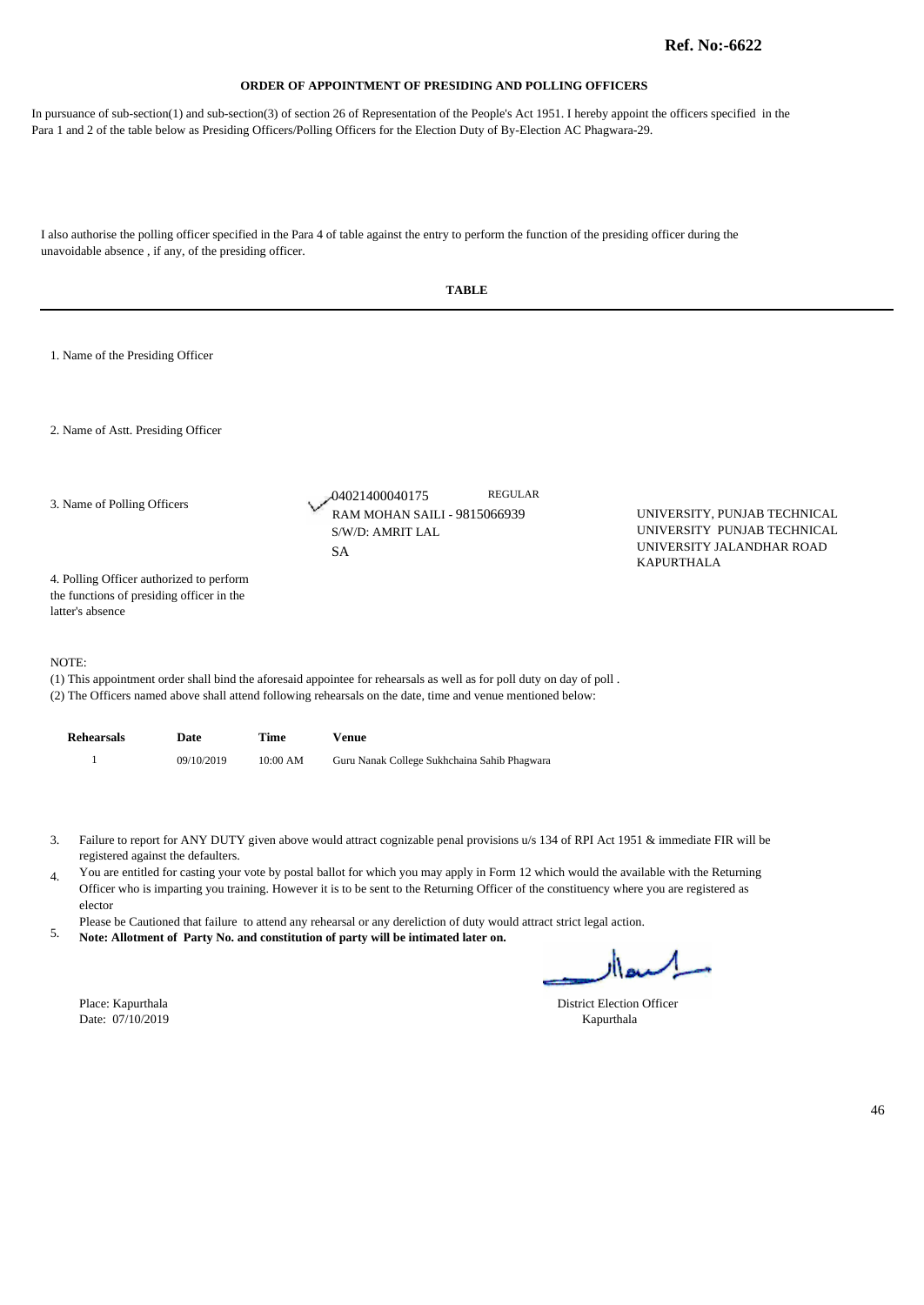In pursuance of sub-section(1) and sub-section(3) of section 26 of Representation of the People's Act 1951. I hereby appoint the officers specified in the Para 1 and 2 of the table below as Presiding Officers/Polling Officers for the Election Duty of By-Election AC Phagwara-29.

|                                                                                                           | <b>TABLE</b>                                                                                                                                                                                                                                                                                                                                                                                                                                                                                                                                                                                                                                |                                                                                          |
|-----------------------------------------------------------------------------------------------------------|---------------------------------------------------------------------------------------------------------------------------------------------------------------------------------------------------------------------------------------------------------------------------------------------------------------------------------------------------------------------------------------------------------------------------------------------------------------------------------------------------------------------------------------------------------------------------------------------------------------------------------------------|------------------------------------------------------------------------------------------|
| 1. Name of the Presiding Officer                                                                          |                                                                                                                                                                                                                                                                                                                                                                                                                                                                                                                                                                                                                                             |                                                                                          |
| 2. Name of Astt. Presiding Officer                                                                        |                                                                                                                                                                                                                                                                                                                                                                                                                                                                                                                                                                                                                                             |                                                                                          |
| 3. Name of Polling Officers                                                                               | <b>REGULAR</b><br>04021400040178<br>DALJIT KAUR - 9888510537<br>S/W/D: MOHINDER SINGH<br><b>SA</b>                                                                                                                                                                                                                                                                                                                                                                                                                                                                                                                                          | UNIVERSITY, PUNJAB TECHNICAL<br>UNIVERSITY PUNJAB TECHNICAL<br>UNIVERSITY JALANDHAR ROAD |
| 4. Polling Officer authorized to perform<br>the functions of presiding officer in the<br>latter's absence |                                                                                                                                                                                                                                                                                                                                                                                                                                                                                                                                                                                                                                             | <b>KAPURTHALA</b>                                                                        |
| NOTE:                                                                                                     | (1) This appointment order shall bind the aforesaid appointee for rehearsals as well as for poll duty on day of poll.<br>(2) The Officers named above shall attend following rehearsals on the date, time and venue mentioned below:                                                                                                                                                                                                                                                                                                                                                                                                        |                                                                                          |
| <b>Rehearsals</b><br>Date                                                                                 | <b>Time</b><br><b>Venue</b>                                                                                                                                                                                                                                                                                                                                                                                                                                                                                                                                                                                                                 |                                                                                          |
| $\mathbf{1}$<br>09/10/2019                                                                                | 10:00 AM<br>Guru Nanak College Sukhchaina Sahib Phagwara                                                                                                                                                                                                                                                                                                                                                                                                                                                                                                                                                                                    |                                                                                          |
| 3.<br>registered against the defaulters.<br>4.<br>elector<br>5.                                           | Failure to report for ANY DUTY given above would attract cognizable penal provisions u/s 134 of RPI Act 1951 & immediate FIR will be<br>You are entitled for casting your vote by postal ballot for which you may apply in Form 12 which would the available with the Returning<br>Officer who is imparting you training. However it is to be sent to the Returning Officer of the constituency where you are registered as<br>Please be Cautioned that failure to attend any rehearsal or any dereliction of duty would attract strict legal action.<br>Note: Allotment of Party No. and constitution of party will be intimated later on. | السدار                                                                                   |
| Place: Kapurthala<br>Date: 07/10/2019                                                                     |                                                                                                                                                                                                                                                                                                                                                                                                                                                                                                                                                                                                                                             | <b>District Election Officer</b><br>Kapurthala                                           |
|                                                                                                           |                                                                                                                                                                                                                                                                                                                                                                                                                                                                                                                                                                                                                                             | 47                                                                                       |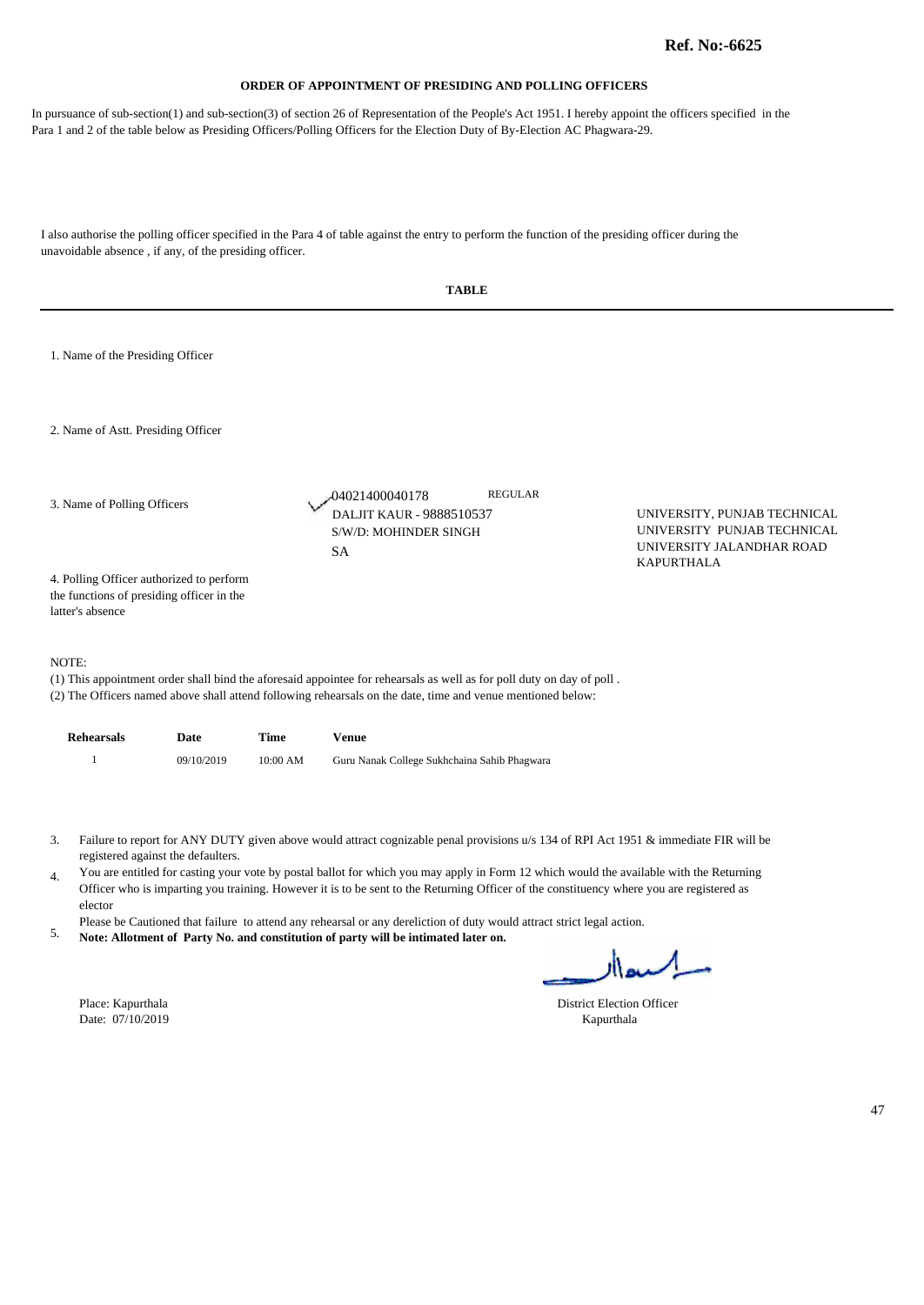In pursuance of sub-section(1) and sub-section(3) of section 26 of Representation of the People's Act 1951. I hereby appoint the officers specified in the Para 1 and 2 of the table below as Presiding Officers/Polling Officers for the Election Duty of By-Election AC Phagwara-29.

I also authorise the polling officer specified in the Para 4 of table against the entry to perform the function of the presiding officer during the unavoidable absence , if any, of the presiding officer. **TABLE** 

|          | 1. Name of the Presiding Officer                                                                          |            |             |                                                                                                                                                                                                                                                                                                                                                                                                                                                                                                                                                       |                |                                                                                          |
|----------|-----------------------------------------------------------------------------------------------------------|------------|-------------|-------------------------------------------------------------------------------------------------------------------------------------------------------------------------------------------------------------------------------------------------------------------------------------------------------------------------------------------------------------------------------------------------------------------------------------------------------------------------------------------------------------------------------------------------------|----------------|------------------------------------------------------------------------------------------|
|          | 2. Name of Astt. Presiding Officer                                                                        |            |             |                                                                                                                                                                                                                                                                                                                                                                                                                                                                                                                                                       |                |                                                                                          |
|          | 3. Name of Polling Officers                                                                               |            |             | -04021400040180<br>ARVINDER KUMAR - 9781744786<br>S/W/D: BANARSI LAL<br><b>OTHERS</b>                                                                                                                                                                                                                                                                                                                                                                                                                                                                 | <b>REGULAR</b> | UNIVERSITY, PUNJAB TECHNICAL<br>UNIVERSITY PUNJAB TECHNICAL<br>UNIVERSITY JALANDHAR ROAD |
|          | 4. Polling Officer authorized to perform<br>the functions of presiding officer in the<br>latter's absence |            |             |                                                                                                                                                                                                                                                                                                                                                                                                                                                                                                                                                       |                | <b>KAPURTHALA</b>                                                                        |
| NOTE:    |                                                                                                           |            |             | (1) This appointment order shall bind the aforesaid appointee for rehearsals as well as for poll duty on day of poll.<br>(2) The Officers named above shall attend following rehearsals on the date, time and venue mentioned below:                                                                                                                                                                                                                                                                                                                  |                |                                                                                          |
|          | <b>Rehearsals</b>                                                                                         | Date       | <b>Time</b> | <b>Venue</b>                                                                                                                                                                                                                                                                                                                                                                                                                                                                                                                                          |                |                                                                                          |
|          | $\mathbf{1}$                                                                                              | 09/10/2019 | 10:00 AM    | Guru Nanak College Sukhchaina Sahib Phagwara                                                                                                                                                                                                                                                                                                                                                                                                                                                                                                          |                |                                                                                          |
| 3.<br>4. | registered against the defaulters.<br>elector                                                             |            |             | Failure to report for ANY DUTY given above would attract cognizable penal provisions u/s 134 of RPI Act 1951 & immediate FIR will be<br>You are entitled for casting your vote by postal ballot for which you may apply in Form 12 which would the available with the Returning<br>Officer who is imparting you training. However it is to be sent to the Returning Officer of the constituency where you are registered as<br>Please be Cautioned that failure to attend any rehearsal or any dereliction of duty would attract strict legal action. |                |                                                                                          |

**Note: Allotment of Party No. and constitution of party will be intimated later on.** 5.

Date: 07/10/2019 Kapurthala

l,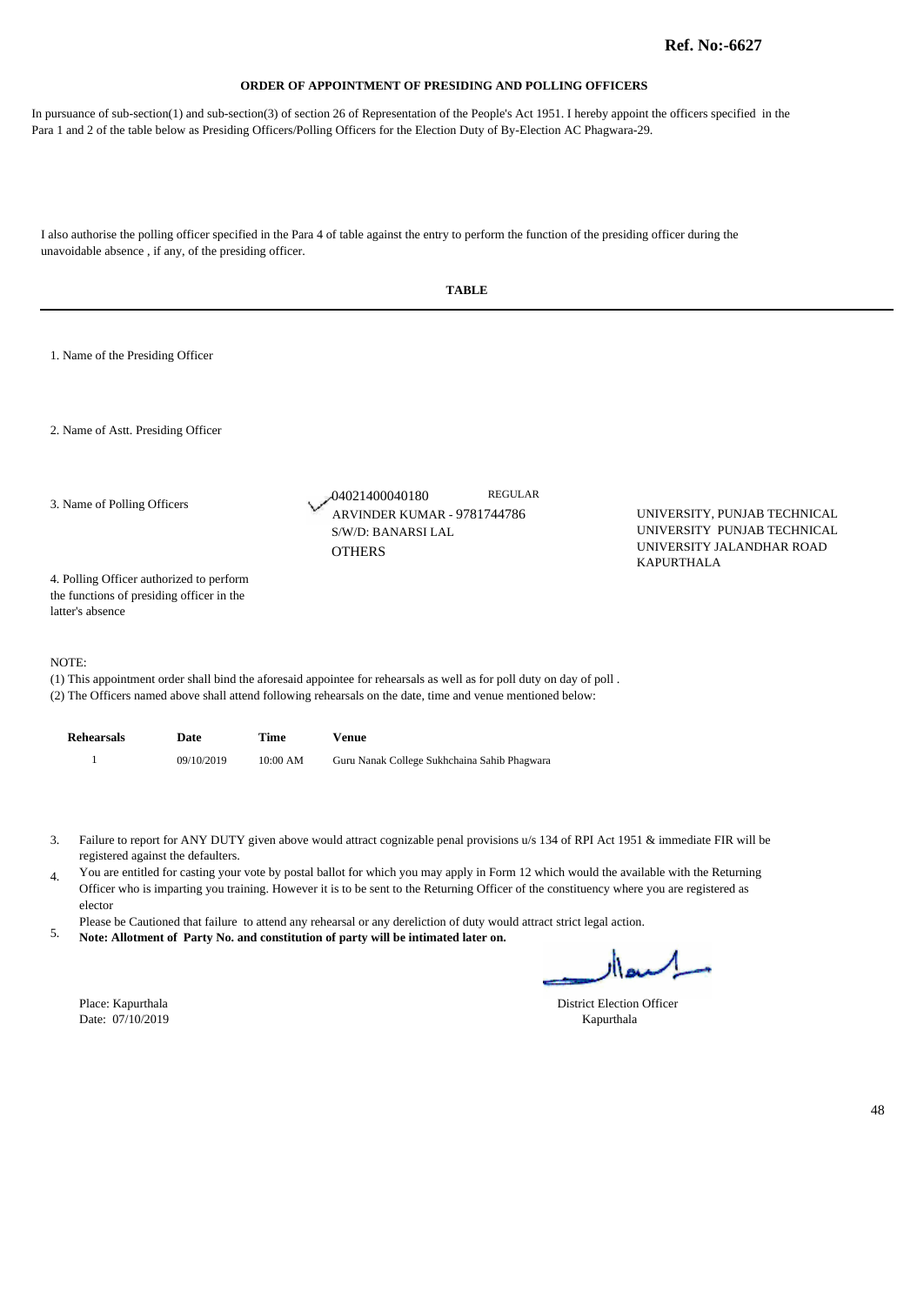In pursuance of sub-section(1) and sub-section(3) of section 26 of Representation of the People's Act 1951. I hereby appoint the officers specified in the Para 1 and 2 of the table below as Presiding Officers/Polling Officers for the Election Duty of By-Election AC Phagwara-29.

|                                                                                                           |                                    |          | <b>TABLE</b>                                                                                                                                                                                                                                                                                                                                                                                                                                                                                                                                                                                                                                |                                         |                                                                                          |    |
|-----------------------------------------------------------------------------------------------------------|------------------------------------|----------|---------------------------------------------------------------------------------------------------------------------------------------------------------------------------------------------------------------------------------------------------------------------------------------------------------------------------------------------------------------------------------------------------------------------------------------------------------------------------------------------------------------------------------------------------------------------------------------------------------------------------------------------|-----------------------------------------|------------------------------------------------------------------------------------------|----|
| 1. Name of the Presiding Officer                                                                          |                                    |          |                                                                                                                                                                                                                                                                                                                                                                                                                                                                                                                                                                                                                                             |                                         |                                                                                          |    |
| 2. Name of Astt. Presiding Officer                                                                        |                                    |          |                                                                                                                                                                                                                                                                                                                                                                                                                                                                                                                                                                                                                                             |                                         |                                                                                          |    |
| 3. Name of Polling Officers                                                                               |                                    |          | 04021400040221<br><b>SWARAN KAUR -</b><br>S/W/D: MOHINDER SINGH<br><b>SA</b>                                                                                                                                                                                                                                                                                                                                                                                                                                                                                                                                                                | <b>REGULAR</b>                          | UNIVERSITY, PUNJAB TECHNICAL<br>UNIVERSITY PUNJAB TECHNICAL<br>UNIVERSITY JALANDHAR ROAD |    |
| 4. Polling Officer authorized to perform<br>the functions of presiding officer in the<br>latter's absence |                                    |          |                                                                                                                                                                                                                                                                                                                                                                                                                                                                                                                                                                                                                                             |                                         | <b>KAPURTHALA</b>                                                                        |    |
| NOTE:                                                                                                     |                                    |          | (1) This appointment order shall bind the aforesaid appointee for rehearsals as well as for poll duty on day of poll.<br>(2) The Officers named above shall attend following rehearsals on the date, time and venue mentioned below:                                                                                                                                                                                                                                                                                                                                                                                                        |                                         |                                                                                          |    |
| <b>Rehearsals</b>                                                                                         | Date                               | Time     | <b>Venue</b>                                                                                                                                                                                                                                                                                                                                                                                                                                                                                                                                                                                                                                |                                         |                                                                                          |    |
| $\mathbf{1}$                                                                                              | 09/10/2019                         | 10:00 AM | Guru Nanak College Sukhchaina Sahib Phagwara                                                                                                                                                                                                                                                                                                                                                                                                                                                                                                                                                                                                |                                         |                                                                                          |    |
| 3.<br>4.<br>elector<br>5.<br>Place: Kapurthala<br>Date: 07/10/2019                                        | registered against the defaulters. |          | Failure to report for ANY DUTY given above would attract cognizable penal provisions u/s 134 of RPI Act 1951 & immediate FIR will be<br>You are entitled for casting your vote by postal ballot for which you may apply in Form 12 which would the available with the Returning<br>Officer who is imparting you training. However it is to be sent to the Returning Officer of the constituency where you are registered as<br>Please be Cautioned that failure to attend any rehearsal or any dereliction of duty would attract strict legal action.<br>Note: Allotment of Party No. and constitution of party will be intimated later on. | District Election Officer<br>Kapurthala | اسمعاار                                                                                  |    |
|                                                                                                           |                                    |          |                                                                                                                                                                                                                                                                                                                                                                                                                                                                                                                                                                                                                                             |                                         |                                                                                          | 49 |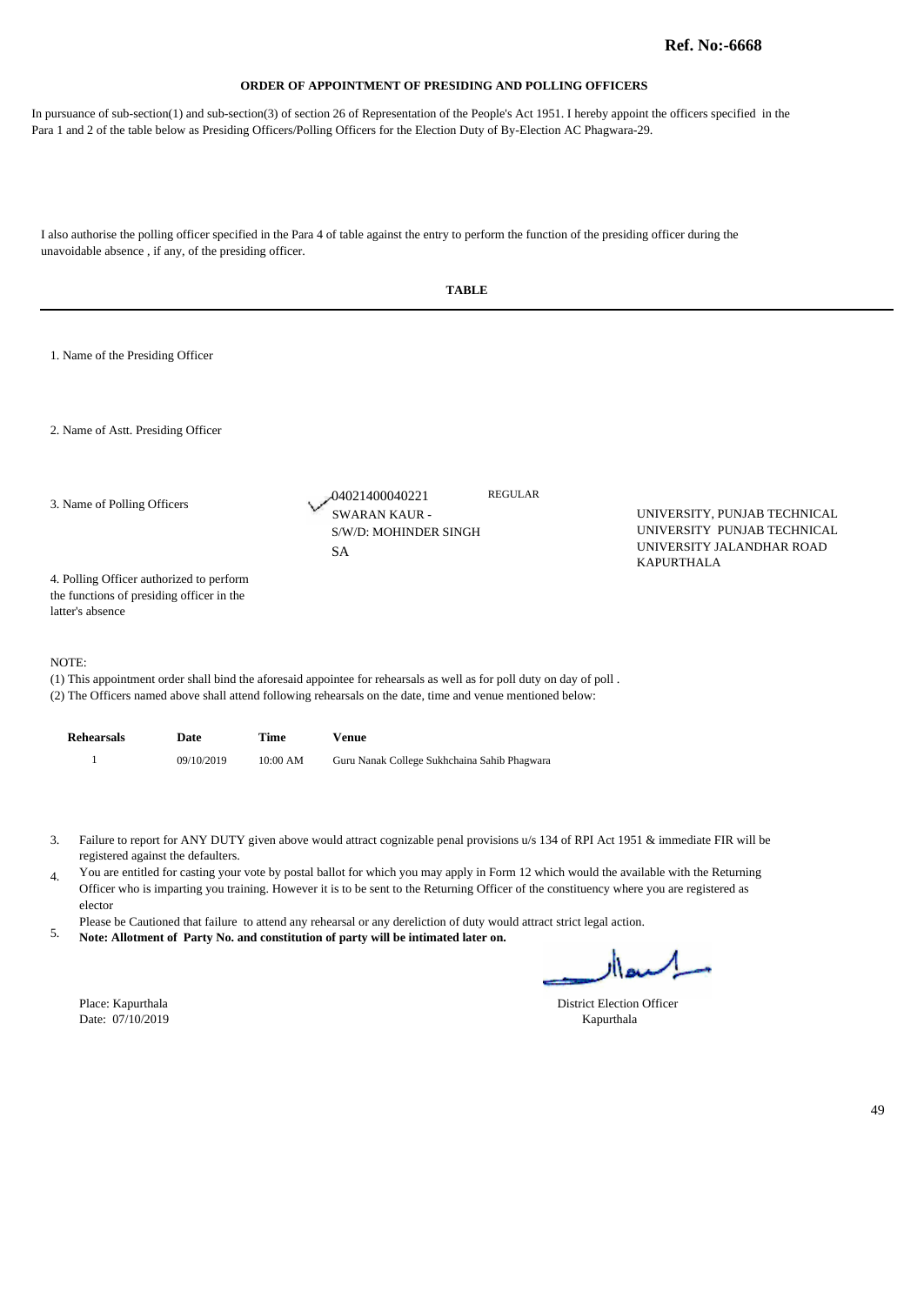In pursuance of sub-section(1) and sub-section(3) of section 26 of Representation of the People's Act 1951. I hereby appoint the officers specified in the Para 1 and 2 of the table below as Presiding Officers/Polling Officers for the Election Duty of By-Election AC Phagwara-29.

|                                                                                                           |          | <b>TABLE</b>                                                                                                                                                                                                                         |                                                                                                                                                                                                                                                                                                                                                                                                                             |
|-----------------------------------------------------------------------------------------------------------|----------|--------------------------------------------------------------------------------------------------------------------------------------------------------------------------------------------------------------------------------------|-----------------------------------------------------------------------------------------------------------------------------------------------------------------------------------------------------------------------------------------------------------------------------------------------------------------------------------------------------------------------------------------------------------------------------|
| 1. Name of the Presiding Officer                                                                          |          |                                                                                                                                                                                                                                      |                                                                                                                                                                                                                                                                                                                                                                                                                             |
| 2. Name of Astt. Presiding Officer                                                                        |          |                                                                                                                                                                                                                                      |                                                                                                                                                                                                                                                                                                                                                                                                                             |
| 3. Name of Polling Officers                                                                               |          | <b>REGULAR</b><br>04021400040223<br>RANJANA -<br>S/W/D: MOHINDER SINGH<br><b>SA</b>                                                                                                                                                  | UNIVERSITY, PUNJAB TECHNICAL<br>UNIVERSITY PUNJAB TECHNICAL<br>UNIVERSITY JALANDHAR ROAD                                                                                                                                                                                                                                                                                                                                    |
| 4. Polling Officer authorized to perform<br>the functions of presiding officer in the<br>latter's absence |          |                                                                                                                                                                                                                                      | <b>KAPURTHALA</b>                                                                                                                                                                                                                                                                                                                                                                                                           |
| NOTE:                                                                                                     |          | (1) This appointment order shall bind the aforesaid appointee for rehearsals as well as for poll duty on day of poll.<br>(2) The Officers named above shall attend following rehearsals on the date, time and venue mentioned below: |                                                                                                                                                                                                                                                                                                                                                                                                                             |
| <b>Rehearsals</b><br>Date                                                                                 | Time     | <b>Venue</b>                                                                                                                                                                                                                         |                                                                                                                                                                                                                                                                                                                                                                                                                             |
| $\mathbf{1}$<br>09/10/2019                                                                                | 10:00 AM | Guru Nanak College Sukhchaina Sahib Phagwara                                                                                                                                                                                         |                                                                                                                                                                                                                                                                                                                                                                                                                             |
| 3.<br>registered against the defaulters.<br>4.<br>elector<br>5.                                           |          | Please be Cautioned that failure to attend any rehearsal or any dereliction of duty would attract strict legal action.<br>Note: Allotment of Party No. and constitution of party will be intimated later on.                         | Failure to report for ANY DUTY given above would attract cognizable penal provisions u/s 134 of RPI Act 1951 & immediate FIR will be<br>You are entitled for casting your vote by postal ballot for which you may apply in Form 12 which would the available with the Returning<br>Officer who is imparting you training. However it is to be sent to the Returning Officer of the constituency where you are registered as |
|                                                                                                           |          |                                                                                                                                                                                                                                      | لمسعداله                                                                                                                                                                                                                                                                                                                                                                                                                    |
| Place: Kapurthala<br>Date: 07/10/2019                                                                     |          |                                                                                                                                                                                                                                      | District Election Officer<br>Kapurthala                                                                                                                                                                                                                                                                                                                                                                                     |
|                                                                                                           |          |                                                                                                                                                                                                                                      |                                                                                                                                                                                                                                                                                                                                                                                                                             |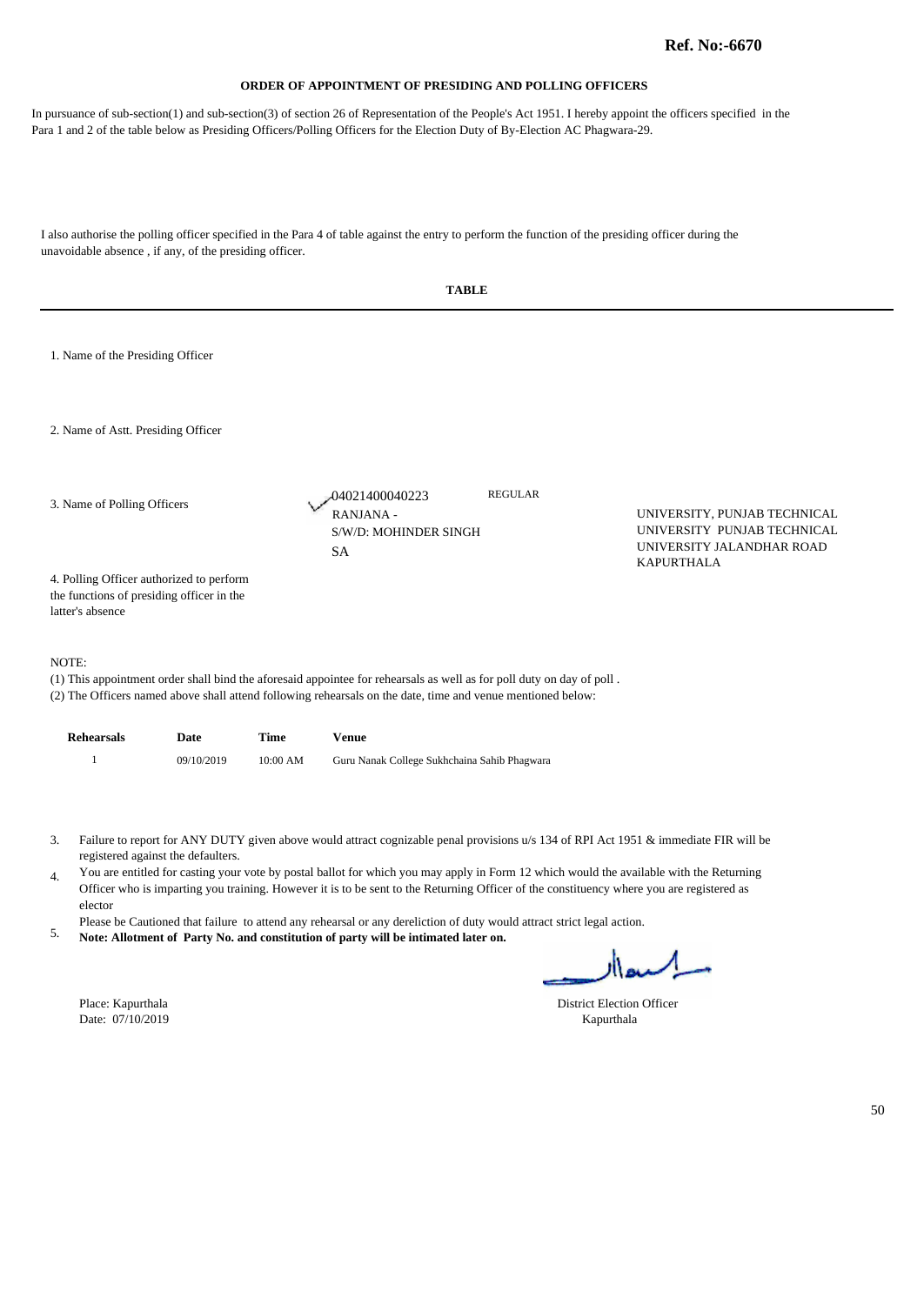In pursuance of sub-section(1) and sub-section(3) of section 26 of Representation of the People's Act 1951. I hereby appoint the officers specified in the Para 1 and 2 of the table below as Presiding Officers/Polling Officers for the Election Duty of By-Election AC Phagwara-29.

|                                                                                                           |            |          | <b>TABLE</b>                                                                                                                                                                                                                                                                                                                                                                                                                                                                                                                                                                                                                                |                                                |                                                                                                               |
|-----------------------------------------------------------------------------------------------------------|------------|----------|---------------------------------------------------------------------------------------------------------------------------------------------------------------------------------------------------------------------------------------------------------------------------------------------------------------------------------------------------------------------------------------------------------------------------------------------------------------------------------------------------------------------------------------------------------------------------------------------------------------------------------------------|------------------------------------------------|---------------------------------------------------------------------------------------------------------------|
| 1. Name of the Presiding Officer                                                                          |            |          |                                                                                                                                                                                                                                                                                                                                                                                                                                                                                                                                                                                                                                             |                                                |                                                                                                               |
| 2. Name of Astt. Presiding Officer                                                                        |            |          |                                                                                                                                                                                                                                                                                                                                                                                                                                                                                                                                                                                                                                             |                                                |                                                                                                               |
| 3. Name of Polling Officers                                                                               |            |          | -04021400040225<br>ARJUN SINGH - 9888542301<br>S/W/D: SWARAJ SINGH<br><b>SENIOR ASST</b>                                                                                                                                                                                                                                                                                                                                                                                                                                                                                                                                                    | <b>REGULAR</b>                                 | UNIVERSITY, PUNJAB TECHNICAL<br>UNIVERSITY PUNJAB TECHNICAL<br>UNIVERSITY JALANDHAR ROAD<br><b>KAPURTHALA</b> |
| 4. Polling Officer authorized to perform<br>the functions of presiding officer in the<br>latter's absence |            |          |                                                                                                                                                                                                                                                                                                                                                                                                                                                                                                                                                                                                                                             |                                                |                                                                                                               |
| NOTE:                                                                                                     |            |          | (1) This appointment order shall bind the aforesaid appointee for rehearsals as well as for poll duty on day of poll.<br>(2) The Officers named above shall attend following rehearsals on the date, time and venue mentioned below:                                                                                                                                                                                                                                                                                                                                                                                                        |                                                |                                                                                                               |
| <b>Rehearsals</b>                                                                                         | Date       | Time     | <b>Venue</b>                                                                                                                                                                                                                                                                                                                                                                                                                                                                                                                                                                                                                                |                                                |                                                                                                               |
| $\mathbf{1}$                                                                                              | 09/10/2019 | 10:00 AM | Guru Nanak College Sukhchaina Sahib Phagwara                                                                                                                                                                                                                                                                                                                                                                                                                                                                                                                                                                                                |                                                |                                                                                                               |
| 3.<br>registered against the defaulters.<br>4.<br>elector<br>5.<br>Place: Kapurthala<br>Date: 07/10/2019  |            |          | Failure to report for ANY DUTY given above would attract cognizable penal provisions u/s 134 of RPI Act 1951 & immediate FIR will be<br>You are entitled for casting your vote by postal ballot for which you may apply in Form 12 which would the available with the Returning<br>Officer who is imparting you training. However it is to be sent to the Returning Officer of the constituency where you are registered as<br>Please be Cautioned that failure to attend any rehearsal or any dereliction of duty would attract strict legal action.<br>Note: Allotment of Party No. and constitution of party will be intimated later on. | <b>District Election Officer</b><br>Kapurthala | اکسدار                                                                                                        |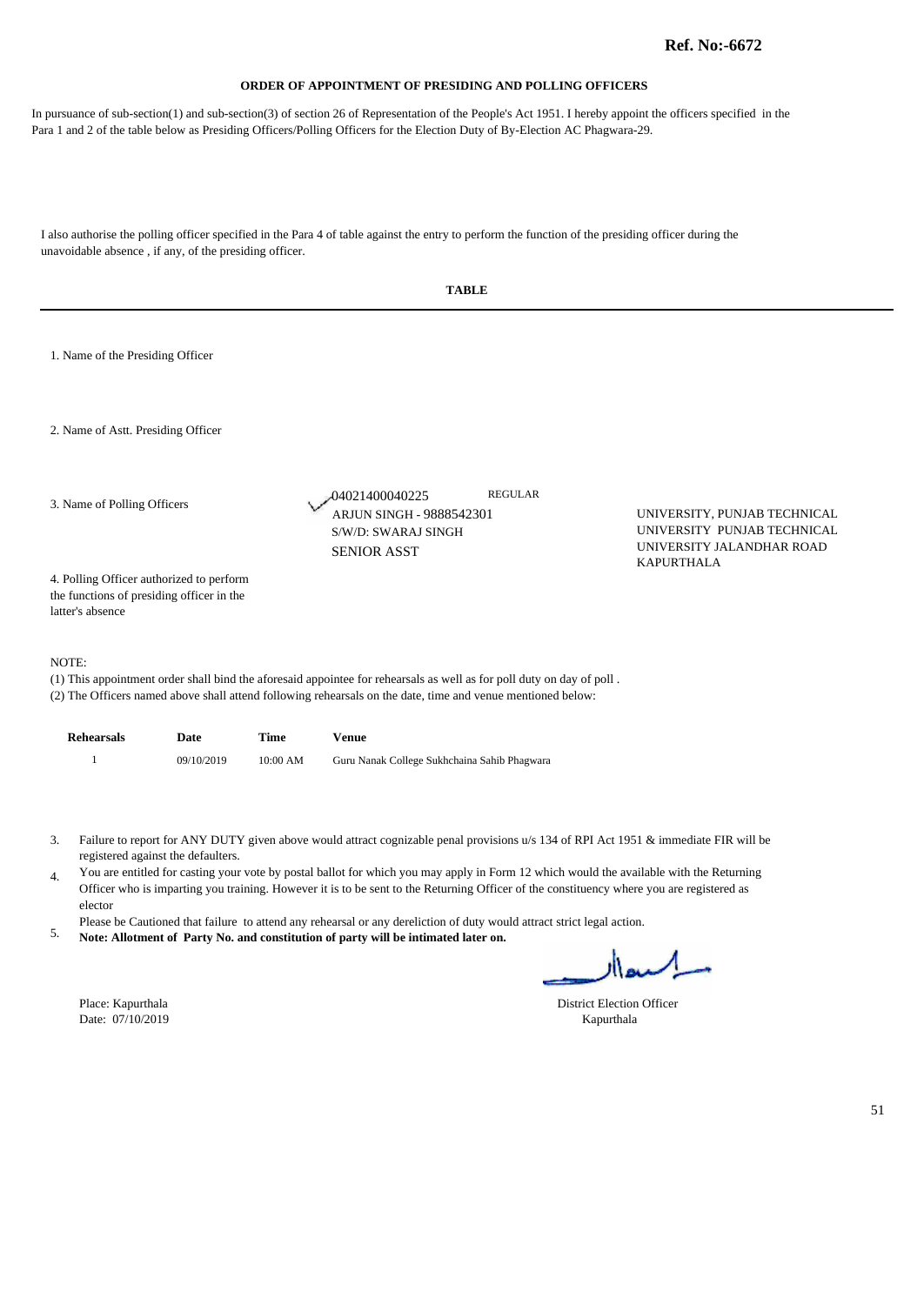In pursuance of sub-section(1) and sub-section(3) of section 26 of Representation of the People's Act 1951. I hereby appoint the officers specified in the Para 1 and 2 of the table below as Presiding Officers/Polling Officers for the Election Duty of By-Election AC Phagwara-29.

|                                                                                                           |                                    |          | <b>TABLE</b>                                                                                                                                                                                                                                                                                                                                                                                                                                                                                                                                                                                                                                |                                                                                          |    |
|-----------------------------------------------------------------------------------------------------------|------------------------------------|----------|---------------------------------------------------------------------------------------------------------------------------------------------------------------------------------------------------------------------------------------------------------------------------------------------------------------------------------------------------------------------------------------------------------------------------------------------------------------------------------------------------------------------------------------------------------------------------------------------------------------------------------------------|------------------------------------------------------------------------------------------|----|
| 1. Name of the Presiding Officer                                                                          |                                    |          |                                                                                                                                                                                                                                                                                                                                                                                                                                                                                                                                                                                                                                             |                                                                                          |    |
| 2. Name of Astt. Presiding Officer                                                                        |                                    |          |                                                                                                                                                                                                                                                                                                                                                                                                                                                                                                                                                                                                                                             |                                                                                          |    |
| 3. Name of Polling Officers                                                                               |                                    |          | <b>REGULAR</b><br>-04021400040226<br><b>LAKHVIR SINGH - 9855448708</b><br>S/W/D: MAJOR SINGH<br><b>SA</b>                                                                                                                                                                                                                                                                                                                                                                                                                                                                                                                                   | UNIVERSITY, PUNJAB TECHNICAL<br>UNIVERSITY PUNJAB TECHNICAL<br>UNIVERSITY JALANDHAR ROAD |    |
| 4. Polling Officer authorized to perform<br>the functions of presiding officer in the<br>latter's absence |                                    |          |                                                                                                                                                                                                                                                                                                                                                                                                                                                                                                                                                                                                                                             | KAPURTHALA                                                                               |    |
| NOTE:                                                                                                     |                                    |          | (1) This appointment order shall bind the aforesaid appointee for rehearsals as well as for poll duty on day of poll.<br>(2) The Officers named above shall attend following rehearsals on the date, time and venue mentioned below:                                                                                                                                                                                                                                                                                                                                                                                                        |                                                                                          |    |
| <b>Rehearsals</b>                                                                                         | Date                               | Time     | <b>Venue</b>                                                                                                                                                                                                                                                                                                                                                                                                                                                                                                                                                                                                                                |                                                                                          |    |
| $\mathbf{1}$                                                                                              | 09/10/2019                         | 10:00 AM | Guru Nanak College Sukhchaina Sahib Phagwara                                                                                                                                                                                                                                                                                                                                                                                                                                                                                                                                                                                                |                                                                                          |    |
| 3.<br>4.<br>elector<br>5.                                                                                 | registered against the defaulters. |          | Failure to report for ANY DUTY given above would attract cognizable penal provisions u/s 134 of RPI Act 1951 & immediate FIR will be<br>You are entitled for casting your vote by postal ballot for which you may apply in Form 12 which would the available with the Returning<br>Officer who is imparting you training. However it is to be sent to the Returning Officer of the constituency where you are registered as<br>Please be Cautioned that failure to attend any rehearsal or any dereliction of duty would attract strict legal action.<br>Note: Allotment of Party No. and constitution of party will be intimated later on. | لسلهاار                                                                                  |    |
| Place: Kapurthala<br>Date: 07/10/2019                                                                     |                                    |          |                                                                                                                                                                                                                                                                                                                                                                                                                                                                                                                                                                                                                                             | District Election Officer<br>Kapurthala                                                  |    |
|                                                                                                           |                                    |          |                                                                                                                                                                                                                                                                                                                                                                                                                                                                                                                                                                                                                                             |                                                                                          | 52 |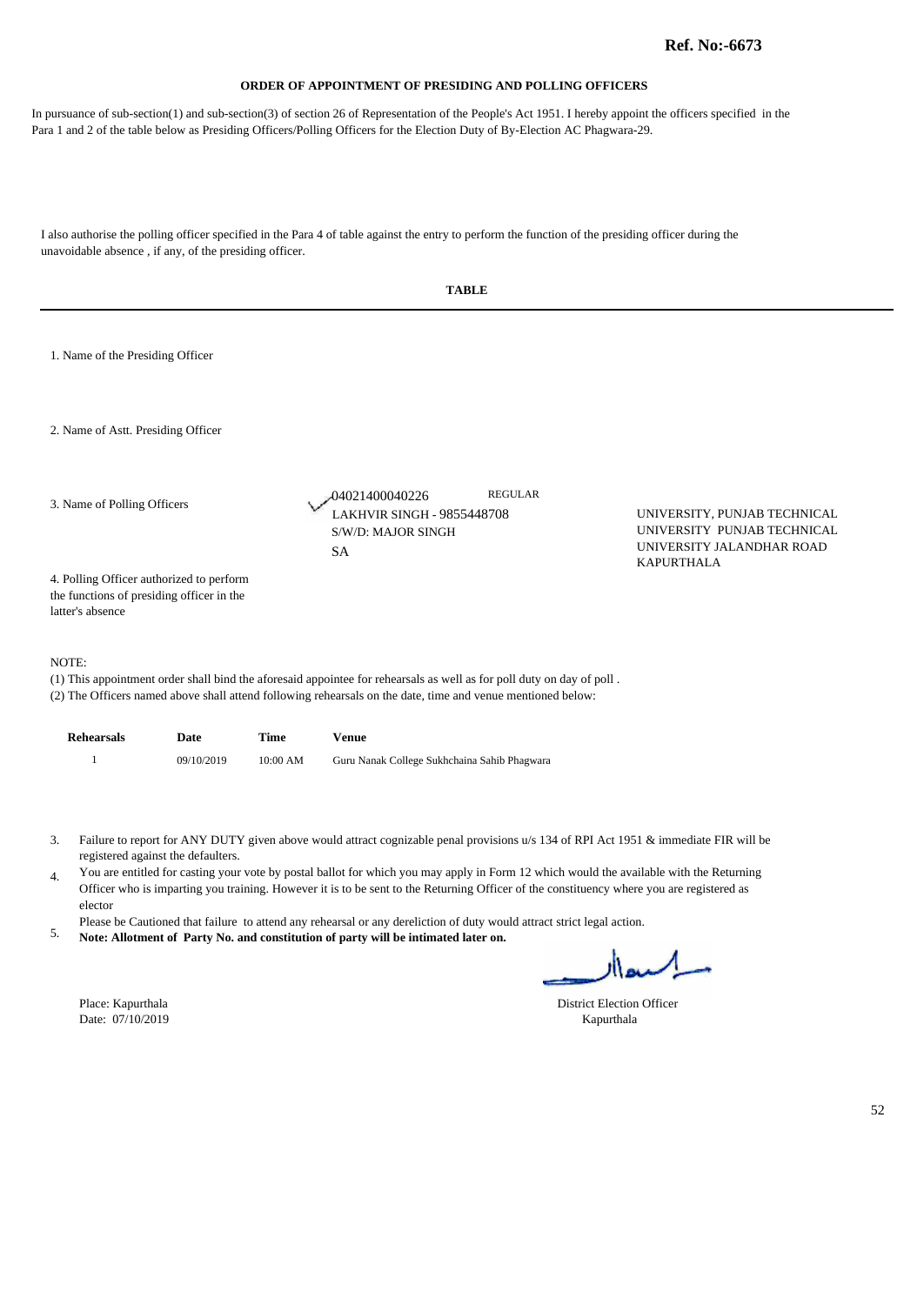In pursuance of sub-section(1) and sub-section(3) of section 26 of Representation of the People's Act 1951. I hereby appoint the officers specified in the Para 1 and 2 of the table below as Presiding Officers/Polling Officers for the Election Duty of By-Election AC Phagwara-29.

| <b>TABLE</b>                                                                                                                                                                                                                                                                                                                                                                                                                                                                                                                                                                                                                                                                                                   |  |
|----------------------------------------------------------------------------------------------------------------------------------------------------------------------------------------------------------------------------------------------------------------------------------------------------------------------------------------------------------------------------------------------------------------------------------------------------------------------------------------------------------------------------------------------------------------------------------------------------------------------------------------------------------------------------------------------------------------|--|
| 1. Name of the Presiding Officer                                                                                                                                                                                                                                                                                                                                                                                                                                                                                                                                                                                                                                                                               |  |
| 2. Name of Astt. Presiding Officer                                                                                                                                                                                                                                                                                                                                                                                                                                                                                                                                                                                                                                                                             |  |
| <b>REGULAR</b><br>04021400040249<br>3. Name of Polling Officers<br>TARSEM LAL - 9914469115<br>UNIVERSITY, PUNJAB TECHNICAL<br>UNIVERSITY PUNJAB TECHNICAL<br>S/W/D: GIAN CHAND<br>UNIVERSITY JALANDHAR ROAD<br><b>SA</b><br><b>KAPURTHALA</b>                                                                                                                                                                                                                                                                                                                                                                                                                                                                  |  |
| 4. Polling Officer authorized to perform<br>the functions of presiding officer in the<br>latter's absence                                                                                                                                                                                                                                                                                                                                                                                                                                                                                                                                                                                                      |  |
| NOTE:<br>(1) This appointment order shall bind the aforesaid appointee for rehearsals as well as for poll duty on day of poll.<br>(2) The Officers named above shall attend following rehearsals on the date, time and venue mentioned below:                                                                                                                                                                                                                                                                                                                                                                                                                                                                  |  |
| <b>Rehearsals</b><br>Date<br>Time<br><b>Venue</b>                                                                                                                                                                                                                                                                                                                                                                                                                                                                                                                                                                                                                                                              |  |
| 09/10/2019<br>10:00 AM<br>1<br>Guru Nanak College Sukhchaina Sahib Phagwara                                                                                                                                                                                                                                                                                                                                                                                                                                                                                                                                                                                                                                    |  |
| Failure to report for ANY DUTY given above would attract cognizable penal provisions u/s 134 of RPI Act 1951 & immediate FIR will be<br>3.<br>registered against the defaulters.<br>You are entitled for casting your vote by postal ballot for which you may apply in Form 12 which would the available with the Returning<br>4.<br>Officer who is imparting you training. However it is to be sent to the Returning Officer of the constituency where you are registered as<br>elector<br>Please be Cautioned that failure to attend any rehearsal or any dereliction of duty would attract strict legal action.<br>5.<br>Note: Allotment of Party No. and constitution of party will be intimated later on. |  |
| اكسدار                                                                                                                                                                                                                                                                                                                                                                                                                                                                                                                                                                                                                                                                                                         |  |
| Place: Kapurthala<br><b>District Election Officer</b><br>Date: 07/10/2019<br>Kapurthala                                                                                                                                                                                                                                                                                                                                                                                                                                                                                                                                                                                                                        |  |
|                                                                                                                                                                                                                                                                                                                                                                                                                                                                                                                                                                                                                                                                                                                |  |
|                                                                                                                                                                                                                                                                                                                                                                                                                                                                                                                                                                                                                                                                                                                |  |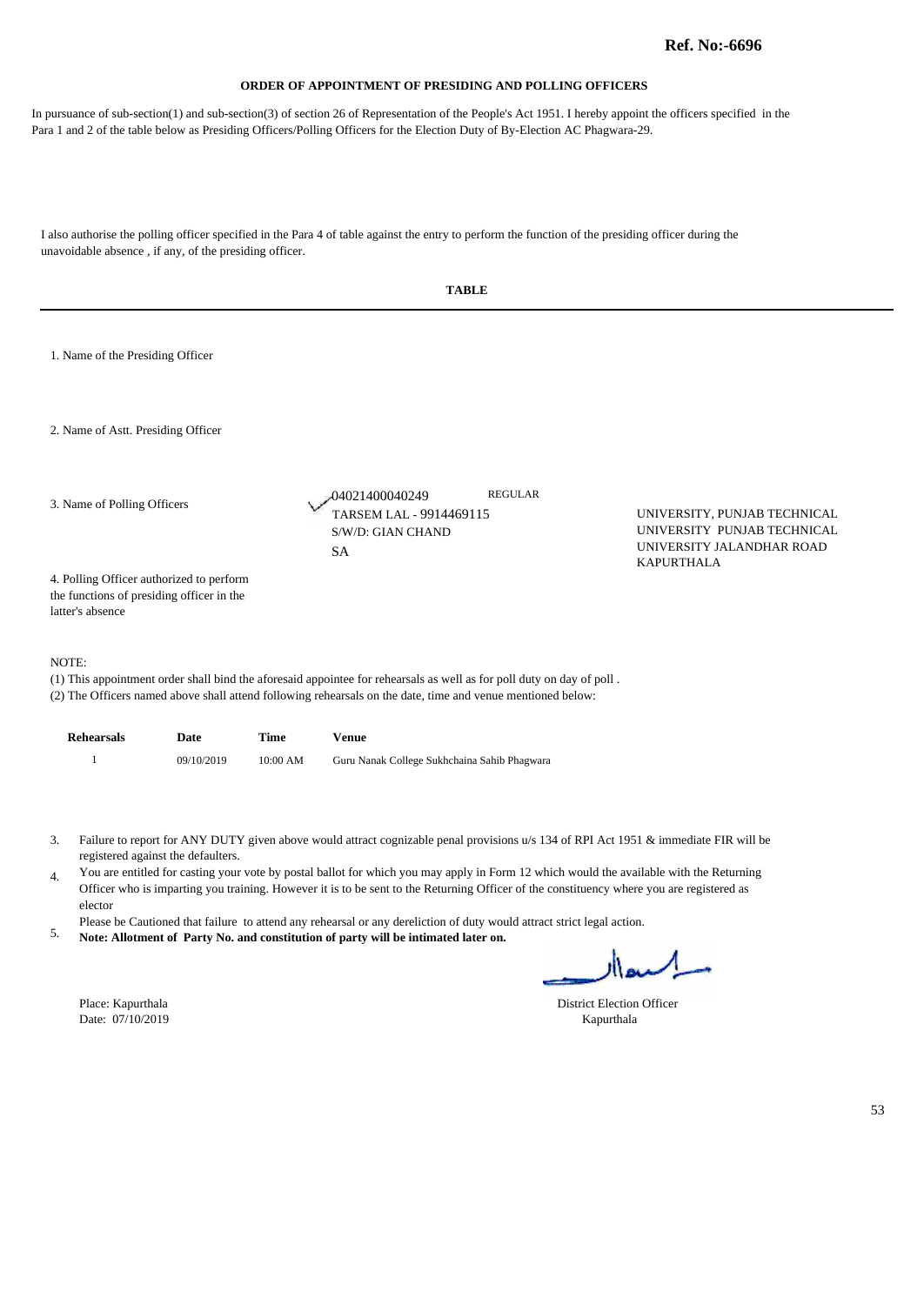In pursuance of sub-section(1) and sub-section(3) of section 26 of Representation of the People's Act 1951. I hereby appoint the officers specified in the Para 1 and 2 of the table below as Presiding Officers/Polling Officers for the Election Duty of By-Election AC Phagwara-29.

| <b>TABLE</b>                                                                                                                                                                                                                                                                                                                                                                                                                                                                                                                                                                                                                                                                                                                                                                                                                      |            |             |                                                                                                                                                                                                                                      |                |                                                                                          |  |  |  |
|-----------------------------------------------------------------------------------------------------------------------------------------------------------------------------------------------------------------------------------------------------------------------------------------------------------------------------------------------------------------------------------------------------------------------------------------------------------------------------------------------------------------------------------------------------------------------------------------------------------------------------------------------------------------------------------------------------------------------------------------------------------------------------------------------------------------------------------|------------|-------------|--------------------------------------------------------------------------------------------------------------------------------------------------------------------------------------------------------------------------------------|----------------|------------------------------------------------------------------------------------------|--|--|--|
| 1. Name of the Presiding Officer                                                                                                                                                                                                                                                                                                                                                                                                                                                                                                                                                                                                                                                                                                                                                                                                  |            |             |                                                                                                                                                                                                                                      |                |                                                                                          |  |  |  |
| 2. Name of Astt. Presiding Officer                                                                                                                                                                                                                                                                                                                                                                                                                                                                                                                                                                                                                                                                                                                                                                                                |            |             |                                                                                                                                                                                                                                      |                |                                                                                          |  |  |  |
| 3. Name of Polling Officers                                                                                                                                                                                                                                                                                                                                                                                                                                                                                                                                                                                                                                                                                                                                                                                                       |            |             | -04021400040324<br>JASWINDER SINGH -<br>S/W/D: GIAN SINGH<br><b>CLERK</b>                                                                                                                                                            | <b>REGULAR</b> | UNIVERSITY, PUNJAB TECHNICAL<br>UNIVERSITY PUNJAB TECHNICAL<br>UNIVERSITY JALANDHAR ROAD |  |  |  |
| 4. Polling Officer authorized to perform<br>the functions of presiding officer in the<br>latter's absence                                                                                                                                                                                                                                                                                                                                                                                                                                                                                                                                                                                                                                                                                                                         |            |             |                                                                                                                                                                                                                                      |                | <b>KAPURTHALA</b>                                                                        |  |  |  |
| NOTE:                                                                                                                                                                                                                                                                                                                                                                                                                                                                                                                                                                                                                                                                                                                                                                                                                             |            |             | (1) This appointment order shall bind the aforesaid appointee for rehearsals as well as for poll duty on day of poll.<br>(2) The Officers named above shall attend following rehearsals on the date, time and venue mentioned below: |                |                                                                                          |  |  |  |
| <b>Rehearsals</b>                                                                                                                                                                                                                                                                                                                                                                                                                                                                                                                                                                                                                                                                                                                                                                                                                 | Date       | <b>Time</b> | <b>Venue</b>                                                                                                                                                                                                                         |                |                                                                                          |  |  |  |
| $\mathbf{1}$                                                                                                                                                                                                                                                                                                                                                                                                                                                                                                                                                                                                                                                                                                                                                                                                                      | 09/10/2019 | 10:00 AM    | Guru Nanak College Sukhchaina Sahib Phagwara                                                                                                                                                                                         |                |                                                                                          |  |  |  |
| 3.<br>Failure to report for ANY DUTY given above would attract cognizable penal provisions u/s 134 of RPI Act 1951 & immediate FIR will be<br>registered against the defaulters.<br>You are entitled for casting your vote by postal ballot for which you may apply in Form 12 which would the available with the Returning<br>$\overline{4}$ .<br>Officer who is imparting you training. However it is to be sent to the Returning Officer of the constituency where you are registered as<br>elector<br>Please be Cautioned that failure to attend any rehearsal or any dereliction of duty would attract strict legal action.<br>5.<br>Note: Allotment of Party No. and constitution of party will be intimated later on.<br>اسه ار<br><b>District Election Officer</b><br>Place: Kapurthala<br>Date: 07/10/2019<br>Kapurthala |            |             |                                                                                                                                                                                                                                      |                |                                                                                          |  |  |  |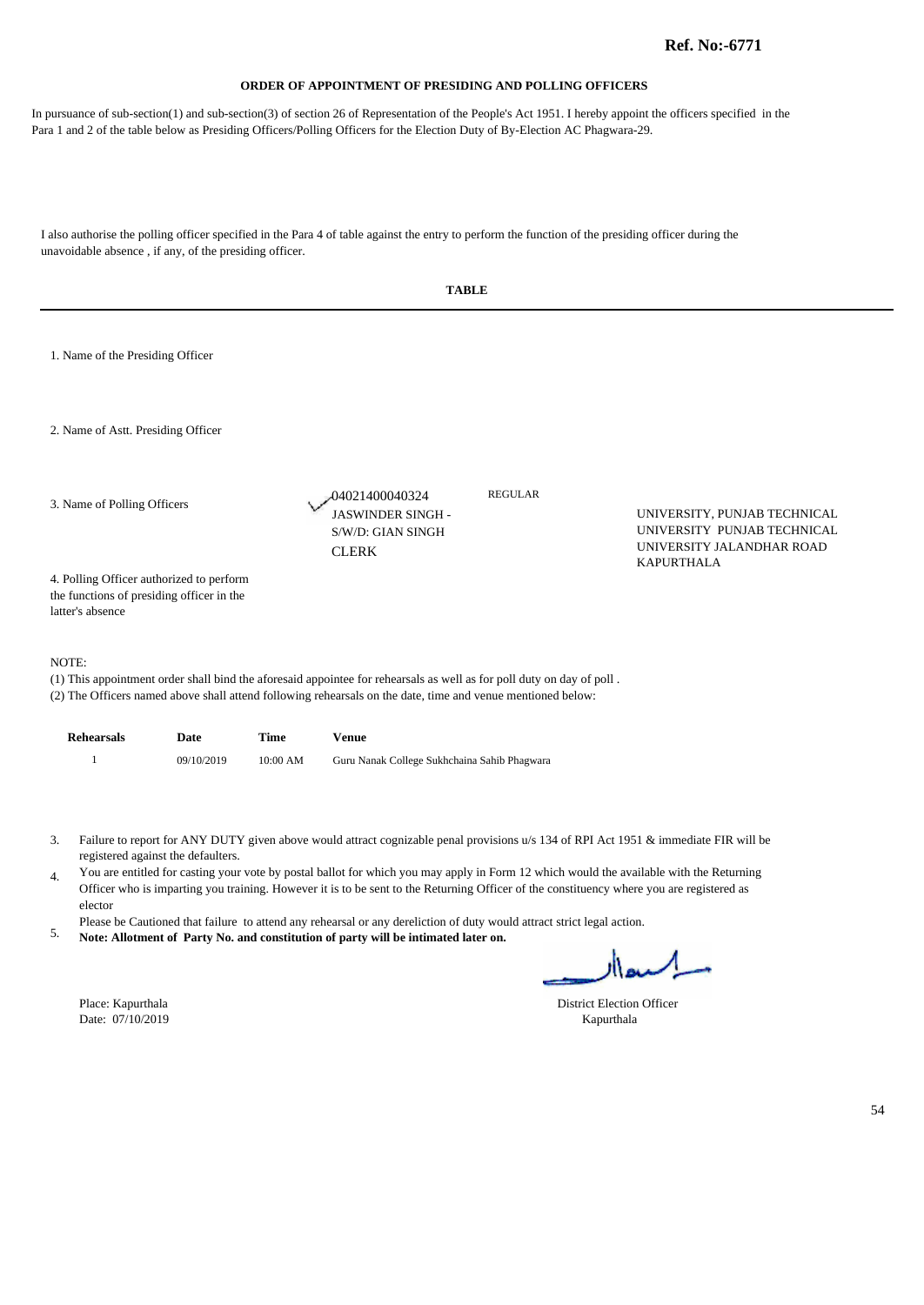In pursuance of sub-section(1) and sub-section(3) of section 26 of Representation of the People's Act 1951. I hereby appoint the officers specified in the Para 1 and 2 of the table below as Presiding Officers/Polling Officers for the Election Duty of By-Election AC Phagwara-29.

| <b>TABLE</b>                                                                                                                                                                                                                                                                                                                                                                                                                                                                                                                                                                                                                                                                                                                                                                                                         |            |             |                                                                                                                                                                                                                                      |                                                                                          |  |  |  |
|----------------------------------------------------------------------------------------------------------------------------------------------------------------------------------------------------------------------------------------------------------------------------------------------------------------------------------------------------------------------------------------------------------------------------------------------------------------------------------------------------------------------------------------------------------------------------------------------------------------------------------------------------------------------------------------------------------------------------------------------------------------------------------------------------------------------|------------|-------------|--------------------------------------------------------------------------------------------------------------------------------------------------------------------------------------------------------------------------------------|------------------------------------------------------------------------------------------|--|--|--|
| 1. Name of the Presiding Officer                                                                                                                                                                                                                                                                                                                                                                                                                                                                                                                                                                                                                                                                                                                                                                                     |            |             |                                                                                                                                                                                                                                      |                                                                                          |  |  |  |
| 2. Name of Astt. Presiding Officer                                                                                                                                                                                                                                                                                                                                                                                                                                                                                                                                                                                                                                                                                                                                                                                   |            |             |                                                                                                                                                                                                                                      |                                                                                          |  |  |  |
| 3. Name of Polling Officers                                                                                                                                                                                                                                                                                                                                                                                                                                                                                                                                                                                                                                                                                                                                                                                          |            |             | <b>REGULAR</b><br>-04021400040329<br>DEEPAK KUMAR - 9988091636<br>S/W/D: KRISHAN CHAND<br><b>OTHERS</b>                                                                                                                              | UNIVERSITY, PUNJAB TECHNICAL<br>UNIVERSITY PUNJAB TECHNICAL<br>UNIVERSITY JALANDHAR ROAD |  |  |  |
| 4. Polling Officer authorized to perform<br>the functions of presiding officer in the<br>latter's absence                                                                                                                                                                                                                                                                                                                                                                                                                                                                                                                                                                                                                                                                                                            |            |             |                                                                                                                                                                                                                                      | <b>KAPURTHALA</b>                                                                        |  |  |  |
| NOTE:                                                                                                                                                                                                                                                                                                                                                                                                                                                                                                                                                                                                                                                                                                                                                                                                                |            |             | (1) This appointment order shall bind the aforesaid appointee for rehearsals as well as for poll duty on day of poll.<br>(2) The Officers named above shall attend following rehearsals on the date, time and venue mentioned below: |                                                                                          |  |  |  |
| <b>Rehearsals</b>                                                                                                                                                                                                                                                                                                                                                                                                                                                                                                                                                                                                                                                                                                                                                                                                    | Date       | <b>Time</b> | <b>Venue</b>                                                                                                                                                                                                                         |                                                                                          |  |  |  |
| $\mathbf{1}$                                                                                                                                                                                                                                                                                                                                                                                                                                                                                                                                                                                                                                                                                                                                                                                                         | 09/10/2019 | 10:00 AM    | Guru Nanak College Sukhchaina Sahib Phagwara                                                                                                                                                                                         |                                                                                          |  |  |  |
| Failure to report for ANY DUTY given above would attract cognizable penal provisions u/s 134 of RPI Act 1951 & immediate FIR will be<br>3.<br>registered against the defaulters.<br>You are entitled for casting your vote by postal ballot for which you may apply in Form 12 which would the available with the Returning<br>4.<br>Officer who is imparting you training. However it is to be sent to the Returning Officer of the constituency where you are registered as<br>elector<br>Please be Cautioned that failure to attend any rehearsal or any dereliction of duty would attract strict legal action.<br>5.<br>Note: Allotment of Party No. and constitution of party will be intimated later on.<br>السعاار<br><b>District Election Officer</b><br>Place: Kapurthala<br>Date: 07/10/2019<br>Kapurthala |            |             |                                                                                                                                                                                                                                      |                                                                                          |  |  |  |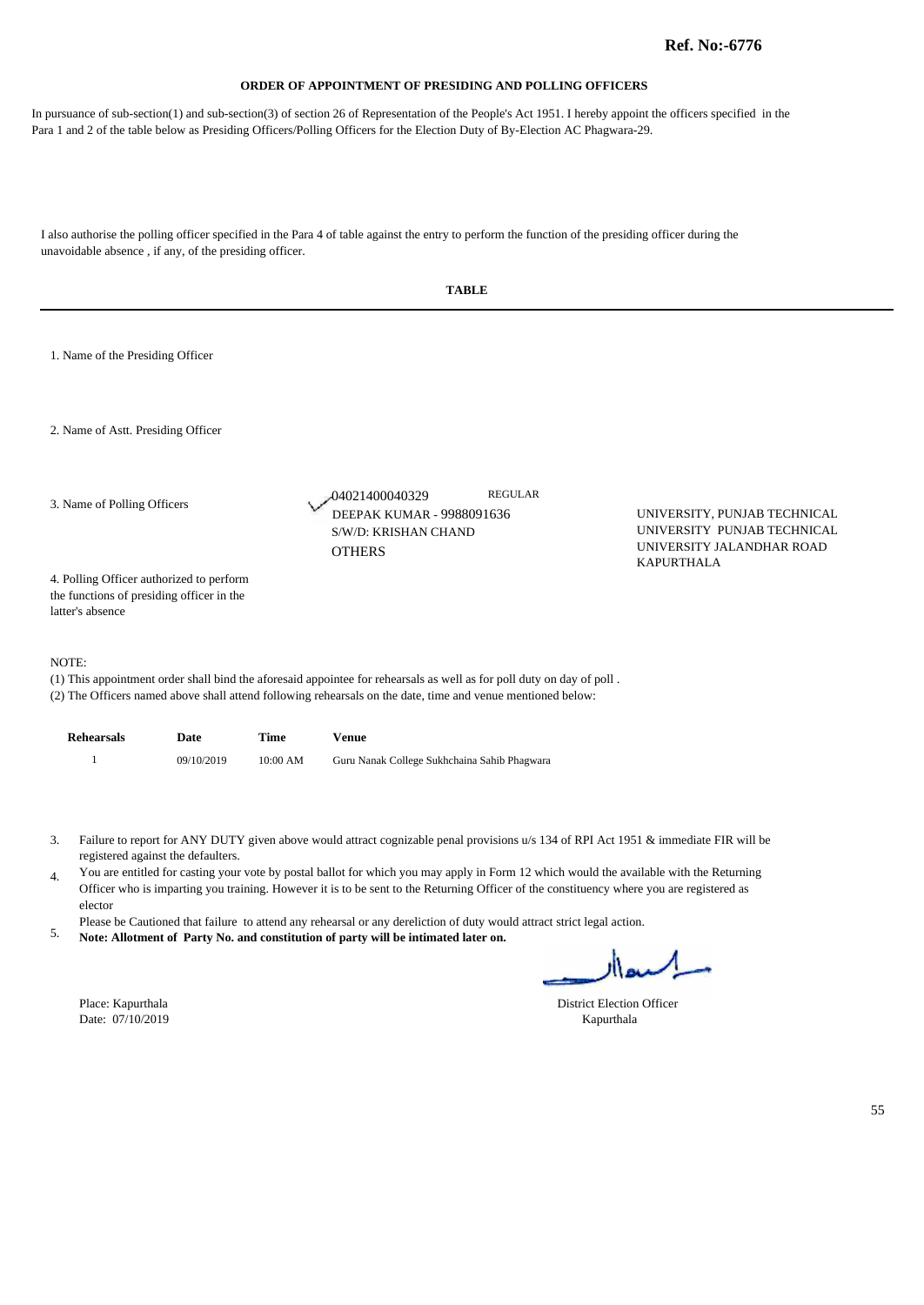In pursuance of sub-section(1) and sub-section(3) of section 26 of Representation of the People's Act 1951. I hereby appoint the officers specified in the Para 1 and 2 of the table below as Presiding Officers/Polling Officers for the Election Duty of By-Election AC Phagwara-29.

|                                                                                                           |                                    |          | <b>TABLE</b>                                                                                                                                                                                                                                                                                                                                                                                                                                                                                                                                                                                                                                |                                                                                                               |    |
|-----------------------------------------------------------------------------------------------------------|------------------------------------|----------|---------------------------------------------------------------------------------------------------------------------------------------------------------------------------------------------------------------------------------------------------------------------------------------------------------------------------------------------------------------------------------------------------------------------------------------------------------------------------------------------------------------------------------------------------------------------------------------------------------------------------------------------|---------------------------------------------------------------------------------------------------------------|----|
| 1. Name of the Presiding Officer                                                                          |                                    |          |                                                                                                                                                                                                                                                                                                                                                                                                                                                                                                                                                                                                                                             |                                                                                                               |    |
| 2. Name of Astt. Presiding Officer                                                                        |                                    |          |                                                                                                                                                                                                                                                                                                                                                                                                                                                                                                                                                                                                                                             |                                                                                                               |    |
| 3. Name of Polling Officers                                                                               |                                    |          | <b>REGULAR</b><br>04021400040365<br>AMARJIT SINGH - 9478098149<br>S/W/D: KARNAIL SINGH<br><b>SA</b>                                                                                                                                                                                                                                                                                                                                                                                                                                                                                                                                         | UNIVERSITY, PUNJAB TECHNICAL<br>UNIVERSITY PUNJAB TECHNICAL<br>UNIVERSITY JALANDHAR ROAD<br><b>KAPURTHALA</b> |    |
| 4. Polling Officer authorized to perform<br>the functions of presiding officer in the<br>latter's absence |                                    |          |                                                                                                                                                                                                                                                                                                                                                                                                                                                                                                                                                                                                                                             |                                                                                                               |    |
| NOTE:                                                                                                     |                                    |          | (1) This appointment order shall bind the aforesaid appointee for rehearsals as well as for poll duty on day of poll.<br>(2) The Officers named above shall attend following rehearsals on the date, time and venue mentioned below:                                                                                                                                                                                                                                                                                                                                                                                                        |                                                                                                               |    |
| <b>Rehearsals</b>                                                                                         | Date                               | Time     | <b>Venue</b>                                                                                                                                                                                                                                                                                                                                                                                                                                                                                                                                                                                                                                |                                                                                                               |    |
| $\mathbf{1}$                                                                                              | 09/10/2019                         | 10:00 AM | Guru Nanak College Sukhchaina Sahib Phagwara                                                                                                                                                                                                                                                                                                                                                                                                                                                                                                                                                                                                |                                                                                                               |    |
| 3.<br>4.<br>elector<br>5.<br>Place: Kapurthala                                                            | registered against the defaulters. |          | Failure to report for ANY DUTY given above would attract cognizable penal provisions u/s 134 of RPI Act 1951 & immediate FIR will be<br>You are entitled for casting your vote by postal ballot for which you may apply in Form 12 which would the available with the Returning<br>Officer who is imparting you training. However it is to be sent to the Returning Officer of the constituency where you are registered as<br>Please be Cautioned that failure to attend any rehearsal or any dereliction of duty would attract strict legal action.<br>Note: Allotment of Party No. and constitution of party will be intimated later on. | اكسدار<br><b>District Election Officer</b>                                                                    |    |
| Date: 07/10/2019                                                                                          |                                    |          |                                                                                                                                                                                                                                                                                                                                                                                                                                                                                                                                                                                                                                             | Kapurthala                                                                                                    | 56 |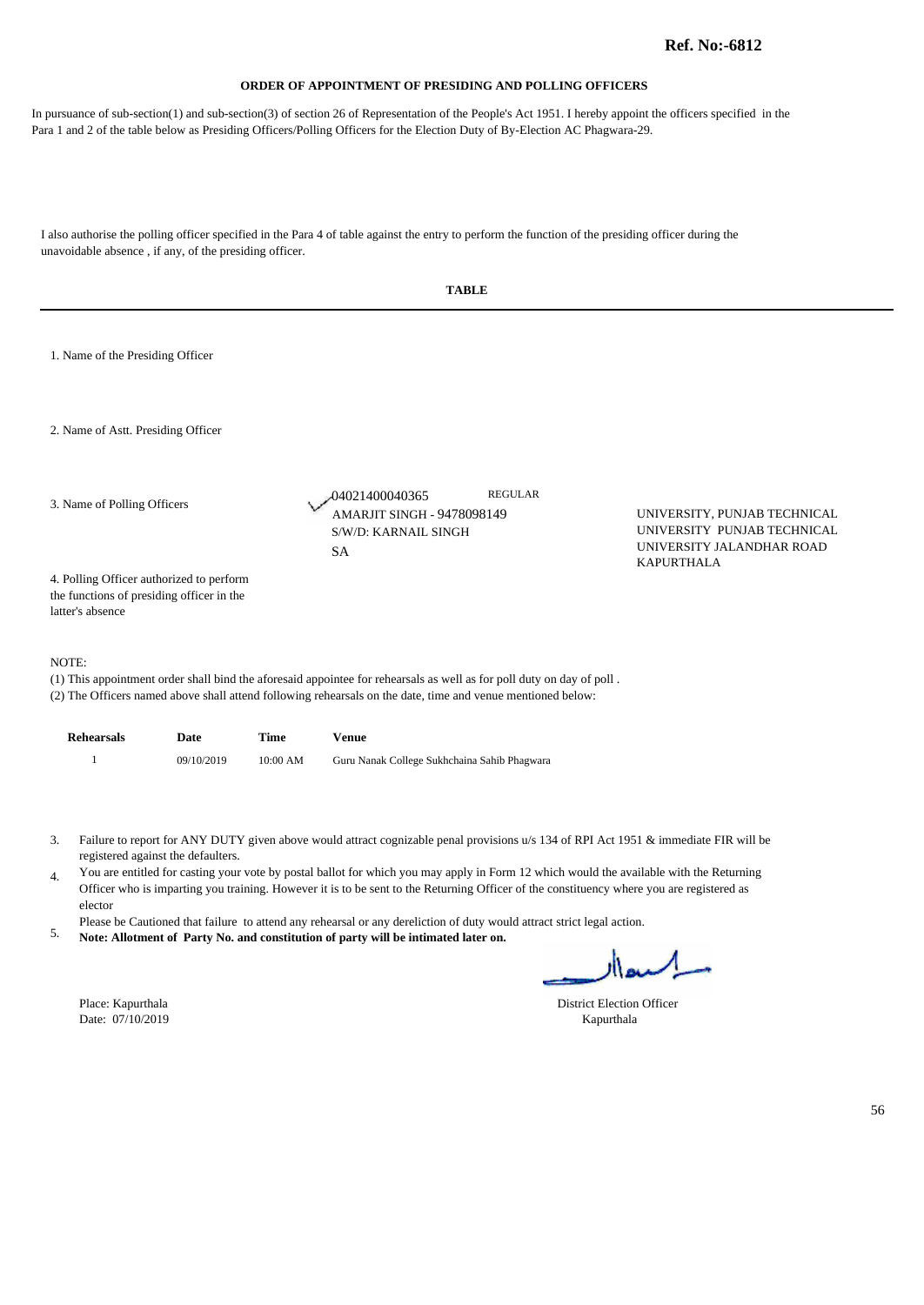In pursuance of sub-section(1) and sub-section(3) of section 26 of Representation of the People's Act 1951. I hereby appoint the officers specified in the Para 1 and 2 of the table below as Presiding Officers/Polling Officers for the Election Duty of By-Election AC Phagwara-29.

| <b>TABLE</b>                                                                                                                                                                                                                                                                                                                                                                                                                                                                                                                                                                                                                                                                                                                                                                                                 |            |          |                                                                                                                                                                                                                                      |                                                                                          |    |  |
|--------------------------------------------------------------------------------------------------------------------------------------------------------------------------------------------------------------------------------------------------------------------------------------------------------------------------------------------------------------------------------------------------------------------------------------------------------------------------------------------------------------------------------------------------------------------------------------------------------------------------------------------------------------------------------------------------------------------------------------------------------------------------------------------------------------|------------|----------|--------------------------------------------------------------------------------------------------------------------------------------------------------------------------------------------------------------------------------------|------------------------------------------------------------------------------------------|----|--|
| 1. Name of the Presiding Officer                                                                                                                                                                                                                                                                                                                                                                                                                                                                                                                                                                                                                                                                                                                                                                             |            |          |                                                                                                                                                                                                                                      |                                                                                          |    |  |
| 2. Name of Astt. Presiding Officer                                                                                                                                                                                                                                                                                                                                                                                                                                                                                                                                                                                                                                                                                                                                                                           |            |          |                                                                                                                                                                                                                                      |                                                                                          |    |  |
| 3. Name of Polling Officers                                                                                                                                                                                                                                                                                                                                                                                                                                                                                                                                                                                                                                                                                                                                                                                  |            |          | <b>REGULAR</b><br>04021400040368<br>BALVIR KAUR - 8283877611<br>S/W/D: GURMAIL SINGH<br><b>SA</b>                                                                                                                                    | UNIVERSITY, PUNJAB TECHNICAL<br>UNIVERSITY PUNJAB TECHNICAL<br>UNIVERSITY JALANDHAR ROAD |    |  |
| 4. Polling Officer authorized to perform<br>the functions of presiding officer in the<br>latter's absence                                                                                                                                                                                                                                                                                                                                                                                                                                                                                                                                                                                                                                                                                                    |            |          |                                                                                                                                                                                                                                      | <b>KAPURTHALA</b>                                                                        |    |  |
| NOTE:                                                                                                                                                                                                                                                                                                                                                                                                                                                                                                                                                                                                                                                                                                                                                                                                        |            |          | (1) This appointment order shall bind the aforesaid appointee for rehearsals as well as for poll duty on day of poll.<br>(2) The Officers named above shall attend following rehearsals on the date, time and venue mentioned below: |                                                                                          |    |  |
| <b>Rehearsals</b>                                                                                                                                                                                                                                                                                                                                                                                                                                                                                                                                                                                                                                                                                                                                                                                            | Date       | Time     | <b>Venue</b>                                                                                                                                                                                                                         |                                                                                          |    |  |
| $\mathbf{1}$                                                                                                                                                                                                                                                                                                                                                                                                                                                                                                                                                                                                                                                                                                                                                                                                 | 09/10/2019 | 10:00 AM | Guru Nanak College Sukhchaina Sahib Phagwara                                                                                                                                                                                         |                                                                                          |    |  |
| Failure to report for ANY DUTY given above would attract cognizable penal provisions u/s 134 of RPI Act 1951 & immediate FIR will be<br>3.<br>registered against the defaulters.<br>You are entitled for casting your vote by postal ballot for which you may apply in Form 12 which would the available with the Returning<br>4.<br>Officer who is imparting you training. However it is to be sent to the Returning Officer of the constituency where you are registered as<br>elector<br>Please be Cautioned that failure to attend any rehearsal or any dereliction of duty would attract strict legal action.<br>5.<br>Note: Allotment of Party No. and constitution of party will be intimated later on.<br>اكسدار<br>District Election Officer<br>Place: Kapurthala<br>Date: 07/10/2019<br>Kapurthala |            |          |                                                                                                                                                                                                                                      |                                                                                          |    |  |
|                                                                                                                                                                                                                                                                                                                                                                                                                                                                                                                                                                                                                                                                                                                                                                                                              |            |          |                                                                                                                                                                                                                                      |                                                                                          | 57 |  |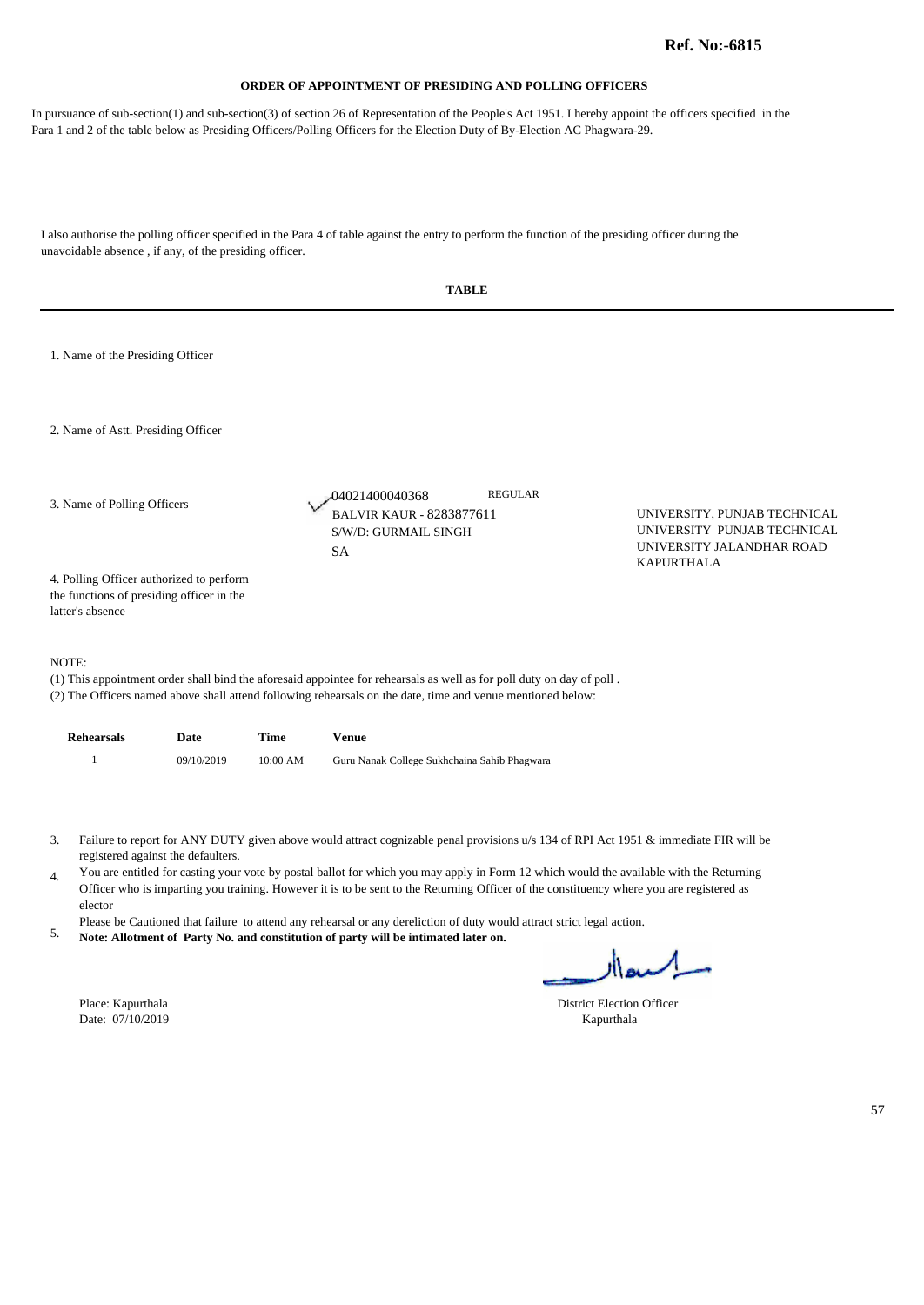In pursuance of sub-section(1) and sub-section(3) of section 26 of Representation of the People's Act 1951. I hereby appoint the officers specified in the Para 1 and 2 of the table below as Presiding Officers/Polling Officers for the Election Duty of By-Election AC Phagwara-29.

|                                                                                                                                                                                                                                                                                                                                                                                                                                                                                                                                                                                                                                                                                                                                                                                                                     | <b>TABLE</b>                                                                                              |            |             |                                                                                                                                                                                                                                      |                                                                                                               |  |  |  |
|---------------------------------------------------------------------------------------------------------------------------------------------------------------------------------------------------------------------------------------------------------------------------------------------------------------------------------------------------------------------------------------------------------------------------------------------------------------------------------------------------------------------------------------------------------------------------------------------------------------------------------------------------------------------------------------------------------------------------------------------------------------------------------------------------------------------|-----------------------------------------------------------------------------------------------------------|------------|-------------|--------------------------------------------------------------------------------------------------------------------------------------------------------------------------------------------------------------------------------------|---------------------------------------------------------------------------------------------------------------|--|--|--|
|                                                                                                                                                                                                                                                                                                                                                                                                                                                                                                                                                                                                                                                                                                                                                                                                                     | 1. Name of the Presiding Officer                                                                          |            |             |                                                                                                                                                                                                                                      |                                                                                                               |  |  |  |
|                                                                                                                                                                                                                                                                                                                                                                                                                                                                                                                                                                                                                                                                                                                                                                                                                     | 2. Name of Astt. Presiding Officer                                                                        |            |             |                                                                                                                                                                                                                                      |                                                                                                               |  |  |  |
|                                                                                                                                                                                                                                                                                                                                                                                                                                                                                                                                                                                                                                                                                                                                                                                                                     | 3. Name of Polling Officers                                                                               |            |             | <b>REGULAR</b><br>-04021400040379<br>PARVEEN PAHUJA - 9888200716<br>S/W/D: R K PAHUJA<br>SA                                                                                                                                          | UNIVERSITY, PUNJAB TECHNICAL<br>UNIVERSITY PUNJAB TECHNICAL<br>UNIVERSITY JALANDHAR ROAD<br><b>KAPURTHALA</b> |  |  |  |
|                                                                                                                                                                                                                                                                                                                                                                                                                                                                                                                                                                                                                                                                                                                                                                                                                     | 4. Polling Officer authorized to perform<br>the functions of presiding officer in the<br>latter's absence |            |             |                                                                                                                                                                                                                                      |                                                                                                               |  |  |  |
|                                                                                                                                                                                                                                                                                                                                                                                                                                                                                                                                                                                                                                                                                                                                                                                                                     | NOTE:                                                                                                     |            |             | (1) This appointment order shall bind the aforesaid appointee for rehearsals as well as for poll duty on day of poll.<br>(2) The Officers named above shall attend following rehearsals on the date, time and venue mentioned below: |                                                                                                               |  |  |  |
|                                                                                                                                                                                                                                                                                                                                                                                                                                                                                                                                                                                                                                                                                                                                                                                                                     | <b>Rehearsals</b>                                                                                         | Date       | <b>Time</b> | <b>Venue</b>                                                                                                                                                                                                                         |                                                                                                               |  |  |  |
|                                                                                                                                                                                                                                                                                                                                                                                                                                                                                                                                                                                                                                                                                                                                                                                                                     | $\mathbf{1}$                                                                                              | 09/10/2019 | 10:00 AM    | Guru Nanak College Sukhchaina Sahib Phagwara                                                                                                                                                                                         |                                                                                                               |  |  |  |
| Failure to report for ANY DUTY given above would attract cognizable penal provisions u/s 134 of RPI Act 1951 & immediate FIR will be<br>3.<br>registered against the defaulters.<br>You are entitled for casting your vote by postal ballot for which you may apply in Form 12 which would the available with the Returning<br>4.<br>Officer who is imparting you training. However it is to be sent to the Returning Officer of the constituency where you are registered as<br>elector<br>Please be Cautioned that failure to attend any rehearsal or any dereliction of duty would attract strict legal action.<br>5.<br>Note: Allotment of Party No. and constitution of party will be intimated later on.<br>السدار<br>Place: Kapurthala<br><b>District Election Officer</b><br>Date: 07/10/2019<br>Kapurthala |                                                                                                           |            |             |                                                                                                                                                                                                                                      |                                                                                                               |  |  |  |
|                                                                                                                                                                                                                                                                                                                                                                                                                                                                                                                                                                                                                                                                                                                                                                                                                     |                                                                                                           |            |             |                                                                                                                                                                                                                                      | 58                                                                                                            |  |  |  |